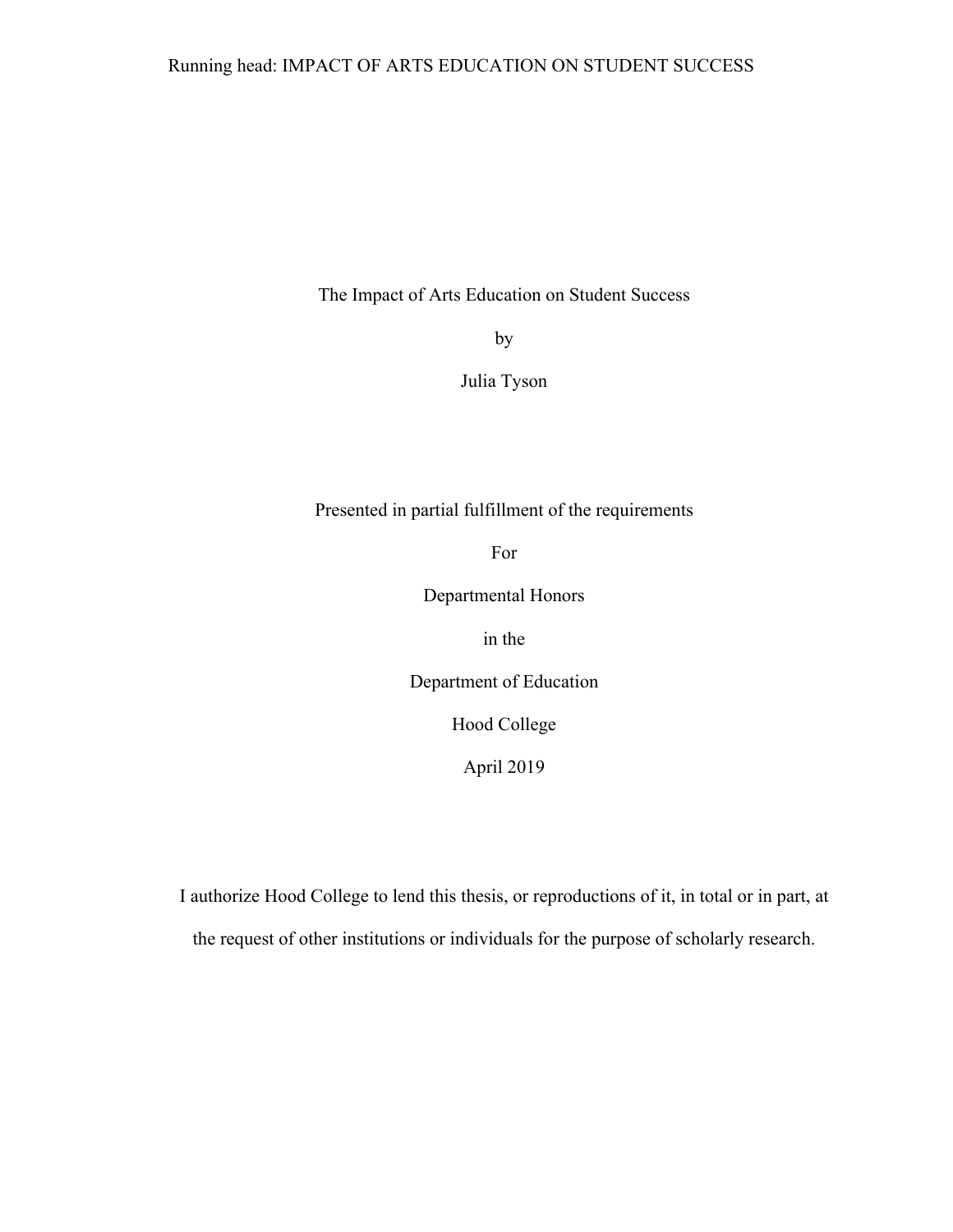## **Introduction: What Sparked My Interest in Arts Education**

I have been engaged in arts-related activities for my whole life, and it has served me well throughout my schooling and beyond. Some of my earliest and fondest memories of school took place in my Kindergarten class; I still remember some of what we learned because of how my teacher delivered content through all manner of the arts. My artsrelated experiences in school have in part motivated me to become an educator myself because I want to inspire students in the same way. I have played the violin since I was six years old and was able to attend The Duke Ellington School of the Arts, an arts magnet high school in Washington, District of Columbia. I was more motivated to go to school because I needed to attend orchestra rehearsals, which I enjoyed. The arts can play a critical role in student engagement and success. My high school's 98% graduation rate in 2018, 29% higher than D.C.'s average, is a testimony to the power of the arts in education (DCPS, 2018).

I am incredibly fortunate to have been exposed to such a rich array of the arts from a young age; however, these are not opportunities or experiences that most students are able to have. I have seen the positive impact that the arts can have on me and my classmates, and I believe in the good the arts can do for students of all ages and at all levels. There is significant research supporting this idea and successful programs that serve as proof of the power of the arts in fostering the education of students.

# **The History of Arts Education in American Schools**

**The Beginning of Arts Curriculum**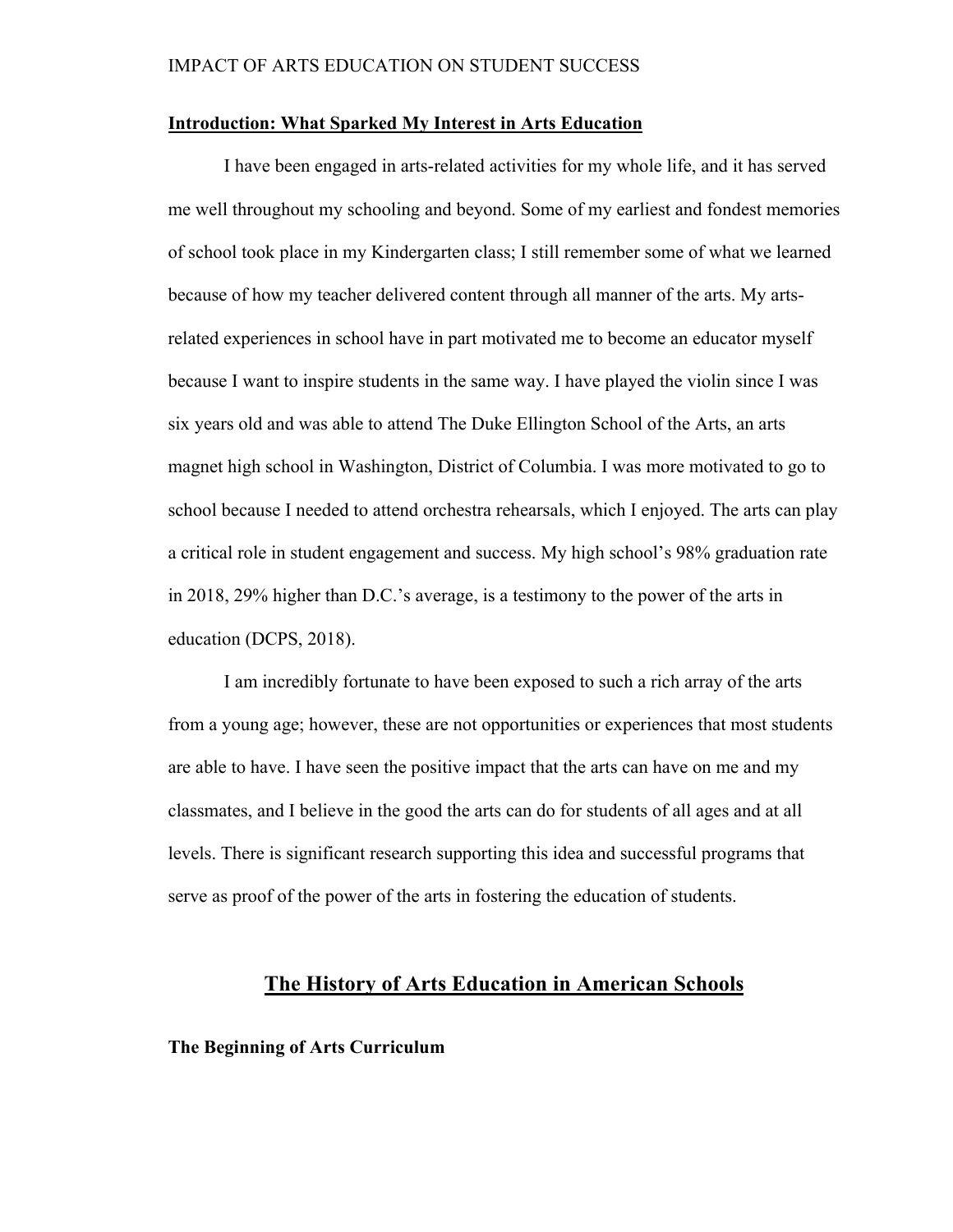When Horace Mann began the public school movement in the 1830s, he advocated for various art forms to be included in the curriculum. He believed that the arts engaged a person's rational, emotional, and physical faculties and contributed to their overall mental power (Raber, 2017). Fifty years later, however, a committee appointed to standardize high school curriculum did away with art subjects because they "lacked the mental-disciplinary value of academic subjects" (Raber, 2017). This mindset largely persisted and was strengthened after Sputnik I was launched by the Soviet Union in 1957; the curriculum emphasis moved to science and math because the United States wanted to educate individuals who could compete with those of the Soviet Union. In the mid- to late-1900s, that mindset began to change as the United States worked towards providing an equal public education to all.

### **Curriculum Development Today**

Among the states, the development and control of arts education curriculum is shared by politicians, administrators, educators, and parents (Lehman, 1995). There are often differences between what these four decision-making groups want in terms of arts education. The official curriculum is developed by various levels of officials, ranging from state boards of education to school principals and perhaps classroom teachers. The majority of arts teachers have little to no influence on curriculum development, despite the fact that they are the ones responsible for teaching it. Arts educators find themselves pulled in several directions at once—they need to teach the curriculum outlined by their schools, while also trying to appeal to the desires of parents and community members, all of this while wanting to engage the students. Furthermore, arts teachers frequently lack the basic resources and supplies to teach what they are required to teach. Lehman states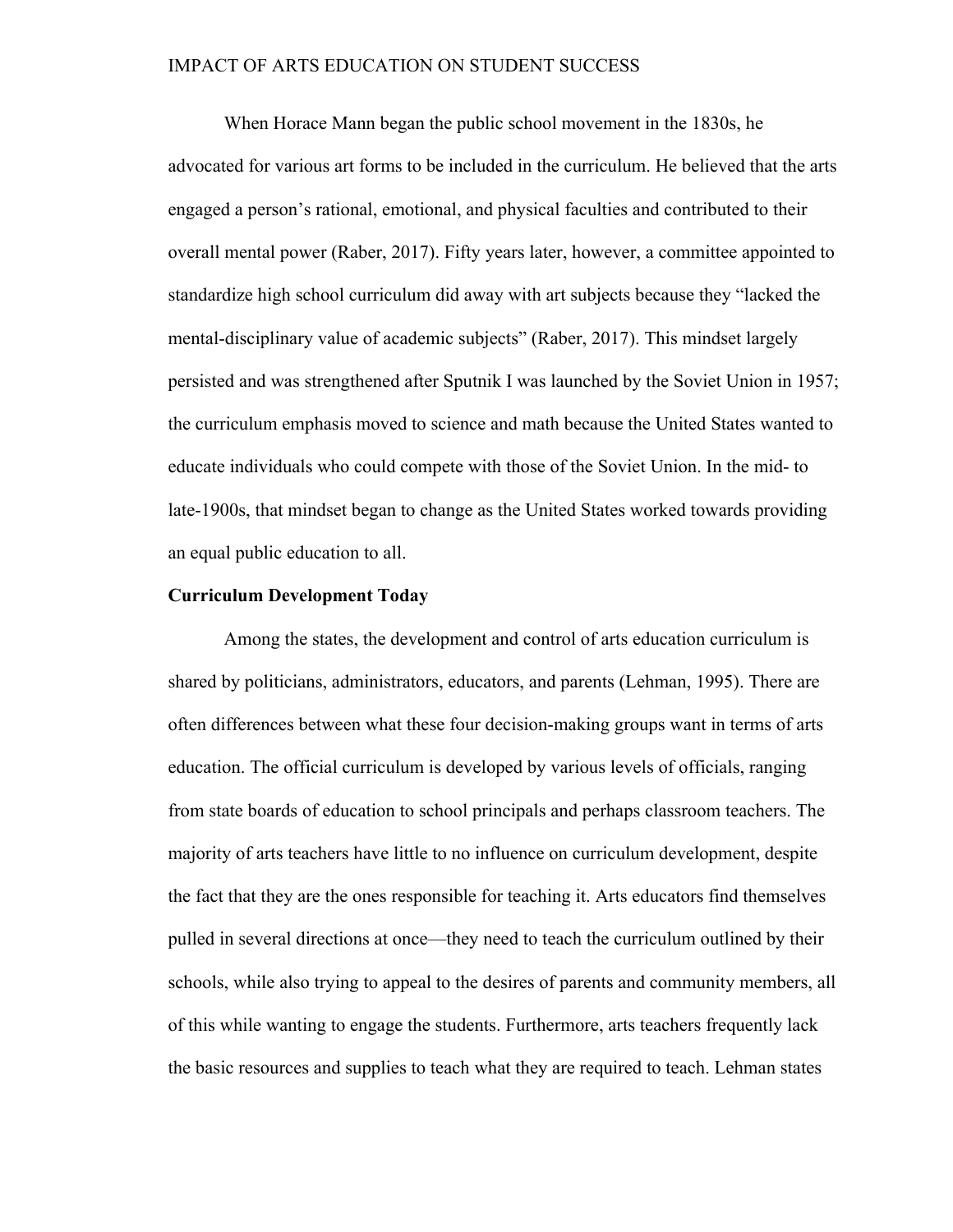that the overall goal should be for the four bodies, politicians, administrators, educators, and parents, to work together to build a cohesive and realistic curriculum, as opposed to all fighting for different priorities and ultimately putting stress on the arts teachers themselves.

# **The Evolution of Educational Acts Impacting Arts Education: ESEA to NCLB to ESSA**

The Elementary and Secondary Education Act of 1965 (ESEA), passed as a part of Lyndon B. Johnson's War on Poverty campaign, reshaped public education in the United States. Its main purpose was to provide federal funding to improve instruction at impoverished or low achieving schools, the goal being to close the achievement gap of students in those schools and more affluent suburban schools. It did so mainly through the designation of Title I schools, or schools with over 40% of their population from lowincome families, and providing federal funding to improve instruction at those schools. Although ESEA did not specifically outline the use of funds for arts education, it helped build the foundation of today's public education system. ESEA evolved over time throughout multiple presidential administrations, but still kept its core purpose of providing funding to Title I schools. It evolved into the No Child Left Behind Act (NCLB), put into place by the George W. Bush Administration in 2002. No Child Left Behind significantly increased the demands of the United States education system out of fear that it was no longer "internationally competitive" (Klein, 2015). One requirement of NCLB was that teachers be "highly qualified," meaning they have a college degree in the grade and subject area to which they are assigned and state certification to be a teacher (Klein, 2015). This had an assumed positive impact on education, including arts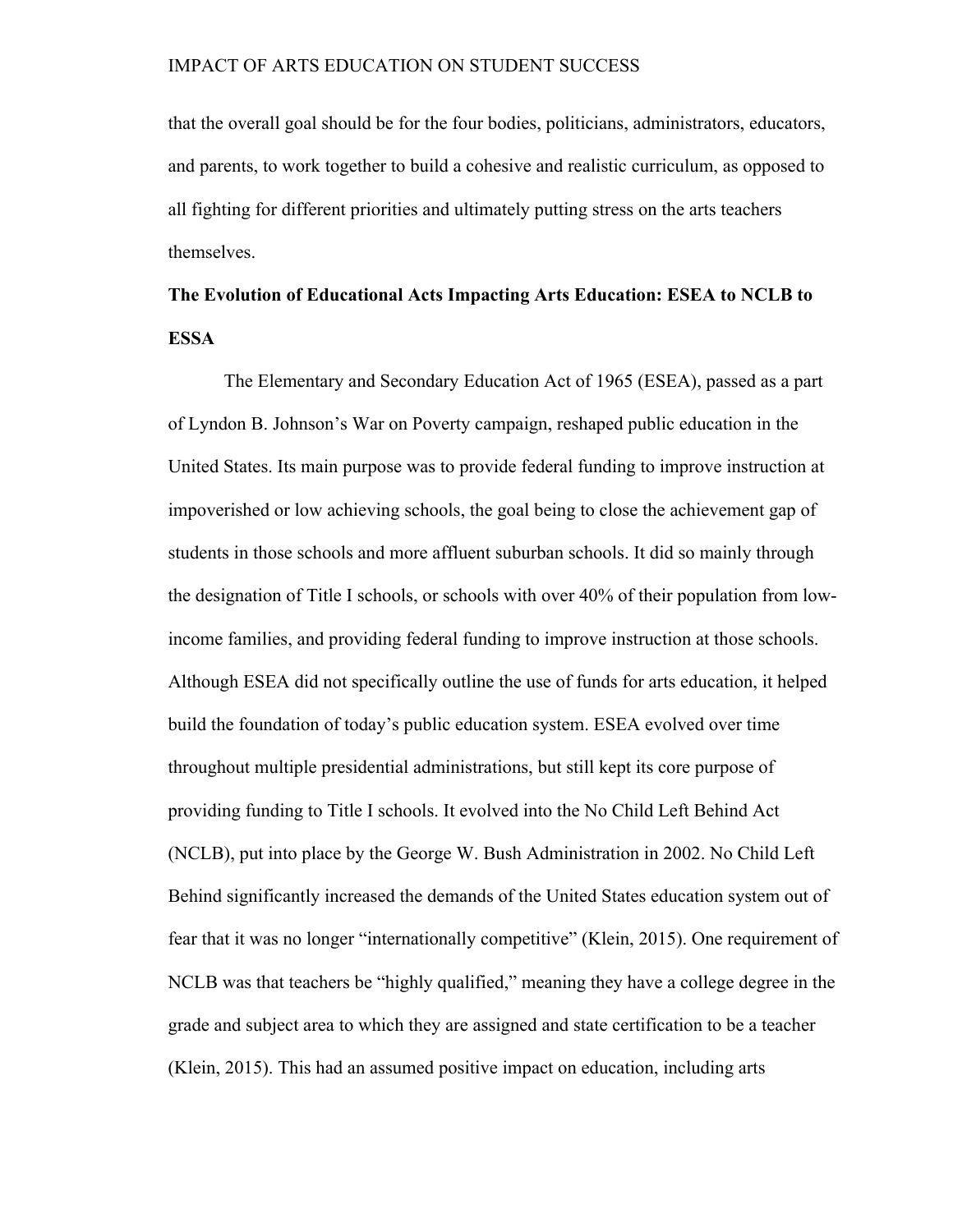education, because it meant that teachers had to be more educated in their content areas and possess effective teaching practices.

Beyond teacher qualifications, NCLB required much more rigorous high stakes testing in schools based on approved national and state curriculum standards, something that was a new addition to public education. Until 2015, NCLB required that students be tested annually from third through eighth grade on reading and math, and once between 10th and 12th grade in English, science, and math to track student and school performance (Lee, 2015). Schools were required to set annual goals for improvement in academic performance based on state standards to meet the adequate yearly progress (AYP), which was set by the state board of education. Along with mandatory reporting of scores to parents, test scores were also monitored by the state departments of education. This requirement was especially impactful for Title I schools outlined in ESEA; they risked having new school leadership forced upon them or even being closed if they did not meet the AYP. If a school did not attain AYP for two consecutive years, parents were allowed to transfer their child to another school at the school's expense. Schools not meeting AYP three years in a row were forced to put aside 10% of their federal funding to use towards free tutoring and other intervention methods to increase performance. They also became subject to local and state assessment committees. This took resources away from areas seen as non-essential, particularly arts education.

NCLB has been harshly criticized for a number of reasons. The new academic measures and requirements did not significantly improve test scores or school performance. Furthermore, teachers had to direct their instruction to the content of the tests, namely math and reading, which left less time and resources for so-called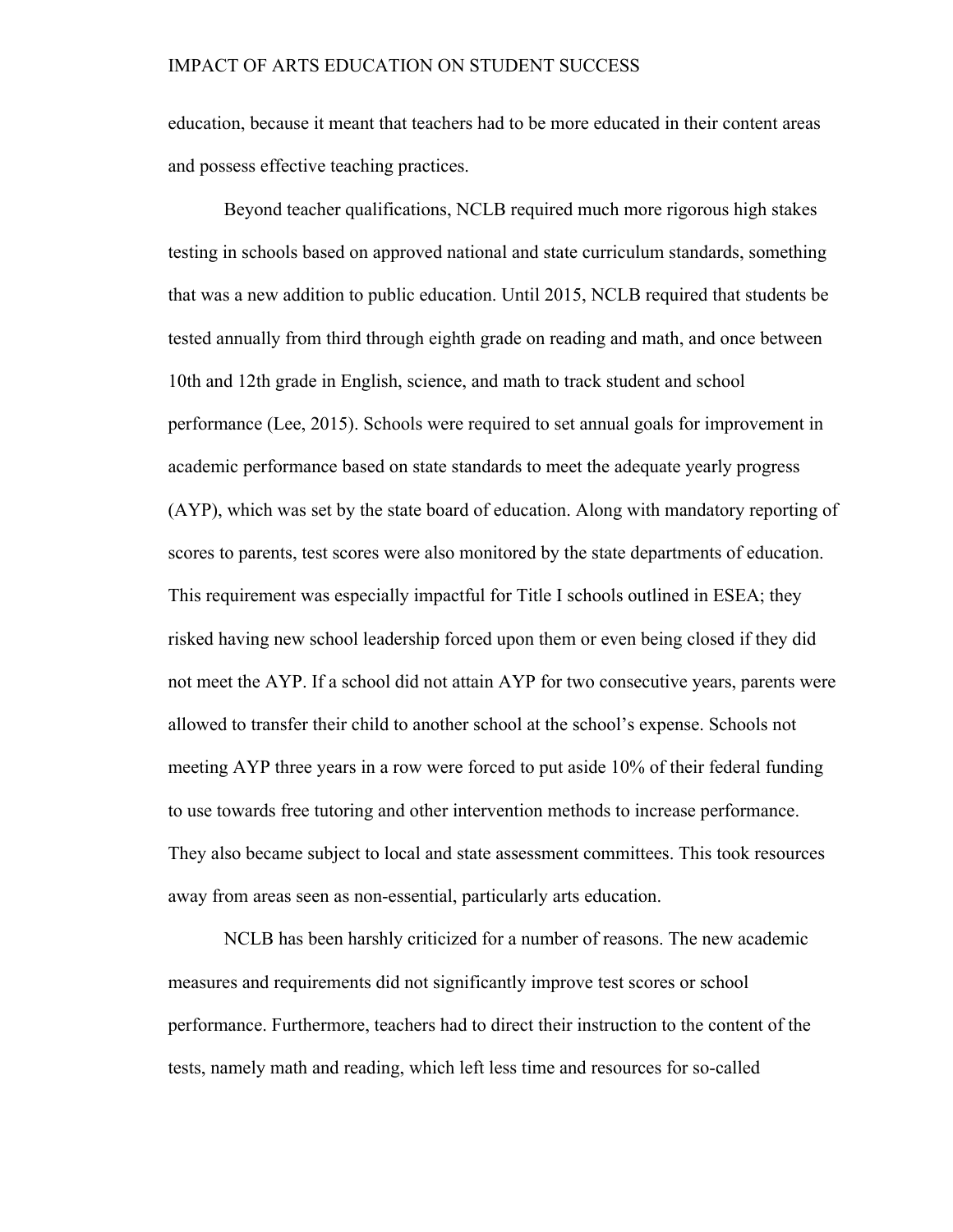nonessential subjects like social studies, science, and the arts. F. Robert Sabol, a professor at Purdue University and president of the National Art Education Association (NAEA), did a study in 2010 regarding art teachers' opinions of the No Child Left Behind Act. Ninety-one percent of the over 3,000 randomly selected members of the NAEA stated that they were highly qualified by the NCLB's definition of having at least a bachelor's degree and state certification (Sabol, 2010). However, only 22% of respondents agreed that NCLB contributed to their being highly qualified; the rest said that they were highly qualified before NCLB. Overall, respondents agreed that NCLB had "negative effects on scheduling, workloads, and funding for their art education programs" (Sabol, 2010).

After 13 years of No Child Left Behind, the congress under President Obama reauthorized ESEA as the Every Student Succeeds Act (ESSA) in 2015 (U.S. Department of Education, 2015). This act gave states more authority in determining their educational goals within a federal educational framework and monitoring them through "accountability indicators," which included measures like academic achievement and graduation rates (Lee, 2018). ESSA still places importance on helping schools struggling with academic achievement and progress and still allots federal funding to Title I schools, especially to support literacy development. However, ESSA placed great importance on giving students a "well-rounded education," which spans far beyond literacy and math; the law defines "well-rounded" as including visual art and music, among many other subjects (Walker, 2016).

Today, arts education curriculum varies by state and district across the United States, as allowed under ESSA. If the arts are defined as a core academic subject by a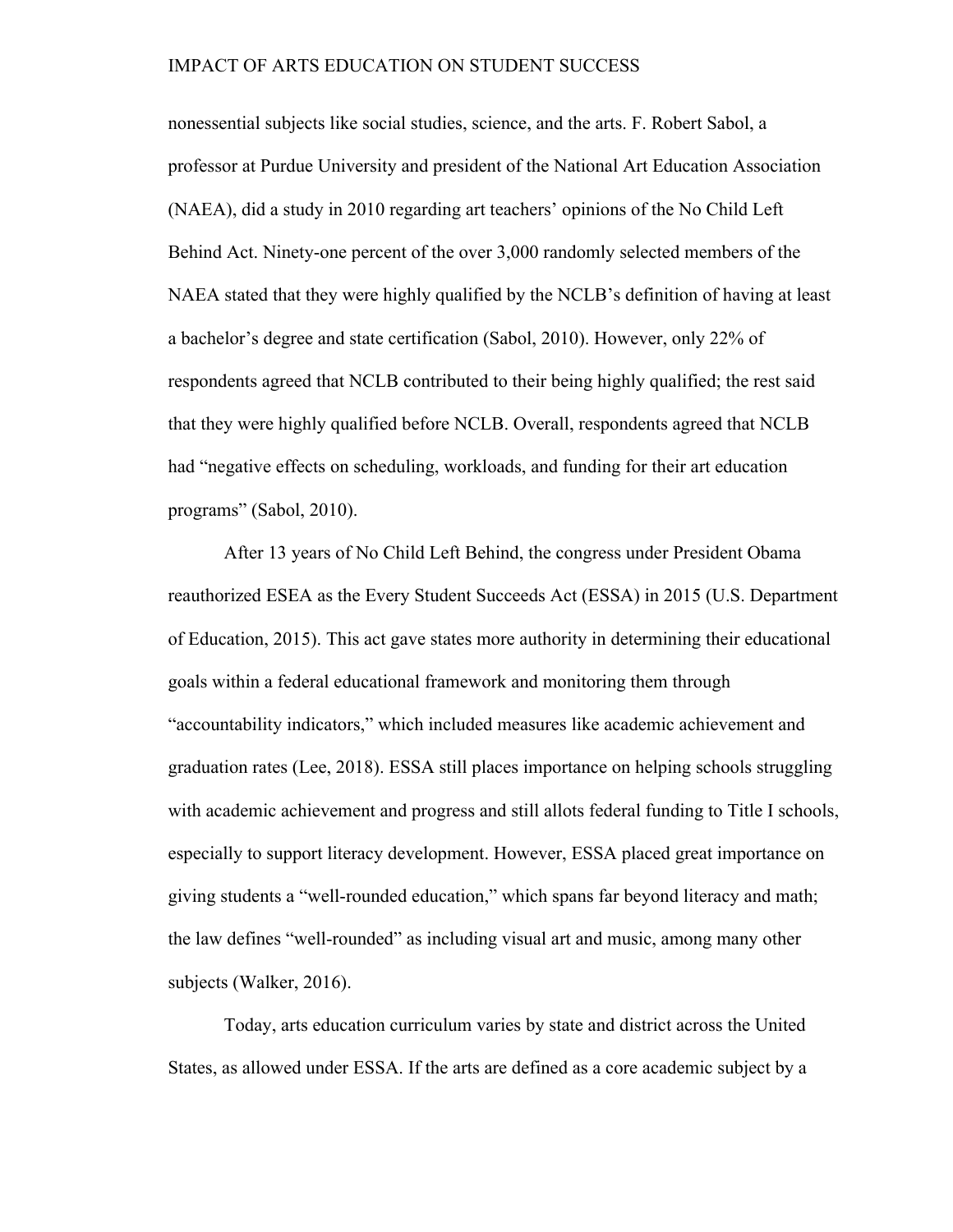state, then it is more able to get federal funds to support arts education. According to the Arts Education Partnership (2014), only 27 states considered the arts to be a core academic subject (Figure 1). Voluntary standards for arts education were published in 1994 to provide guidance for states to develop their curriculum, long before No Child Left Behind or Every Student Succeeds, although many states decided to develop their own standards. Forty-five states have instructional requirements in place in regards to arts education, meaning those individual states have dictated "content, frequency, and duration of instruction, and qualifications for delivery of instruction" for different grade levels. Despite these nationwide standards, millions of elementary school students each year receive little to no specific arts education, the majority of whom attend high-poverty schools. This is devastating because low-income students can benefit most from arts instruction; studies have shown that students with low socioeconomic status who have had high involvement in the arts were less likely to drop out of school (Americans for the Arts, 2013). The Arts Education Partnership describes this as the "policy paradox," wherein state policies do not reach local schools due to budget deficits or lack of resources. Because the majority of states do not require assessments in arts instruction, there is no data to show to what extent students are getting arts education, if at all. This makes arts education policies incredibly difficult to enforce because there is no verifiable evidence for arts instruction.

The Maryland State Department of Education considers the arts to be a core academic subject, thus listing art, music, dance, and drama/theater under that umbrella on their website (Maryland State Department of Education, 2003). The state published Fine Arts/Visual Arts voluntary standards in 2008 (MSDE, 2008). Maryland was also one of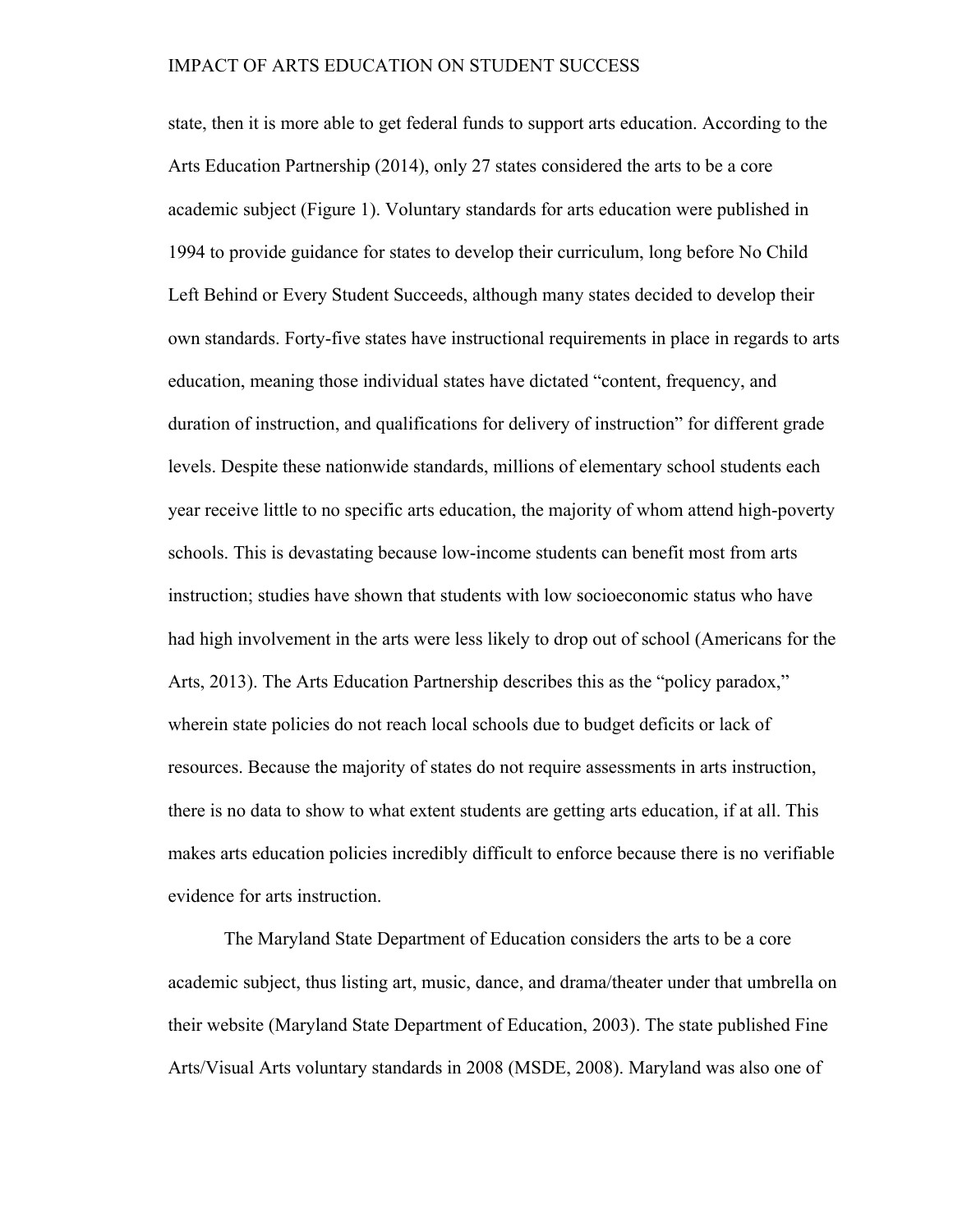the first school systems in the United States to make arts credit a high school graduation requirement in 1989, as detailed on the Maryland Fine Arts Education Instructional Toolkit (2006) website. In order to graduate from a public high school in Maryland, students are required to take at least one credit in one of the following fine arts subject areas: dance, music, theater, or visual arts.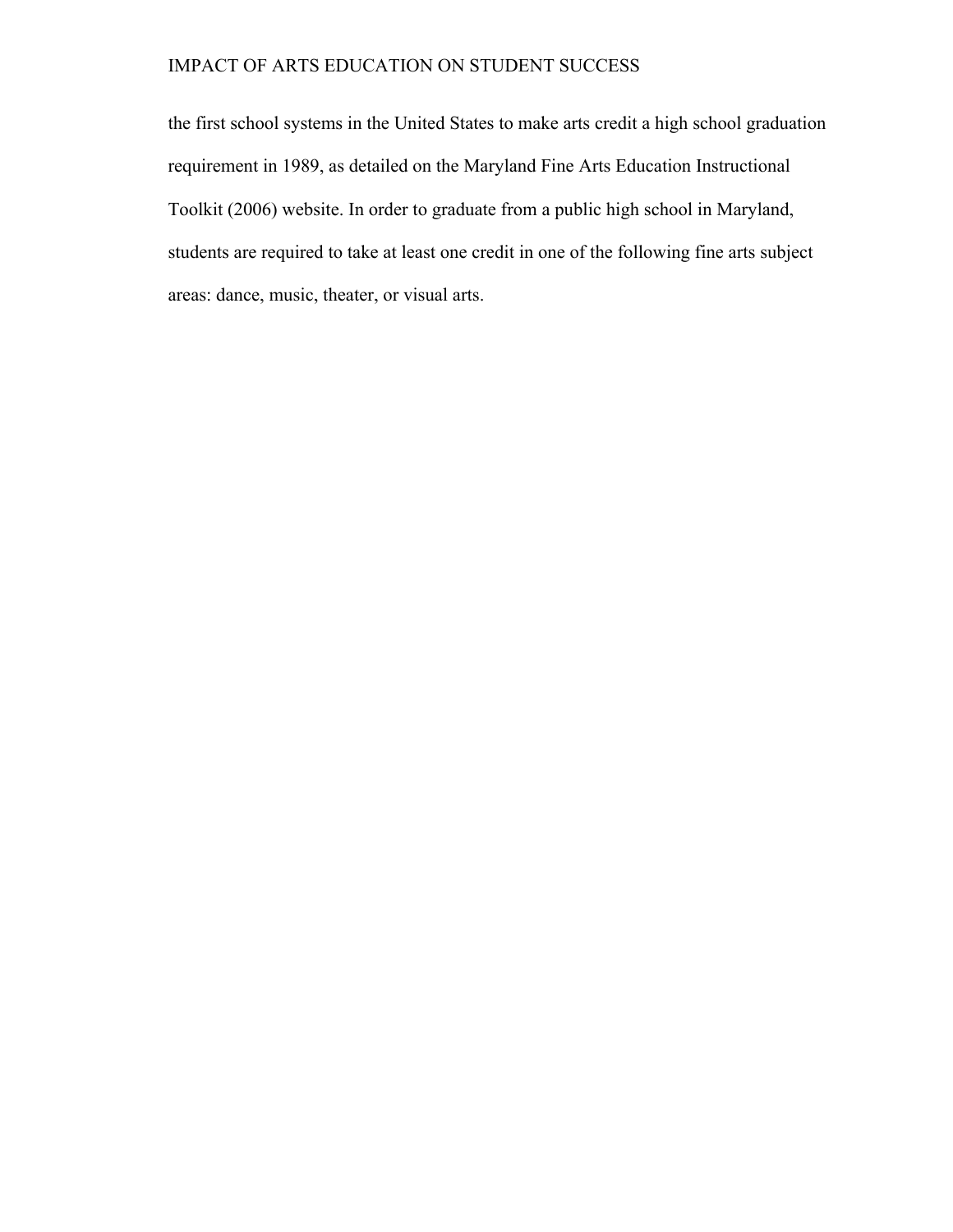| іонг |
|------|
|------|

| Requirement                                   | <b>Number of States</b>           |
|-----------------------------------------------|-----------------------------------|
| Arts as a Core Academic Subject               | 27                                |
|                                               | (Including Maryland)              |
| Early Childhood Arts Education Standards      | 45                                |
|                                               | (Including Maryland & Washington, |
|                                               | D.C.                              |
| Elementary and Secondary Arts Education       | 50                                |
| <b>Standards</b>                              | (Including Maryland & Washington, |
|                                               | D.C.)                             |
| <b>Arts Education Instructional</b>           | 45                                |
| Requirement-Elementary School                 | (Including Maryland)              |
| <b>Arts Education Instructional</b>           | 45                                |
| Requirement-Middle School                     | (Including Maryland)              |
| <b>Arts Education Instructional</b>           | 42                                |
| Requirement-High School                       | (Including Maryland)              |
| Arts Requirements for High School             | 26                                |
| Graduation                                    | (Including Maryland & Washington, |
|                                               | D.C.                              |
| Arts Alternatives for High School             |                                   |
| Graduation                                    | 18                                |
| <b>Arts Education Assessment Requirements</b> |                                   |
|                                               | 17                                |
| Arts Education Requirements for State         | 16                                |
| Accreditation                                 | (Including Maryland)              |
| Licensure Requirements for Non-Arts           | 34                                |
| <b>Teachers</b>                               | (Including Washington, D.C.)      |
| Licensure Requirements for Arts Teachers      | 42                                |
|                                               | (Including Maryland & Washington, |
|                                               | D.C.                              |
| State Arts Education Grant Program or         |                                   |
| School for the Arts                           | 19                                |

As of 2014 curriculum updates, Washington, D.C. Public Schools (DCPS) does not consider the arts to be a core academic subject (AEP, 2014). Consequently, it does not enforce requirements in arts education; instead it provides recommendations for instruction. It is suggested that elementary school students in DCPS receive at least 45 minutes of music and visual arts instruction each week, and middle schoolers should have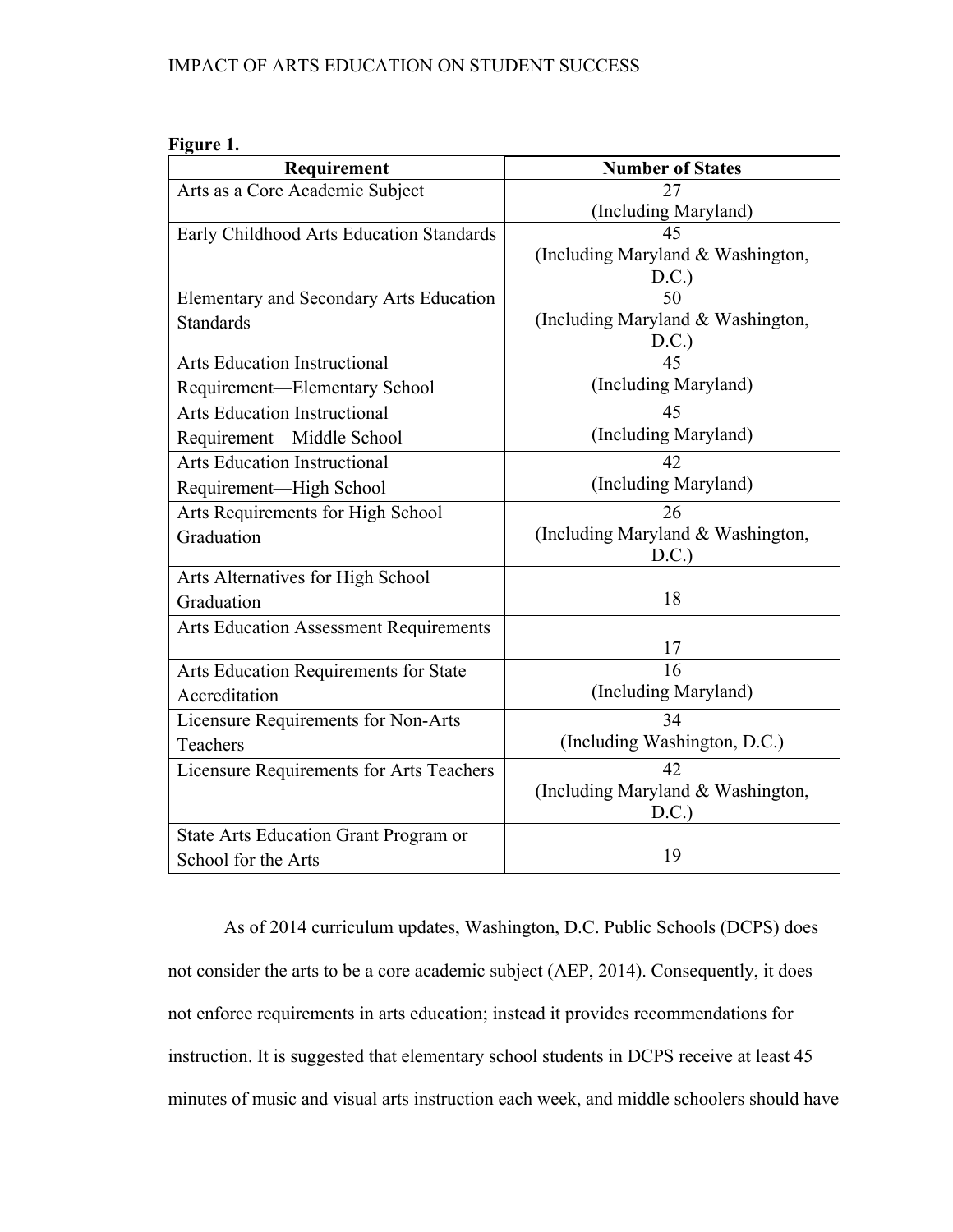at least one semester of music and one semester of visual art instruction per year. High school requirements are more structured because the District of Columbia also requires fine arts credits for students to receive a diploma—at least a half credit in both music and visual art at some point during their high school education (DCPS, 2017). However, DCPS also says that students will have "exposure to a wide range of art forms through field trips, residencies and assemblies" due to the rich arts culture in the city.

DCPS has made partnerships in the arts throughout the city, one of them being Fillmore Arts Center, which I attended throughout elementary school. That particular program consists of one half-day per week of high quality arts classes in dance, music, theater, visual arts, or digital/media arts. Programs like these are very beneficial because they have more concentrated resources and are able to provide a more intensive arts education.

# **Decline in Arts Education**

# **Lack of Funding**

Despite the Every Student Succeeds Act, which has the potential to have a positive impact on arts education, funding is still a significant barrier standing between schools and arts education. Because of the emphasis on judging schools based on students' scores on reaching and math high stakes testing, federal funding for arts education has become so scarce that many school districts have been forced to cut arts programs in order to keep up with the demands for perceived essential subjects like reading and math. Consequently, many school districts rely on private funding to keep their arts programs running. For instance, the biggest arts education program in Baltimore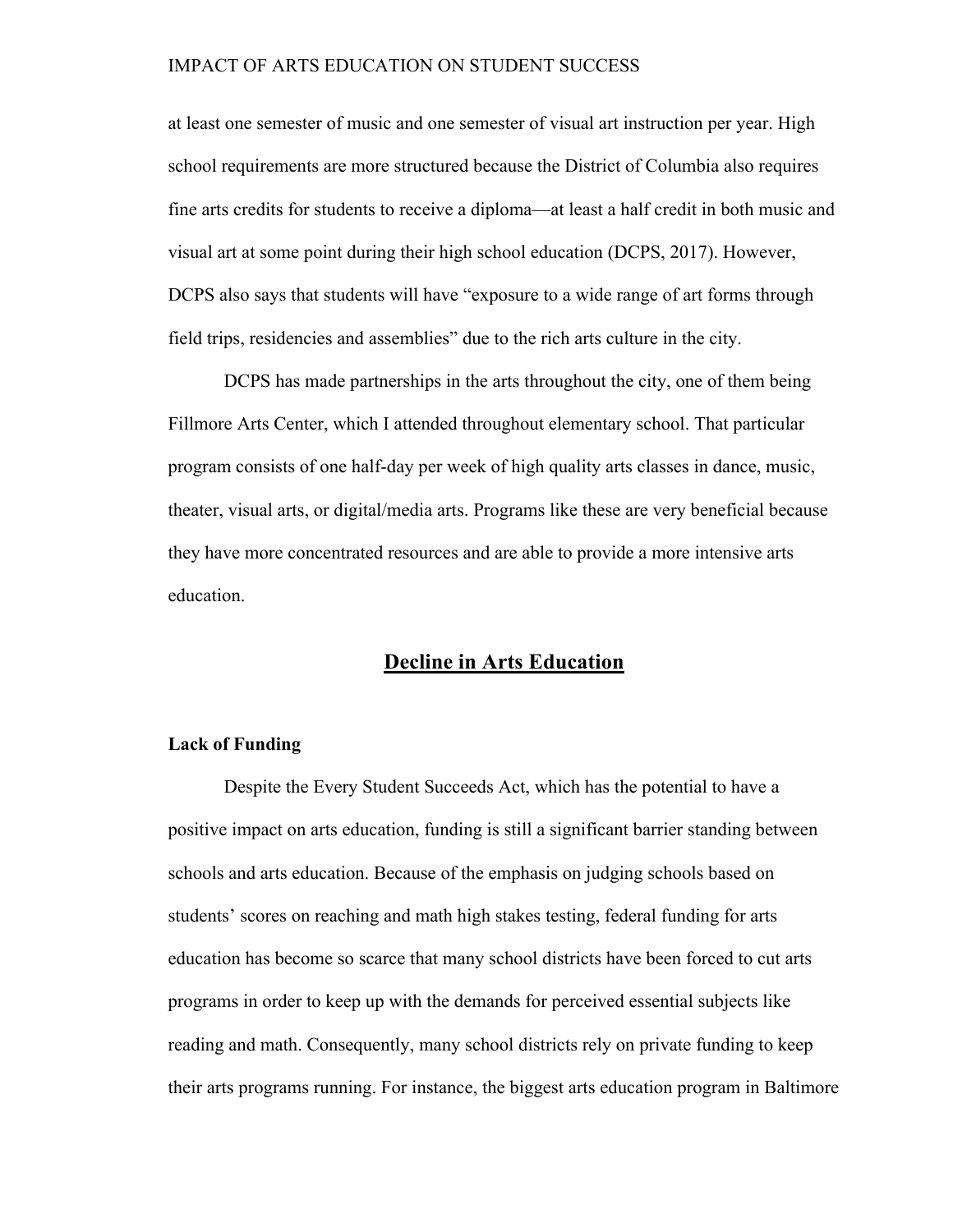is funded and run by the Baltimore Symphony Orchestra, not through government leadership or funding (Midgette, 2013). Arts in Education, a large program through the Department of Education that awards grants to help educate arts teachers received \$0 of funding in 2013 and 2014 (US Dept. Ed., 2019), which understandably had a significant impact on the standing of arts education (U.S. Department of Education, 2015). Teachers are expected to be 'highly qualified' as outlined in No Child Left Behind; however, removing funding from a program that helps educate arts teachers decreases the number of arts teachers who are able to work in schools, therefore meaning fewer children are able to access arts education.

Although arts education saw some improvement under President Obama's Every Student Succeeds Act, funding is once again in danger under the current presidential administration. The proposed budget for 2019 eliminates federal funding for The National Endowment for the Arts (U.S. Office of Management and Budget, 2019), a valuable national program that provides funding for the arts in every congressional district in the country in 2015 (National Endowment for the Arts, 2015). This will have an incredible negative impact on schools' ability to provide quality arts education to their students due to a decrease in resources available to them.

#### **Increased Testing of Academic Subjects**

Due to the stricter academic testing requirements since the No Child Left Behind legislation, schools are being forced to focus more on language arts and math, often at the expense of other subjects, including the arts. A national survey by the Farkas Duffett Research Group (2014) found that 81% of elementary school teachers feel that 'other subjects' like the arts are crowded out of the curriculum to make more space for math and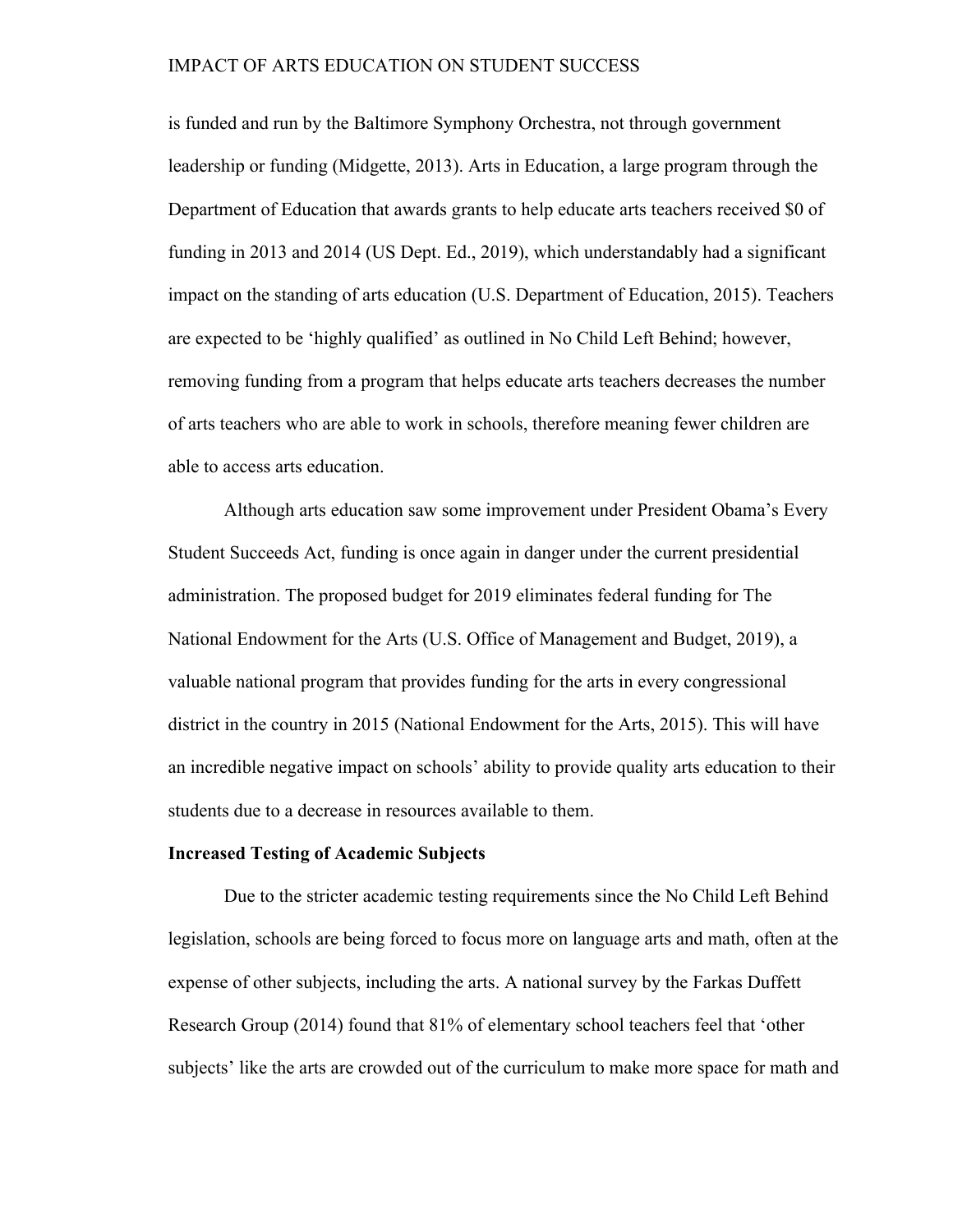language arts; 62% of middle school teachers and 54% of high school teachers felt the same way. Thus, 66% of teachers, or two-thirds of the educators surveyed felt that arts education is not given sufficient time in schools, leading to what is referred to as curriculum narrowing.

Approximately half of the teachers from that survey felt that art and music classes have had decreasing focus placed on them in the past decade, and 63% of participants believed that "the school system has failed to do its job" if students graduate with solid skills in *only* math and language arts and not in 'other subjects,' including the arts, social studies, and science. Many of those teachers particularly emphasized the importance and necessity of electives for lower-achieving students in keeping them engaged and motivated in school. Overall, the study indicated that "curriculum narrowing is more prevalent in elementary schools" (Farkas Duffett Research Group, 2012).

#### **Availability of Different Art Disciplines**

The National Center for Education Statistics (2012) published a comparison of the availability of arts education in public elementary schools during two school years: 1999-2000 and 2009-2010. Music education was offered in 94% of schools for both of those school years, whereas visual arts was taught in 87% in 1999 but decreased to 83% by 2009. Dance and theater education saw even sharper declines—not only were they only offered in 20% of schools to begin with, they decreased to 3% and 4% respectively in 2009-2010. In other words, in the 2009-2010 school year, 96% of public elementary schools did not offer drama or theater classes, and 97% did not offer dance instruction. Millions of America's elementary school students do not get exposure to drama and dance in school or ever. Although it may seem as if music education is faring better,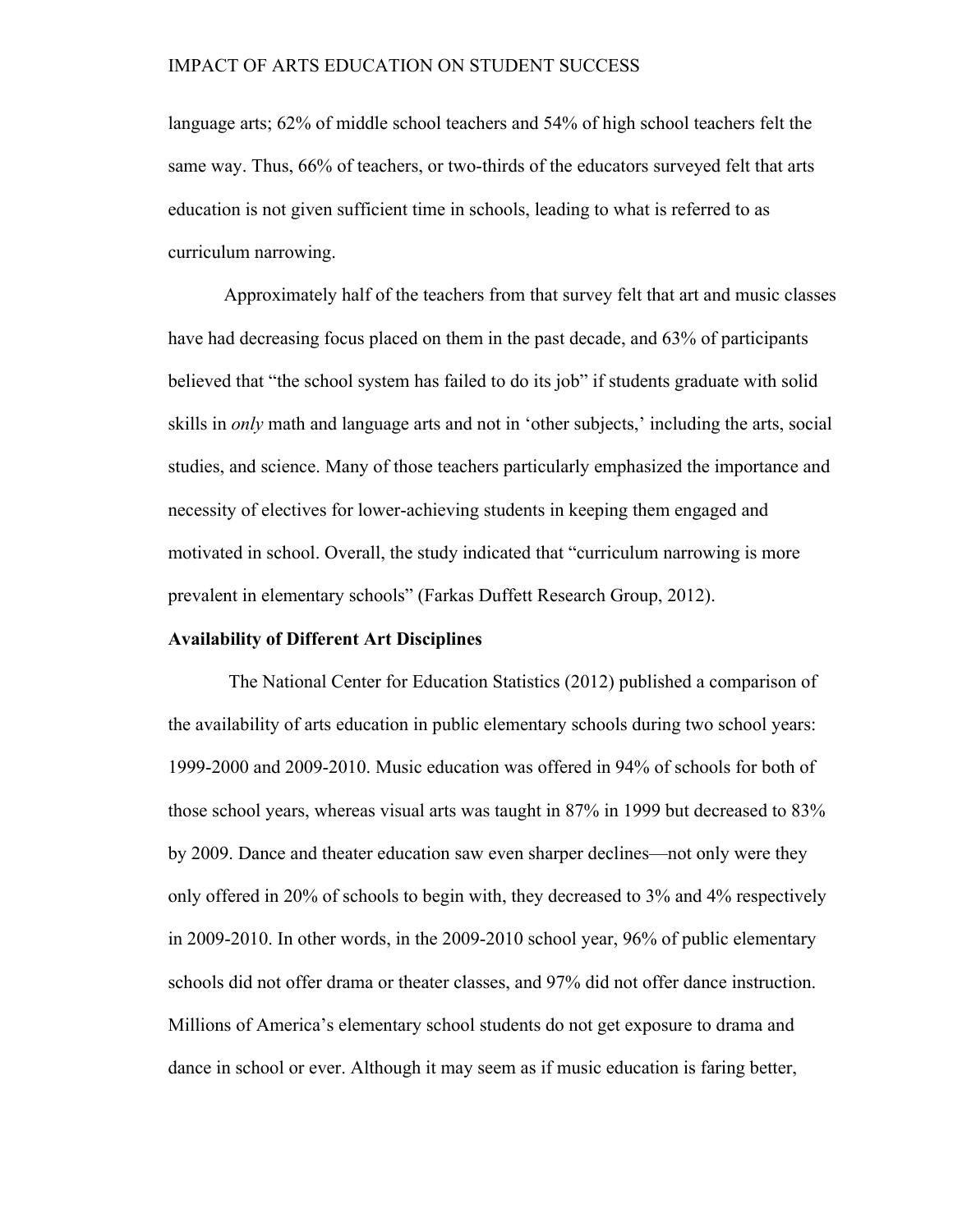about 1.3 million students make up the 6% of schools that do not provide music education, and that is 1.3 million students too many who are not exposed to music in schools.

Data on secondary schools collected in the same report had similar findings; music and visual art education were offered at more schools than drama and dance in years 1999-2000 and 2008-2009. Music education increased slightly from 90% in 1999 to 91% in 2008, but visual art instruction was offered at 89% of schools in 2009, 4% less than in 1999. Just as in primary schools, dance was offered the least of the four subjects; however, it was offered at 14% of secondary schools in 1999 and had decreased to 12% by 2008. Drama, conversely, was offered at 45% of secondary schools in 2008, a 3% decrease from 1999 but still over 40% more frequently than in primary schools. In 2008- 2009, only 57% of public secondary schools included any arts courses in their graduation requirements. Although that was up 5% from 1999, that number still leaves the possibility that almost half of public secondary students in the United States did not take any arts classes before they graduated (National Center for Education Statistics, 2012).

The lack of access to arts education is not evenly distributed throughout America's students. Rabkin and Hedberg (2008), compiled research from the Survey of Public Participation in the Arts from 1982 to 2008 and asked 18- to 24-year-olds if they had received arts education. Participation of white students in arts education started at 59.2% in 1982 and fluctuated mildly throughout that time, the lowest percentage being 53.4% in 2002. Participation rates in arts education was very different for African American and Hispanic students, however. The highest percentage of participation from either African American or Hispanic students, 50.9% and 47.2% respectively, was lower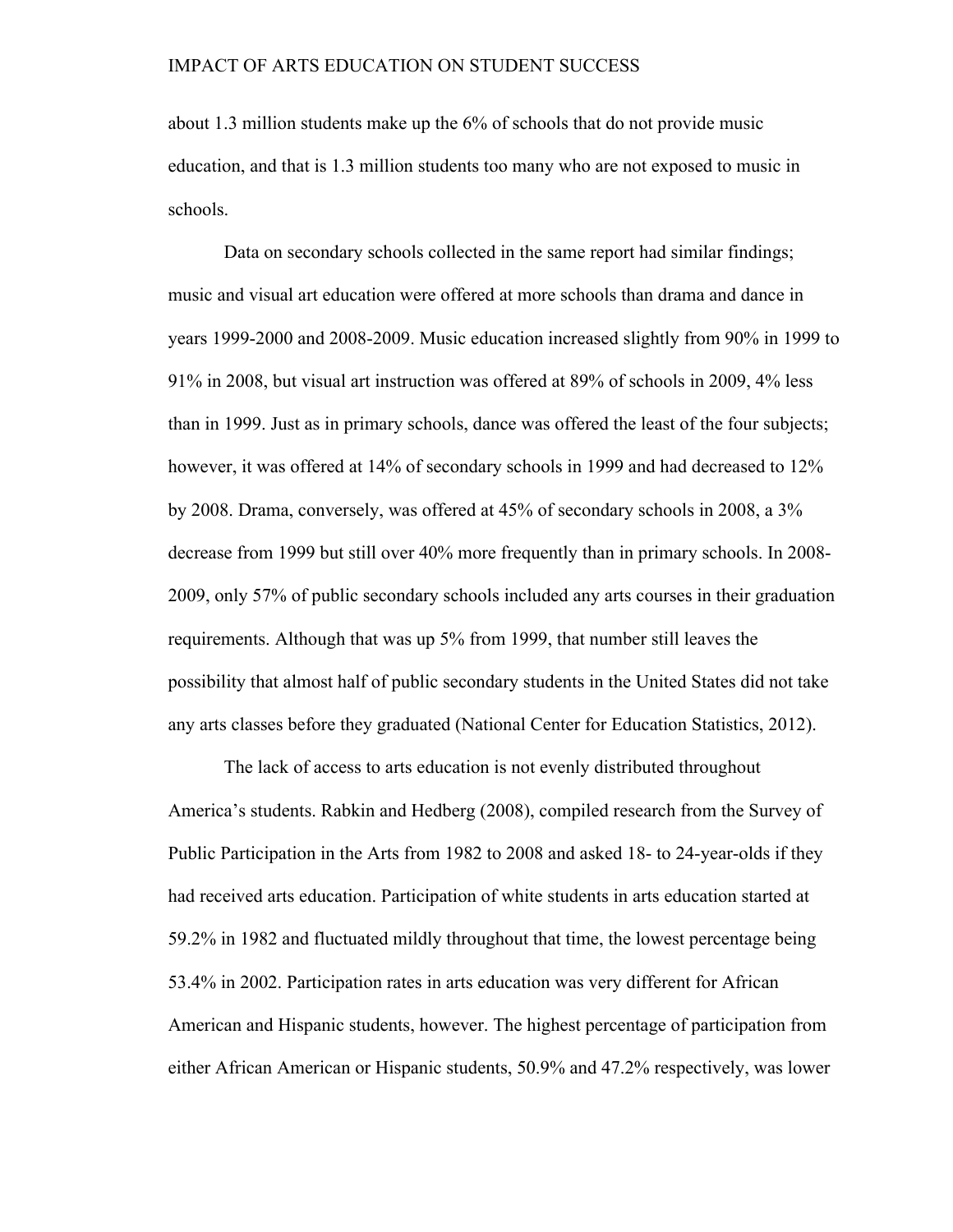than the lowest level of participation from white students, and it only declined from there. In 1982, about half of Black and Hispanic students received some form of arts education, but that decreased to under 30% for both groups by 2008 (NEA, 2011) (Figure 2.).



Percent of 18- to 24-year-olds who received any arts education in childhood, by race/ethnicity and SPPA year<sup>7</sup>



# **Research Supporting the Positive Impact of Arts Education**

This decline in arts education is unfortunate because there is significant research supporting the fact that arts education is beneficial in many ways, for a wide range of ages both inside and outside the classroom. Starting from preschool, inclusion of arts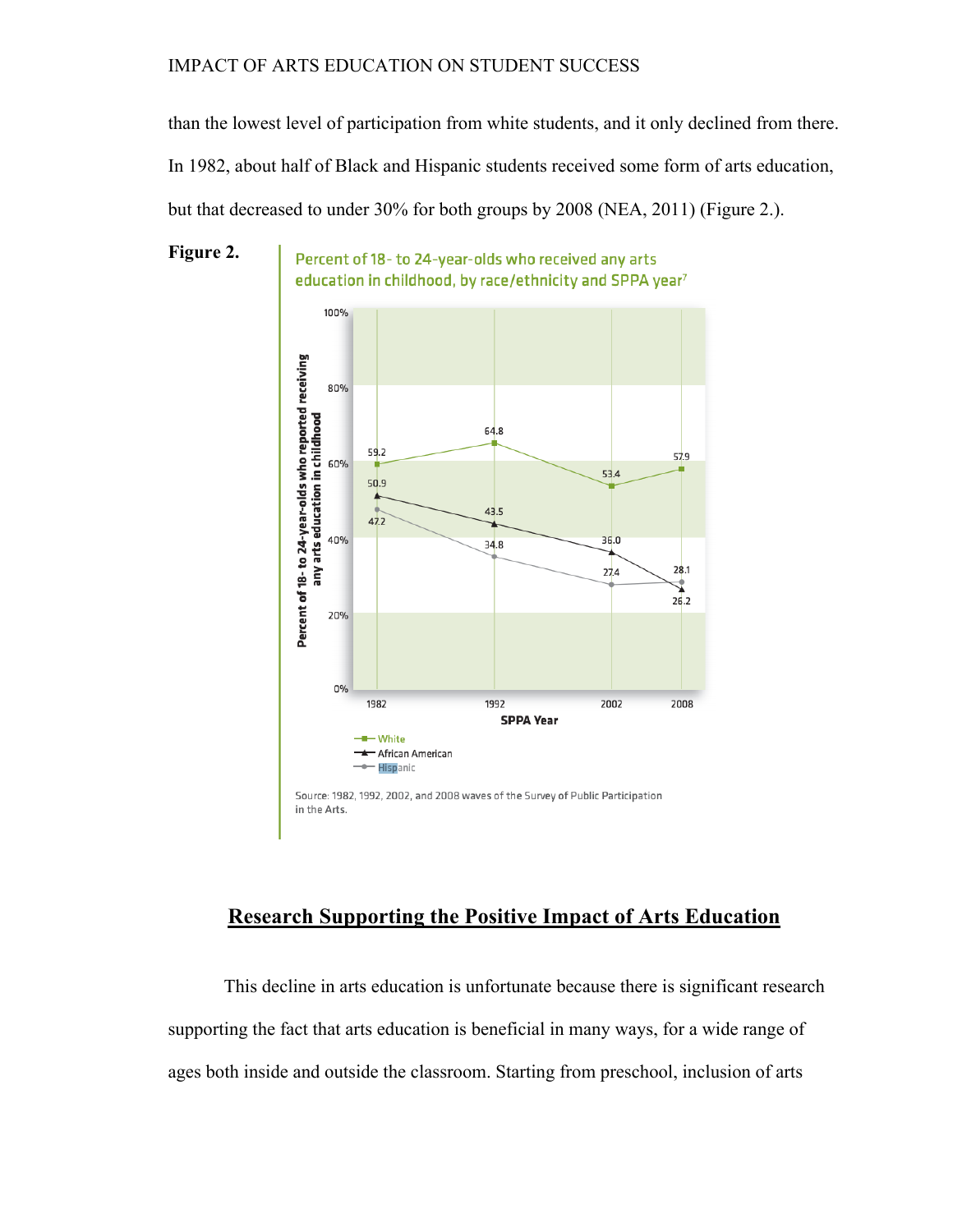education in the curriculum showed increased parent involvement and attendance, characteristics that led to greater achievement in schooling after preschool (Baker, 1992). Elementary school students who participated in the Solomon R. Guggenheim Museum's program, Learning Through Art, performed better in literacy than those who were not in the program. Teenagers with lower socioeconomic status who had long term involvement in the arts got better grades in school and had a higher rate of enrollment in college (National Endowment for the Arts, 2012).

# **Successful Arts Integration Programs Impacting Achievement**

**Turnaround Arts** is one widespread arts education initiative providing evidence of the positive impacts of art in schools. The Turnaround Arts program was implemented by Washington, D.C.'s Kennedy Center at several low-achieving schools around the country in the hopes of improving academic progress. The study looked at changes in standardized test scores by percentage points in reading and math at eight pilot schools from 2011 to 2014. Seven of the eight schools showed improvement in reading proficiency, while six of the eight schools showed improvement in math proficiency rates. Of those six schools, three schools improved math proficiency by at least ten percentage points. Overall, there was a 22.5% improvement in math proficiency and a 12.62% increase in reading proficiency. This data was contextualized by the proficiency of other elementary schools receiving School Improvement Grants (SIG Schools), or schools with low achievement comparable to that of the Turnaround Arts schools that are given federal grants to try to improve academic performance. The Turnaround Arts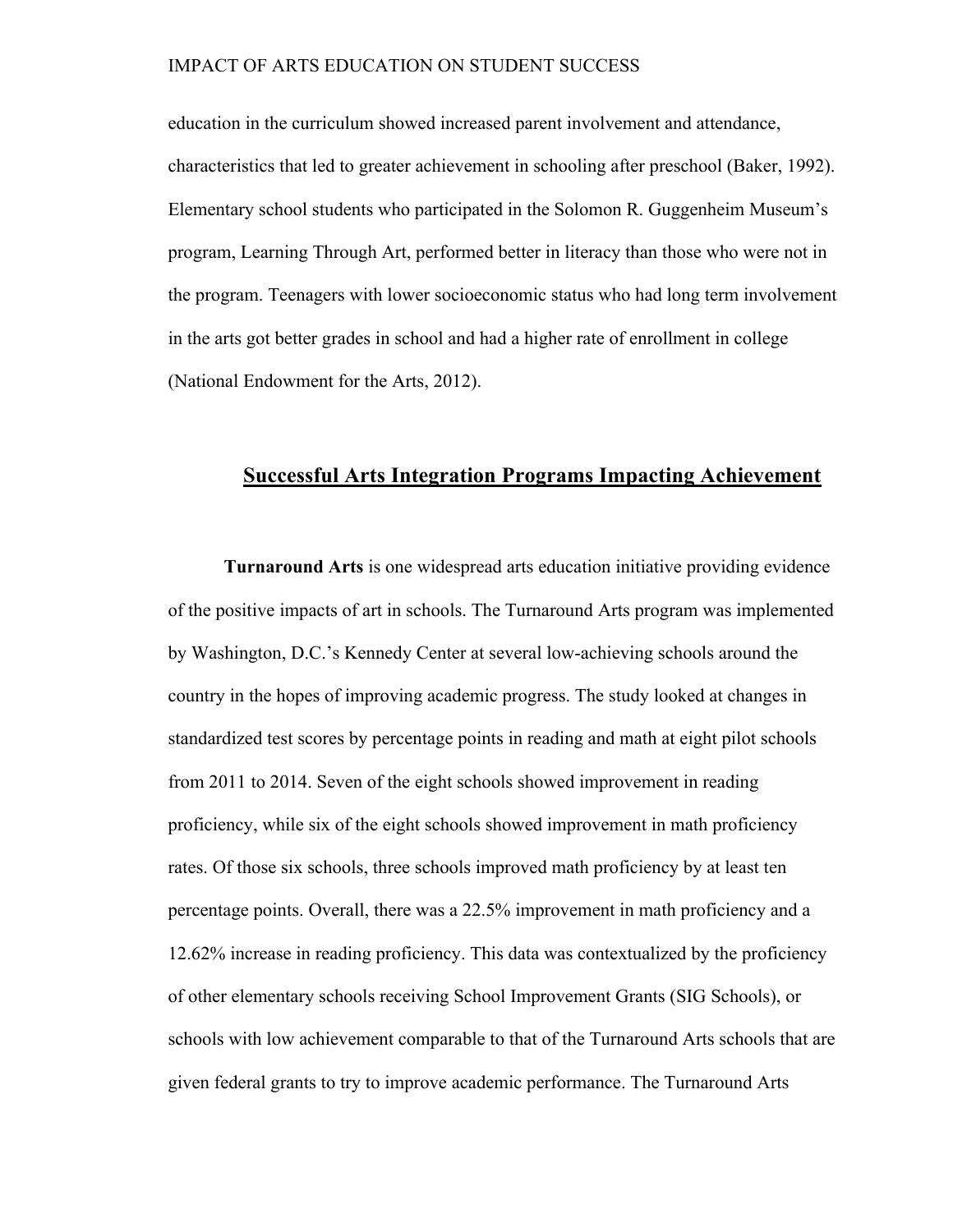schools improved math proficiency 6.35 percentage points more and reading proficiency 7.04 percentage points more than other SIG schools. Even beyond that, Turnaround Arts schools showed more proficiency improvement than the average school district in the United States—math by 2.42 points and reading by 4.7 points.

Beyond improved academic achievement, Turnaround Arts schools showed consistently high attendance, with half of the schools showing increased attendance from 2011 to 2014. By 2014, the average attendance rate in the Turnaround Arts schools was 91.77%. The study also looked at disciplinary action taking place in Turnaround Arts schools; over half of the schools had a significant decrease in student suspensions and/or expulsions. The most drastic results took place at Orchard Gardens School in Massachusetts; the school had an 85.9% decrease in suspensions from 2011 to 2014 and zero expulsions in 2014. Over 75% of teachers and school administrators said that they saw decreased classroom disturbances and increased student focus over the course of the study (President's Committee on the Arts and the Humanities, 2015).

#### **Music Center of Los Angeles County**

The Music Center Education Division of Los Angeles started an artist-inresidence program that served as another example of the positive impact of arts integration on student achievement. For the school year 1989-1990, MCED placed 25 artists-in-residence at 31 schools, working with a total of 331 classrooms ranging from Kindergarten to 9th grade (Redfield, 1990). These artists were experts in either dance, drama, music, visual arts, or writing. A study done by D. L. Redfield at the University of California (1990), examined the impact of MCED's artist-in-residence initiative. Attendance data, grades, surveys, interviews, and observations were collected from 65 of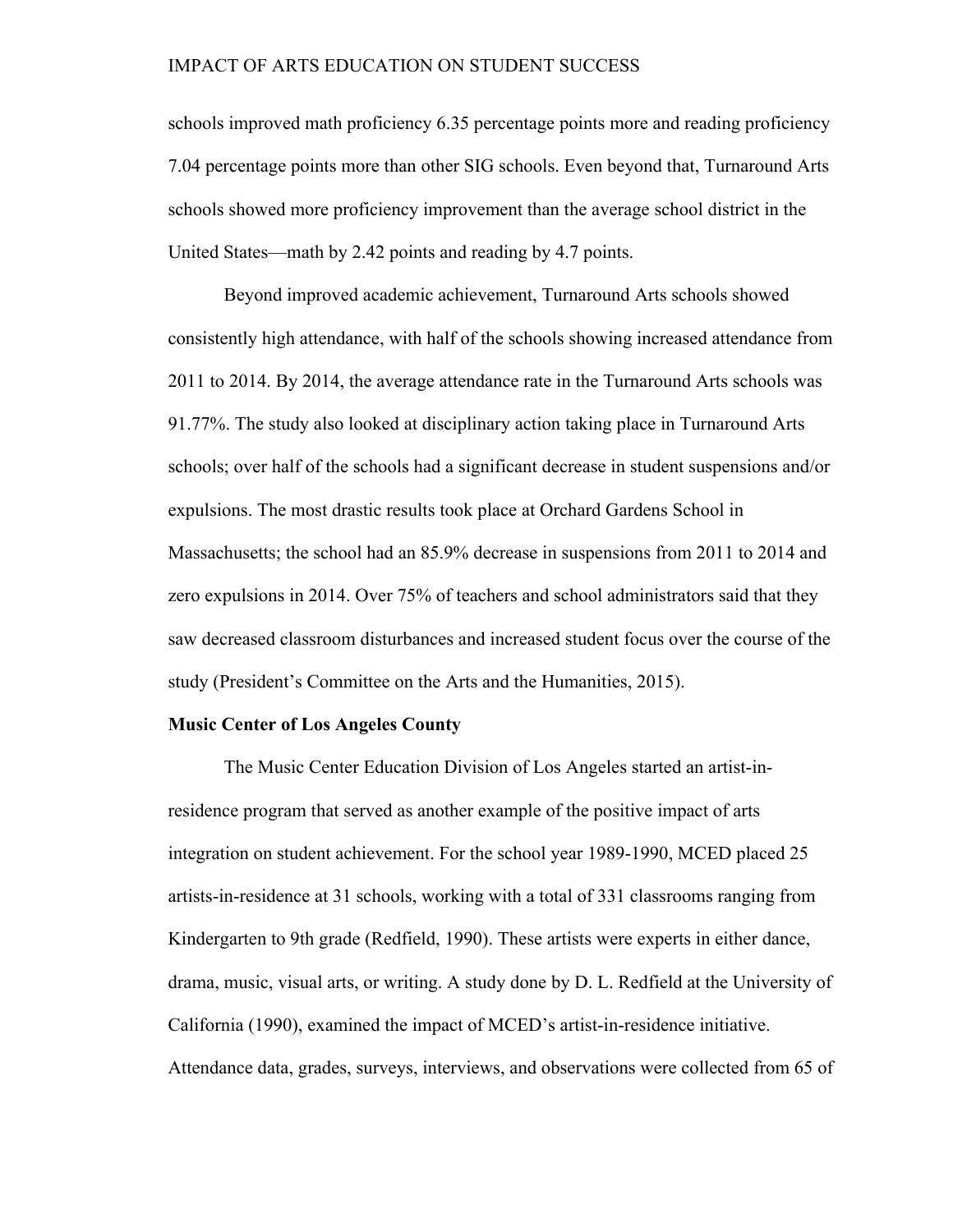the classrooms across 11 schools before and after the program to analyze its effectiveness.

Three of the elementary schools participating had their grades monitored in various subjects on both achievement and effort. A 4-point grading scale was used, with 4.0 being equivalent to an A, 3.0 being equivalent to a B, and so on. Average grades in both effort and achievement increased by the end of program (Redfield, 1990). At school C, the average math achievement grade before the program was a 1.80; after the program that grade had increased to a 2.16, surpassing the satisfactory grade (Redfield, p. 159). School A's English as a Second Language achievement improved by almost .40 points from a 2.42 to a 2.83. All three schools saw an increase in students obeying school rules.

Furthermore, students participating in the program had fewer school absences and late arrivals to school than those who were not participating. Responses on student questionnaires also reported that students "felt that they gained in knowledge and skills; experienced positive feelings of self-confidence, self-esteem, pride in their accomplishments" after participating in the artist in residence workshops (Redfield, 1990, p. 45). Observations in a first grade visual art class showed that by the end of the workshop, every single student raised their hand and volunteered participation in the lesson, a contrast to the first observation. The observer also noted student enthusiasm in showing their work to others and praising one another's' efforts.

**A+ Schools** is an arts integration program that was started in North Carolina in 1995, but has since spread to several other states including Oklahoma, Arkansas, and Pennsylvania. Its goal is to use "interdisciplinary teaching and daily arts instruction" to improve school performance in low-income schools (North Carolina Arts Council, 2018).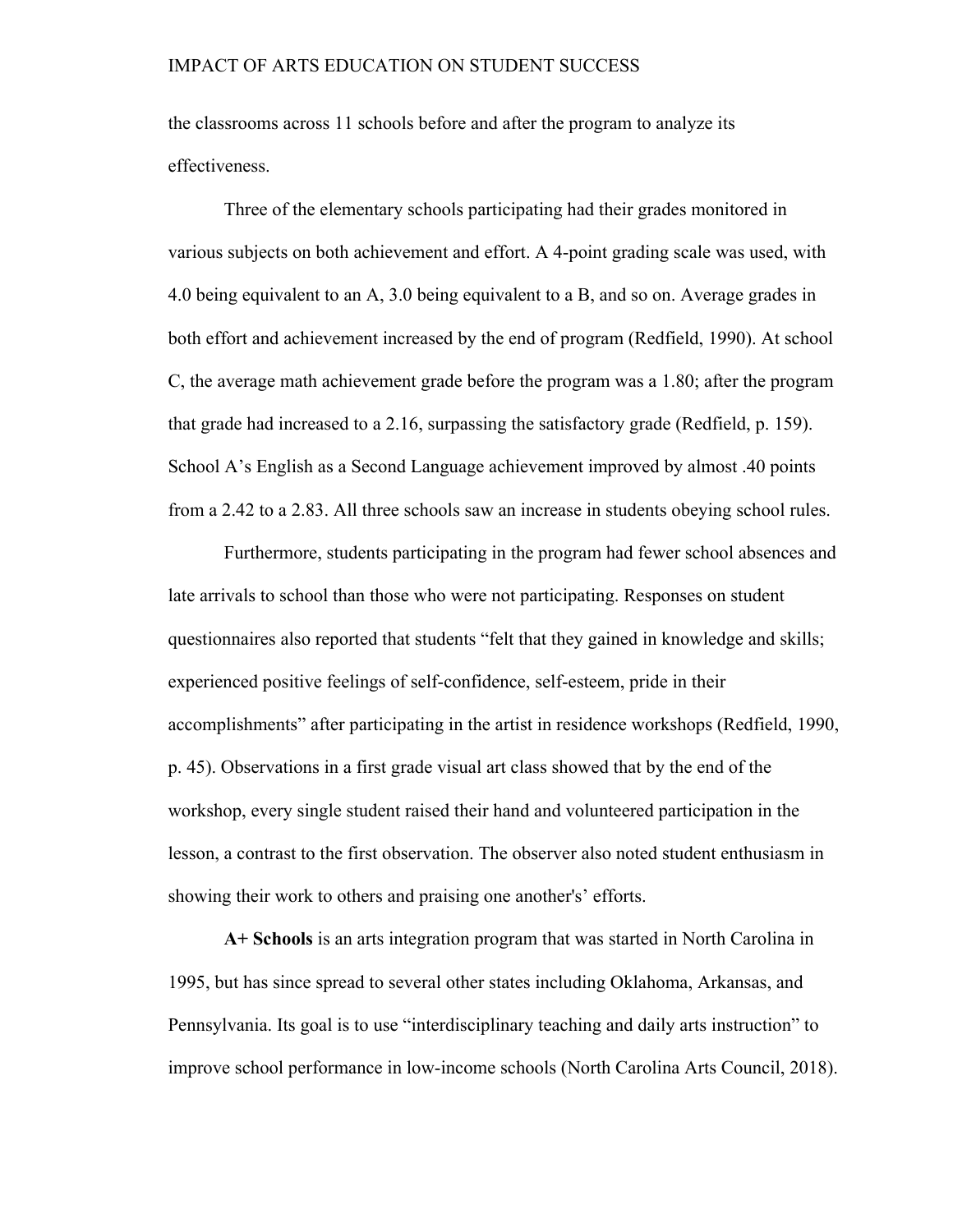Before the program begins at any school, all staff members receive intensive 5-day training about interdisciplinary instruction, hands-on learning, and how to use various strategies to successfully implement the program. The program is centered around six core commitments that include "increase exposure to arts instruction" and "increase professional collaboration" to help guide schools (Noblit, Corbett, Wilson, & McKinney, 2009).

The A+ Schools program has data supporting their success. Data from an A+ school in Oklahoma City were compared with 'matched cohorts,' or other local schools with similar demographic makeup. 72% of A+ School students scored satisfactory or advanced on the state standardized math test while only 65% of non A+ schools in Oklahoma City scored satisfactory or advanced (Kimball, 2006). In addition, 70% A+ Schools students compared to 66% of similar students scored satisfactory or advanced on statewide standardized reading tests (Kimball, 2006).

**Boston Public Schools Arts Expansion Initiative** began in 2009 with the goal of increasing access to high quality arts education for students in Pre-k through 8th grade. The Boston school district partnered with private funders with the goal of providing every Pre-K through 8th grade student with arts instruction once a week. From 2009 to 2018, there was a 28% increase, almost 17,000 more students who received art instruction every week (BPS, 2018). This initiative had far-reaching positive impact. Student performances "open a window to positive interaction between students and teachers"; students are so enthusiastically engaged in their art that they are willing to share that and become closer with their teachers (BPS, 2013).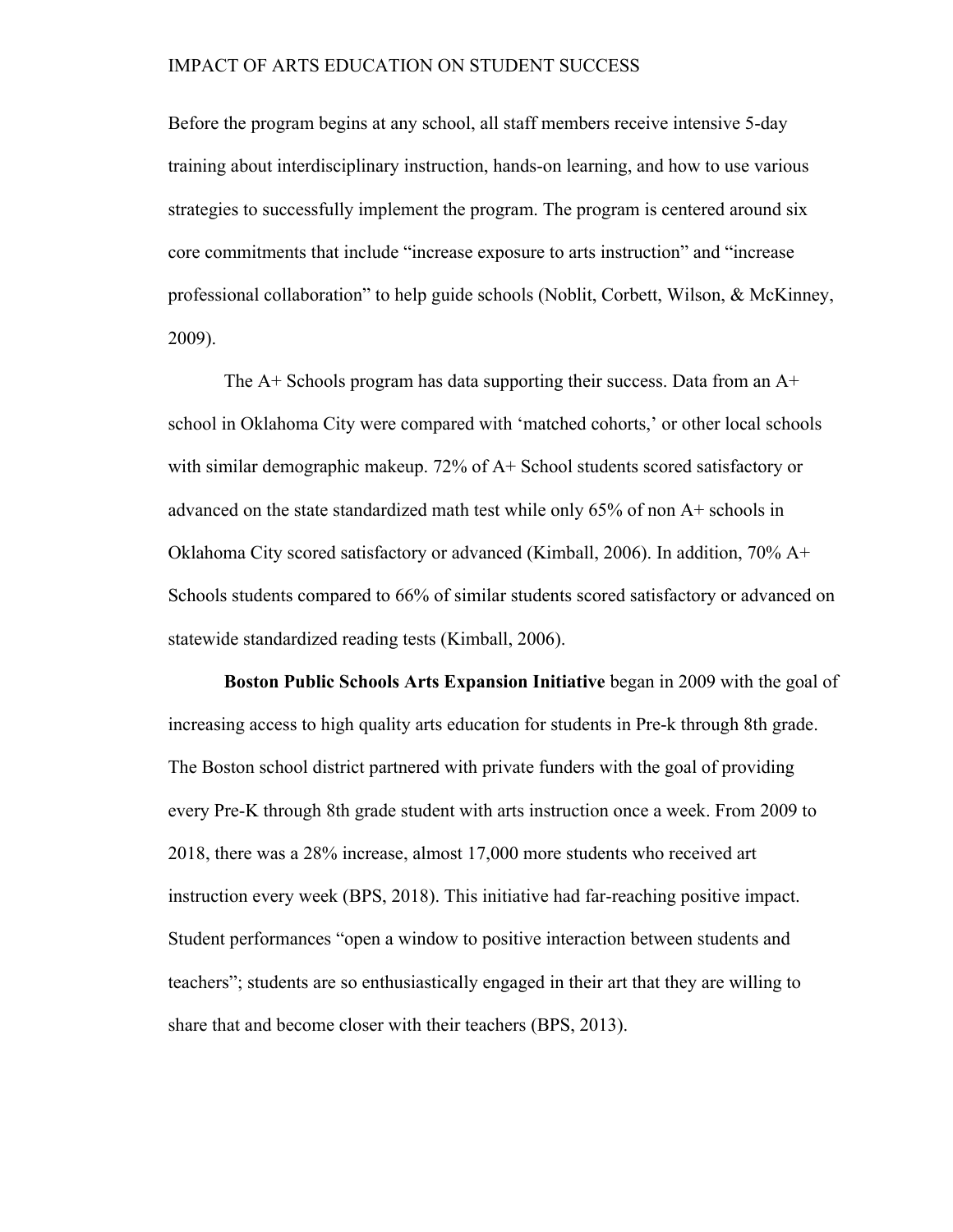Parents and families are also drawn in by their students' enthusiasm and want to participate in arts-related school events. Andrew Bott, who is the principal of a public K-8 school in Boston, said that schools are able to use that parent interest in the arts to further engage them in school participation for more academic-related events.

# **An Overview of Research**

## **Positive Impact on Reading Achievement**

Inoa, Weltsec, and Tabone (2015) examined student scores on the New Jersey Assessments of Skills and Knowledge to see if the scores differed between students in the Integrating Theater Arts Project (ITAP) and standard classrooms. The study compared the scores of 1,193 6th and 7th grade students in an urban school district; 464 were in the control group (no arts integration), and the remaining 729 were in the treatment group (arts integration). The scores were measured in terms of proficiency for grade level standards. Of the 647 6th grade participants, 274 were in the treatment group and 373 were in the comparison group. In the control group, 38.7% of students were proficient in Language Arts Literacy, while 46.4%, almost half, of students in the treatment group were proficient for their grade level, meaning they passed the state assessment. The differences between 7th grade treatment and control group scores were less significant; however, there was still an almost 5% increase in treatment group students who were proficient in Language Arts Literacy (figure 3).

#### **Figure 3.**

|                  | Sixth Grade | Seventh Grade |
|------------------|-------------|---------------|
| <b>ITAP</b> Math | 50.9%       | 43.8%         |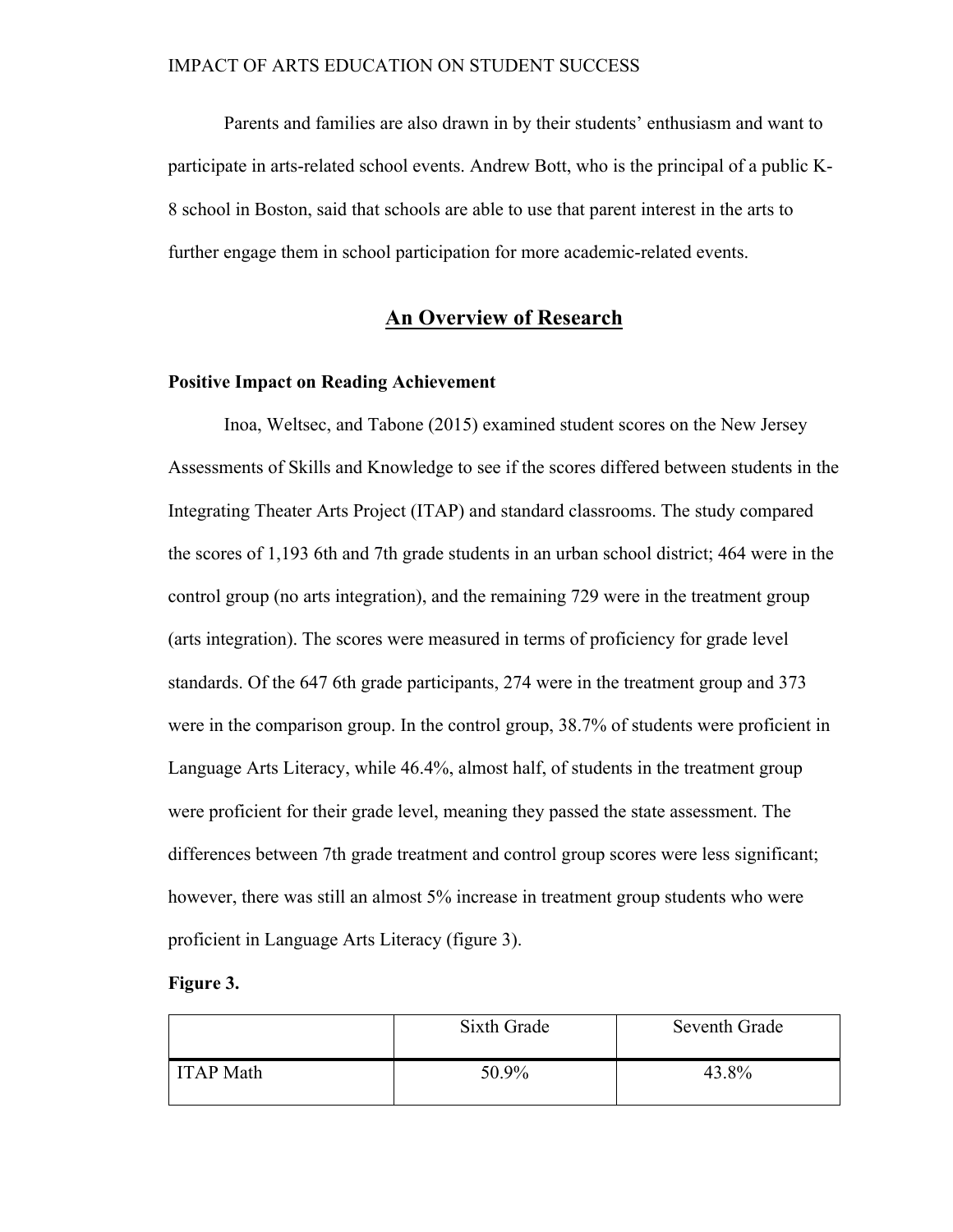| <b>Traditional Math</b>   | 39.4% | 41.6% |
|---------------------------|-------|-------|
| TTAP Language Arts        | 46.4% | 57.3% |
| Traditional Language Arts | 38.7% | 53.7% |

Percent of Students Scoring Proficient or Advanced on New Jersey Assessments of Skills and Knowledge Test

#### **Positive Impact on Math Achievement**

Inoa, Weltsec, and Tabone (2015) also examined the impact of arts integration on math test scores. Again, the 6th grade scores had a more significant difference in proficiency at over 10%—50.9% of students in the treatment group passed the state exam while only 39.4% of students in the control group passed the exam (Inoa, Weltsec, & Tabone 2014). 7th grade results showed that 43.8% of students in the treatment group passed the exam while 41.6% of the control group passed (figure 3).

 B. H. Helmrich (2010) compared the Maryland Algebra/Data Analysis High School Assessment results of 6,026 9th graders from six school districts in the state of Maryland to see if their scores were impacted by participation in music education. The assessment is required for graduation from high school in the state of Maryland, suggesting that students were more inclined to do their best work. Students in the sample were categorized by the music instruction, or lack thereof, they had received: instrumental, choral, or neither. 90.62% of students who received instrumental instruction passed the assessment. A lesser percentage of choral students passed at 81.51%, and 75.03% of students receiving neither passed the assessment (Helmrich 2010).

#### **Increased attendance**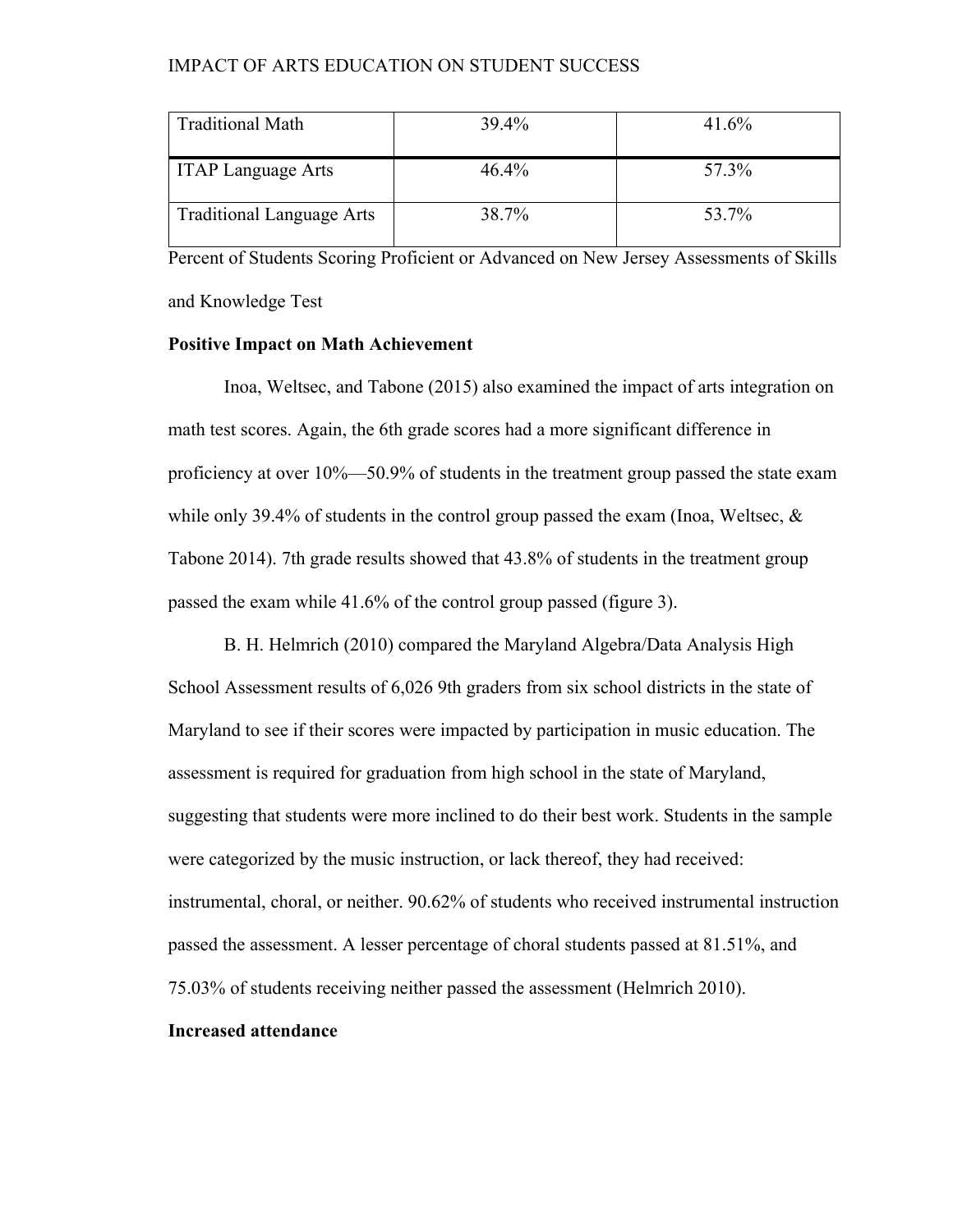Increased attendance has been noted after the implementation of various arts programs in schools. Overall, attendance rates in Turnaround Arts schools improved after the program was implemented. Most significantly, the attendance rate at Martin Luther King School in Oregon increased from 94% to over 98% from 2011-2014. Attendance at Roosevelt School in Connecticut rose over 2% after the program was implemented. Unrelated to Turnaround Arts, daily attendance at Roosevelt Middle School in Milwaukee, Wisconsin, rose from 85% to 92% after the implementation of an artsinfusion program (Fowler and McMullen, 1991). School districts in Missouri with a high rate of participation in arts classes had a 95.1% attendance rate, which is higher than that of districts with lower participation in arts classes.

From 2007-2011, the Teaching Artist Program was implemented in elementary schools in the San Diego Unified School District to "expand the availability of highquality arts instruction" to schools lacking in that area with the goal of increasing engagement of English Language Learner students (Brouillette et al., 2014). Researchers at the University of California, Irvine took the implementation of this program as an opportunity to examine the impact of arts education on student attendance at five Title-I schools with high percentages of English Language Learner students. The study examined attendance of Kindergarten-2nd grade students on days with arts classes versus days without arts classes. Attendance averages from the five schools during the 2008- 2009 school year showed increased attendance on days that arts classes were taught (Brouillette et al., 2014). The overall average attendance on days with arts classes was 94.41%, while on days without arts instruction the percentage was 93.49%, a 0.92 percentage point difference.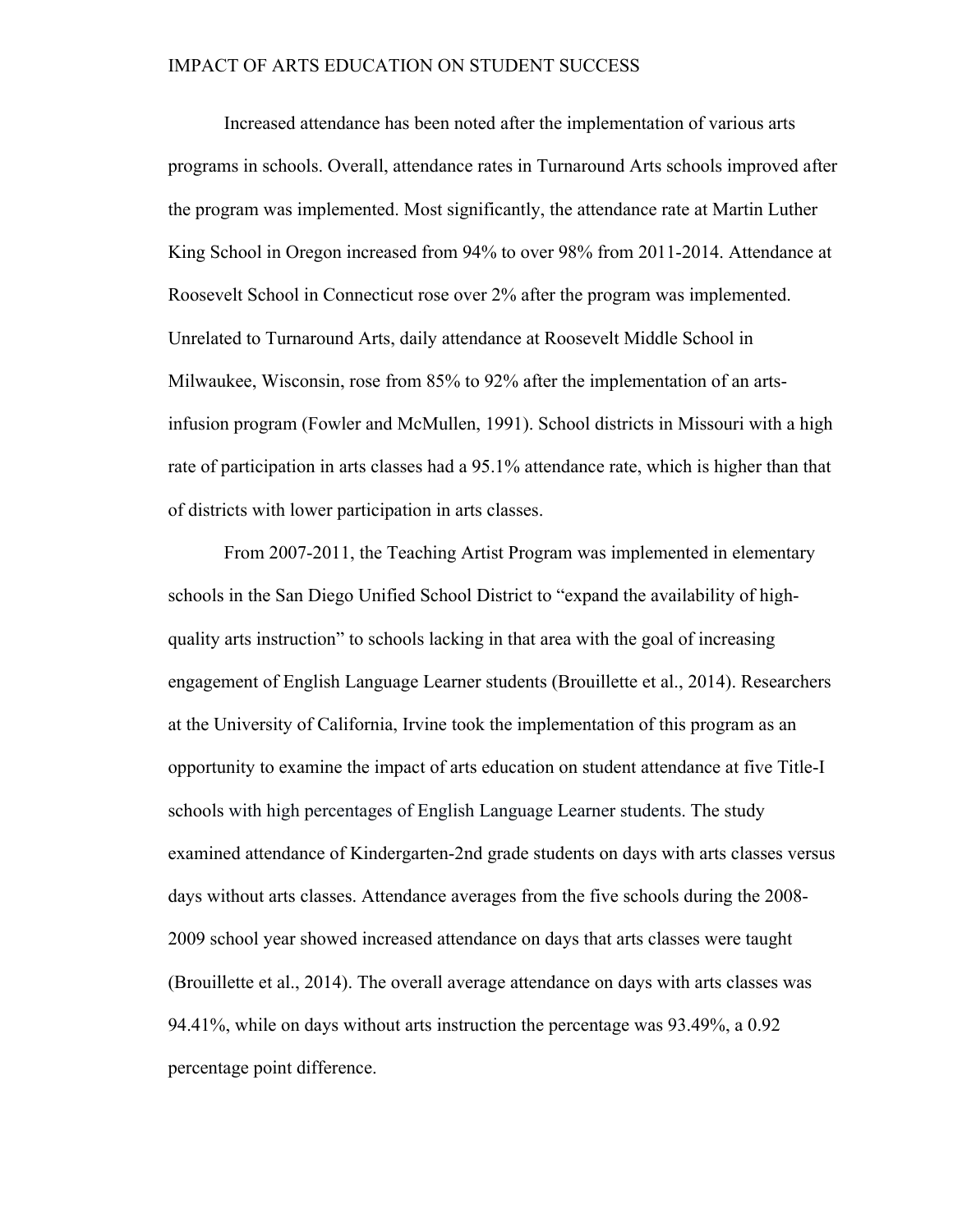# **Student Engagement**

The arts have frequently served as a tool to engage students of all backgrounds in academic work. A paper released by the California County Superintendents Educational Services Association (2014) outlines many of the benefits of arts integration. One such benefit is that arts integration can be used to differentiate instruction and make content accessible to all different types of learners and "reach all students of every ability, ethnicity, and linguistic background" (Taylor, 2014). Allowing teachers to reach all students in a meaningful way can enable them to build stronger relationships and further learning in the classroom through trust and understanding. The author also points out that arts integration can serve as "a vehicle for strengthening the core curriculum, and deepening and assessing learning." Integrating the arts into everyday instruction helps students contextualize academic skills and see the value and relevance in what they are learning, making them be more engaged in school. Furthermore, arts integration often helps students "develop, deepen and demonstrate their learning in other content areas" (Taylor, 2014).

#### **Decreased Disciplinary Action**

There has been a decline in disciplinary action in many schools with increased arts education. In the Turnaround Arts Program, over half of schools participating had a decrease in student suspensions and expulsions. (President's Committee on the Arts and Humanities, 2015). Similarly, after becoming an arts magnet school, Roosevelt Middle School in Milwaukee, Wisconsin had suspension rates that were at least 8% lower than that of the rest of the county's public schools (Fowler and McMullen, 1991). A study by the Missouri Alliance for Arts Education found that violent incidents decreased with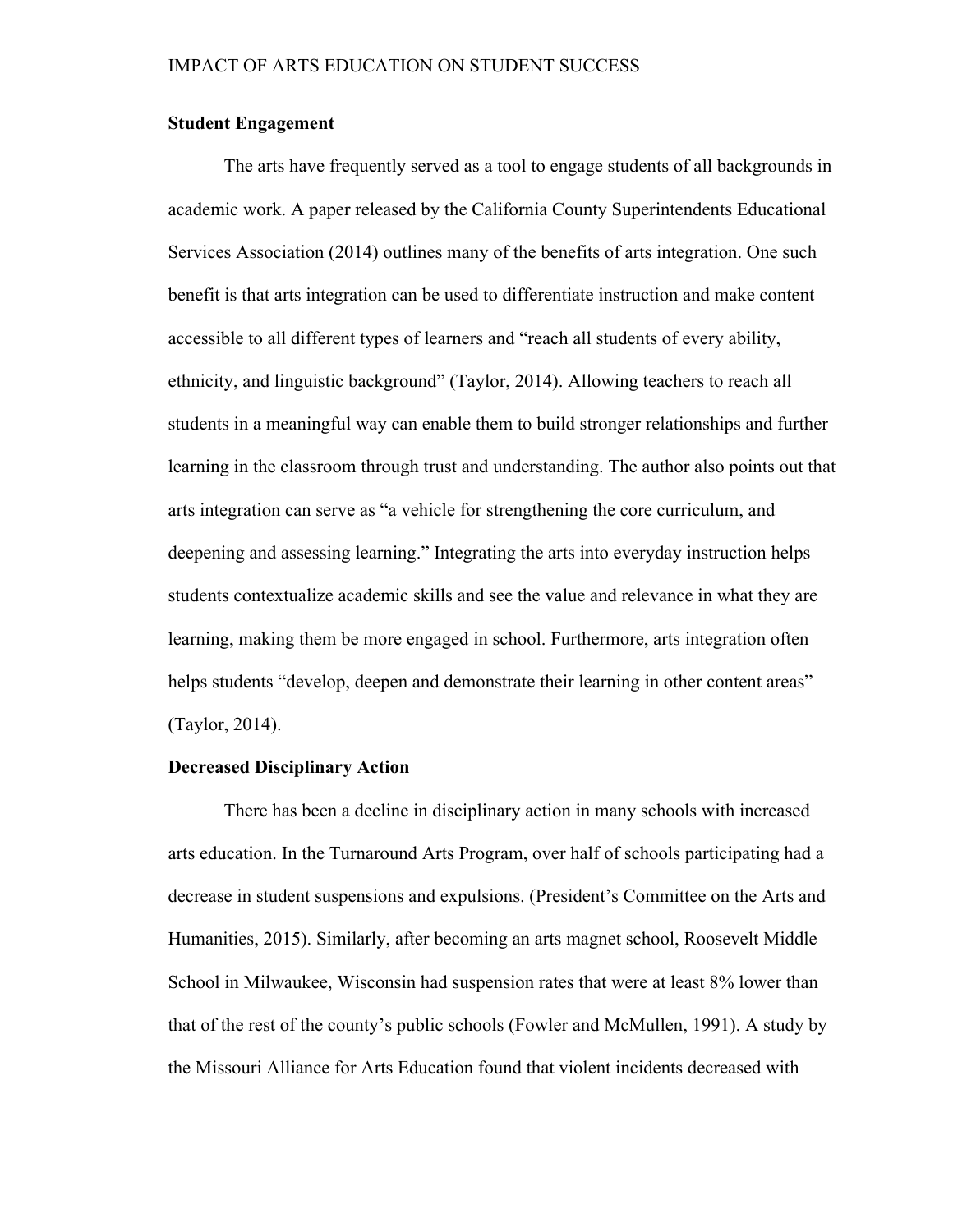increased participation in arts classes (Schueler, 2010). The principal of Integrated Arts Academy in Burlington, Vermont, noted that the arts provided a way for English Language Learners to communicate with their peers and express themselves effectively, leading to a sharp decline in discipline referrals (Sterman, 2018). Of teachers participating in the Teacher Artist Program in San Diego, 93% reported that students were behaving better due to involvement in arts classes (Brouillette et al., 2014). An Arts Access Initiative study for Houston found that an increase in arts education experiences led to a 3.6 percentage point decrease in students receiving disciplinary infractions (Bowen and Kisida, 2019).

# **Higher Graduation Rate and Lower Dropout Rate**

The Missouri Alliance for Arts Education published a study in 2010 that analyzed graduation rates, among other things, in comparison to the students' level of involvement in the arts in various school districts. The graduation rate decreased as the level of arts involvement did. School districts with high participation in the arts had a 91.2% graduation rate, while districts with low participation had only an 87.9% graduation rate (Scheuler, 2010). Batiste Cultural Arts Academy in New Orleans, Louisiana, one of the pilot schools for Turnaround Arts, showed an incredible increase in students on track to attend college. Within just the first two years of the program being implemented, 55% of students were on track to graduate, more than twice the starting rate of 21% (Gross, Gustafson, Beete, & Gallant, 2013).

A study by the Arts Education Partnership in Washington, D.C., found similar results; students with high involvement in the arts were less likely to drop out of school than those who were not (Deasy, 2002). The National Endowment for the Arts published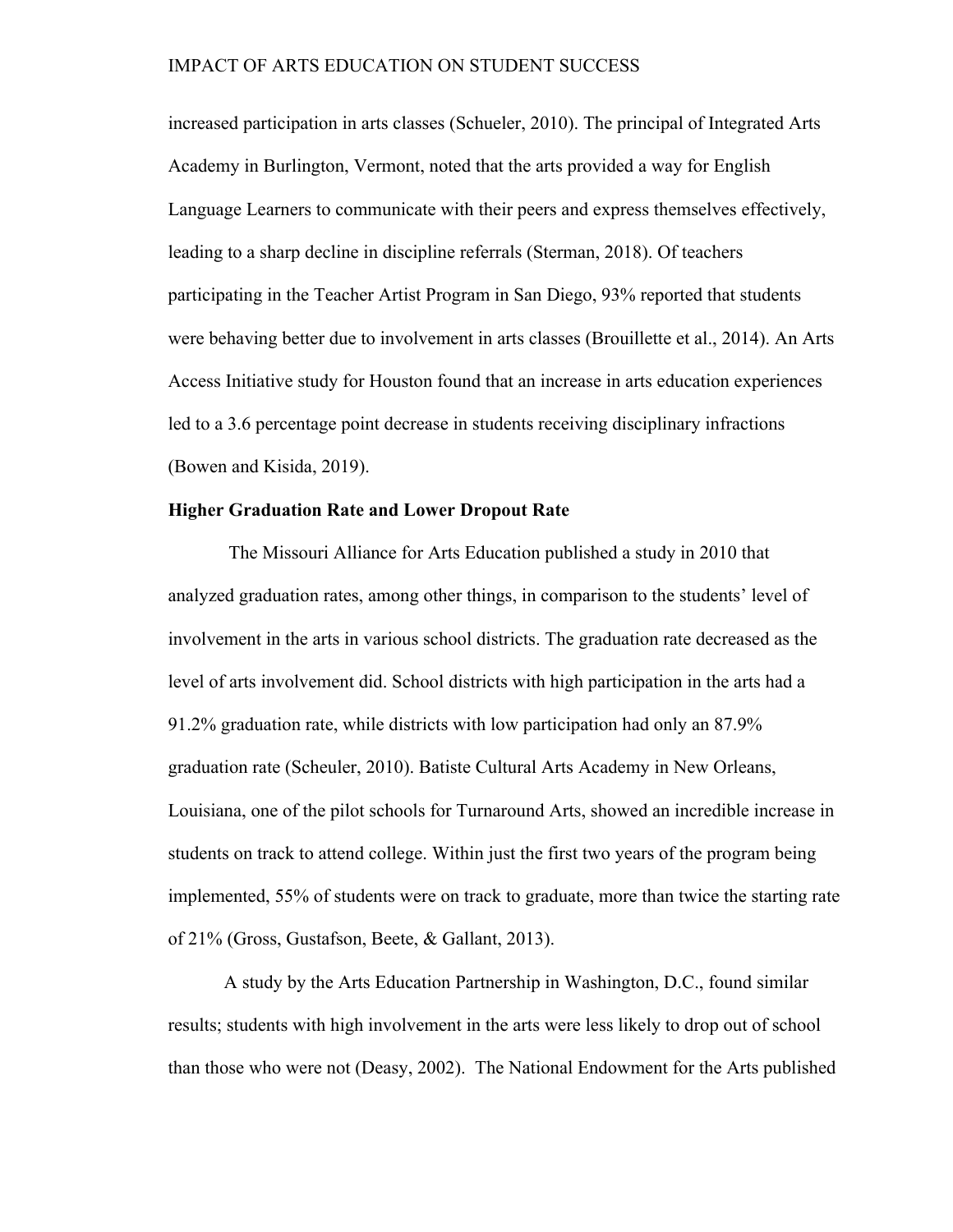facts and figures about art education in 2013, stating that students with a low socioeconomic status who had high participation in the arts had a dropout rate of only 4%—5 times lower than their peers with less involvement in the arts (Americans for the Arts, 2013).

A study in Hawai'i on the impact of Arts on Learning found that of 8th graders with low arts involvement, 4.8% dropped out of school by 10th grade, while that percentage was only 1.4% for students with high arts involvement (Hawai'i Educational Policy Center, 2004).

# **Higher SAT Scores**

The positive impact of arts education is also represented in SAT and standardized test scores. In "Critical Evidence" published by the National Assembly of State Arts Agencies (NASAA) and the Arts Education Partnership (AEP), students who participated in four years of arts education courses earned higher SAT scores than their peers with less than one year of arts classes (Ruppert, 2006). The Americans for the Arts released a report in 2015 highlighting the difference in SAT scores for students who took 4 years of arts and music versus students who took  $\frac{1}{2}$  year or less (Americans for the Arts, 2015) (Figure 4).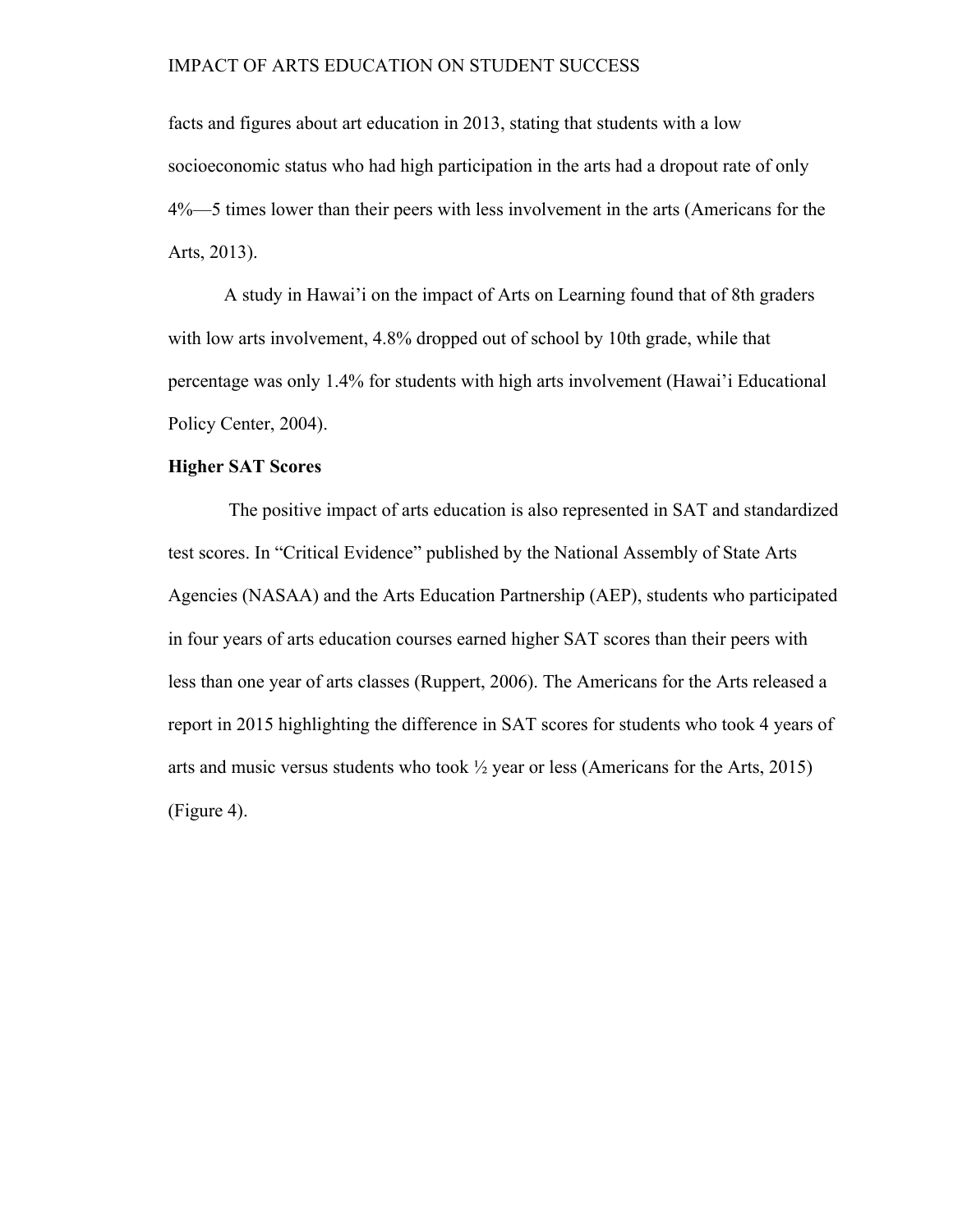



### **Drama Participation Linked to Improved Reading Skills**

Ann Podlozny, of the University of Illinois compiled several studies on the effect of drama on student comprehension and ability to retell stories (Podlozny, 2000). One study compared the oral comprehension of two randomly assigned groups of students; one group was read aloud a story and asked to enact it, while the other group was read the story aloud twice. Both groups were then given an oral comprehension test. Of the 200 students participating, 64 of the students acting out the story demonstrated a higher level of comprehension, whereas only 36 non-drama students demonstrated a higher level of comprehension. Another study that tested student comprehension through a written test as opposed to an oral test showed similar results. The control group participated in a group discussion and vocabulary drills related to the story they read; the treatment group acted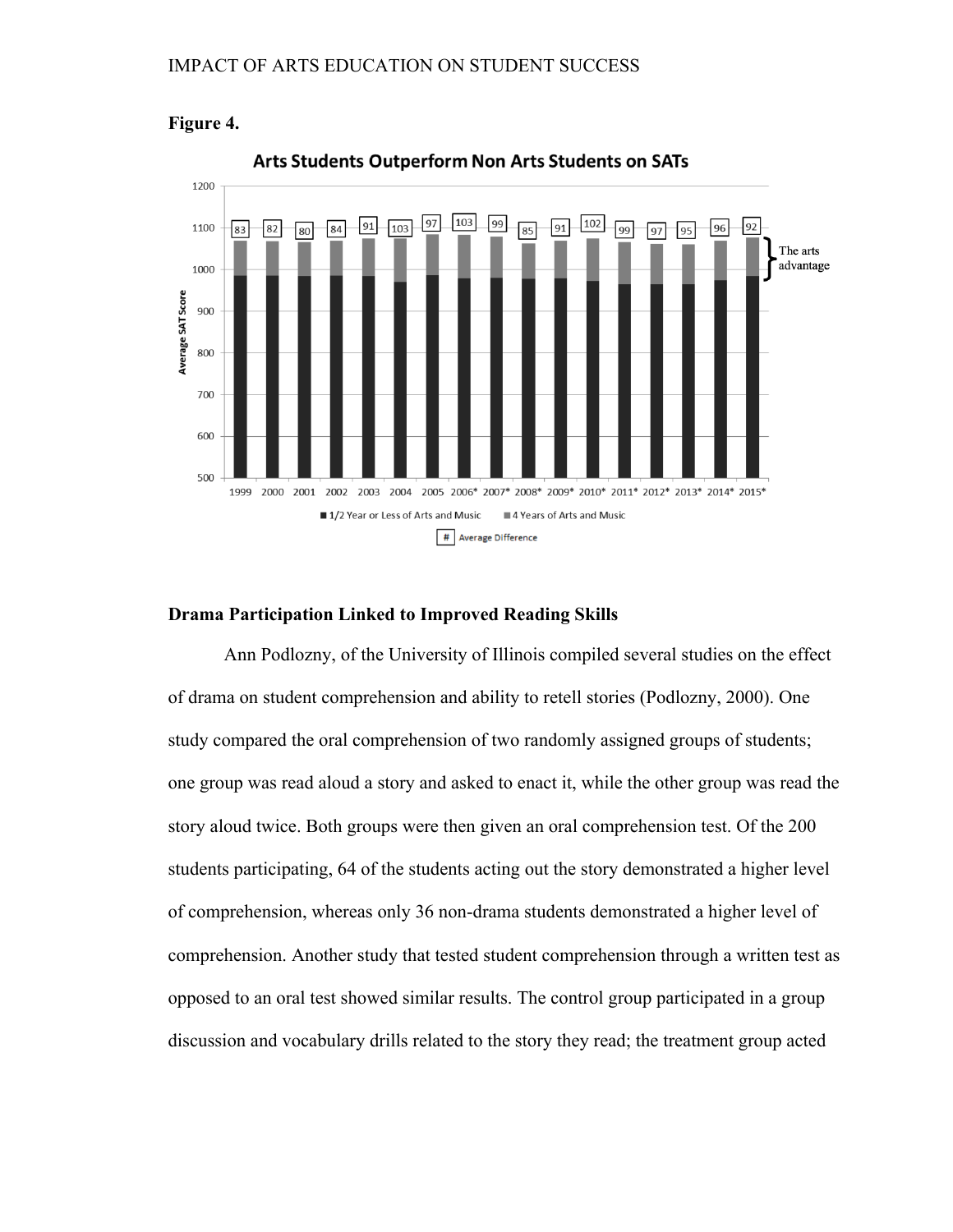out the story they had read. Of those 200 students participating, 74 drama students exhibited a higher level of comprehension in comparison to only 26 non-drama students.

A third study measured the reading achievement of both students participating in drama treatment and those not. Their reading achievement was measured through unrelated standardized tests on stories they did not act out. This study hoped to measure students' ability to "transfer any reading comprehension skills they had gained during the drama instruction" (Podlozny, 2000). This study revealed that 60 of the drama students participating, or 9%, showed improved reading achievement. A meta-analysis of 18 studies measuring the reading readiness of young children also required that students transfer their comprehension skills from drama to unrelated tests, but this analysis also showed an increased reading readiness in students who participated in the drama treatment. Sixty-two drama students showed higher reading readiness in comparison to the 38 non-drama students, equating to 12% of students who benefited from drama treatment. Similar analyses also found that drama treatment contributed to higher vocabulary achievement in 7% of students participating.

#### **Music Education Linked with Development of Spatial Intelligence**

Frances Rauscher, University of Wisconsin (1999), compiled research regarding the neurological changes that can result from music instruction from a young age. Particularly affected are spatial-temporal reasoning, which help children visualize aspects of a problem and connect them to solve it, a skill that is especially helpful in math. Rauscher conducted a few different studies to analyze the impact that music education had on young children. The results were measured with a standardized intelligence test: the Wechsler Preschool and Primary Scale of Intelligence: Revised (WPPSI:R). When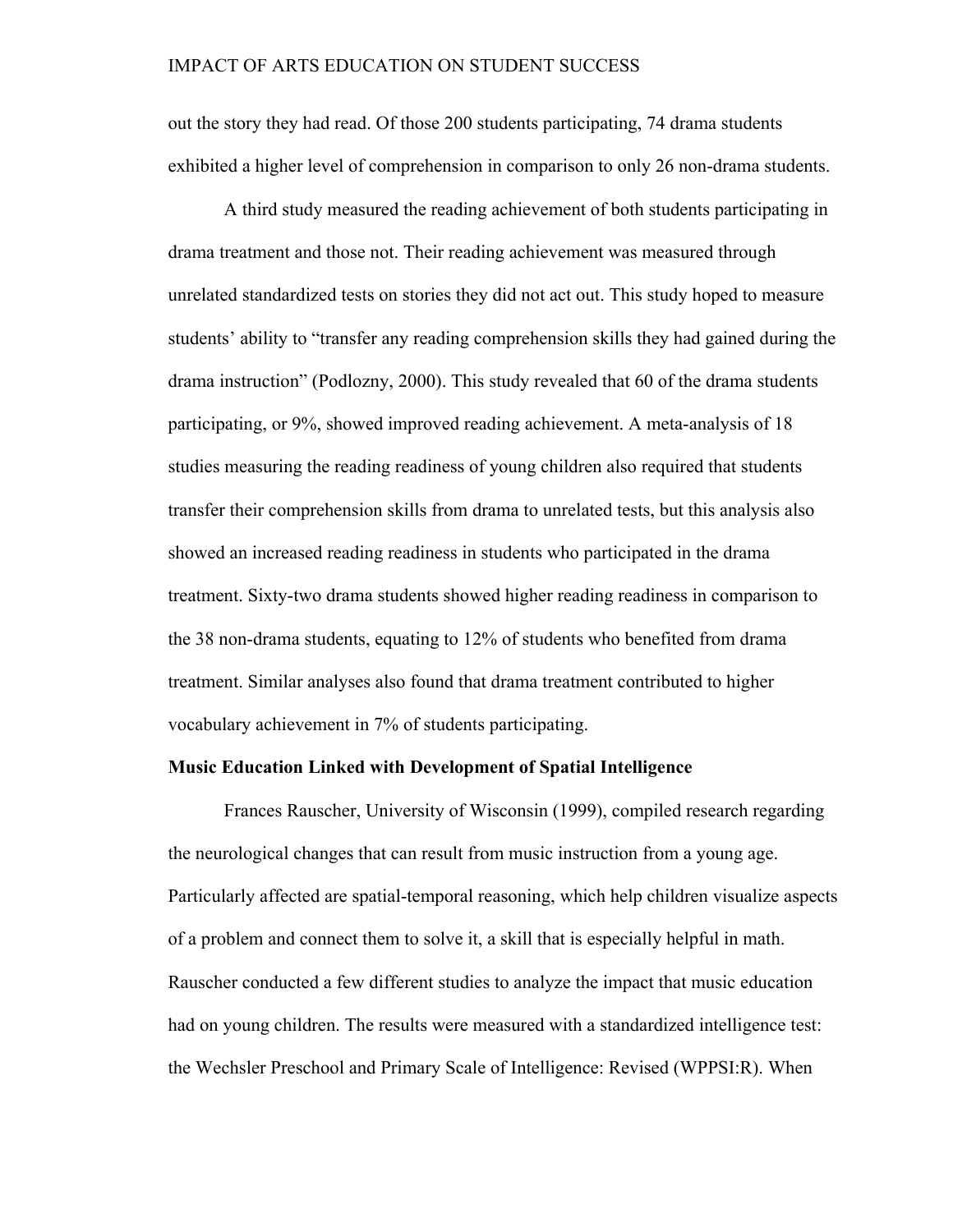comparing test results of 10 three-year-old subjects from before and after nine months of music training, the spatial-temporal skills of those participating improved 47% more than national norms (Rauscher, 1993). A similar study conducted one year later using the same intelligence test revealed similar results. A control group of 14 three-year-old subjects received no music lessons while a treatment group of 19 three-year-old subjects received 8 months of piano lessons. The music group had intelligence scores "significantly higher" than those in the control group (Rauscher, 1994). The same researchers conducted another study in 1997, this time comparing WPPSI:R scores of 78 preschoolers in one of four conditions over the course of 8 months: piano lessons, singing lessons, computer lessons, and no lessons. Again, the spatial-temporal skills of children who received individual piano lessons were higher than those of any other group in the study.

These results were then compared to students who received group piano lessons in a "hectic classroom environment" to see if the context of the lessons played a role in the scores. Rauscher tested the spatial-temporal skills of 62 kindergarten students, 34 of whom received group piano lessons and 28 of whom received no lessons for 8 months. Student performance on two spatial-temporal tasks, puzzle solving and block building, were compared from the start of the 8 months, 4 months in, and at the end of the 8 months. The puzzle building task was assessed in terms of how many puzzle pieces a student joined per minute. Both groups started with between 3-6 joins per minute, however the piano lesson group showed remarkable improvement by the end of the study. The music group joined between 12-15 pieces after 8 months, while the no music group joined only between 6-9 pieces. The block building task was measured by the number of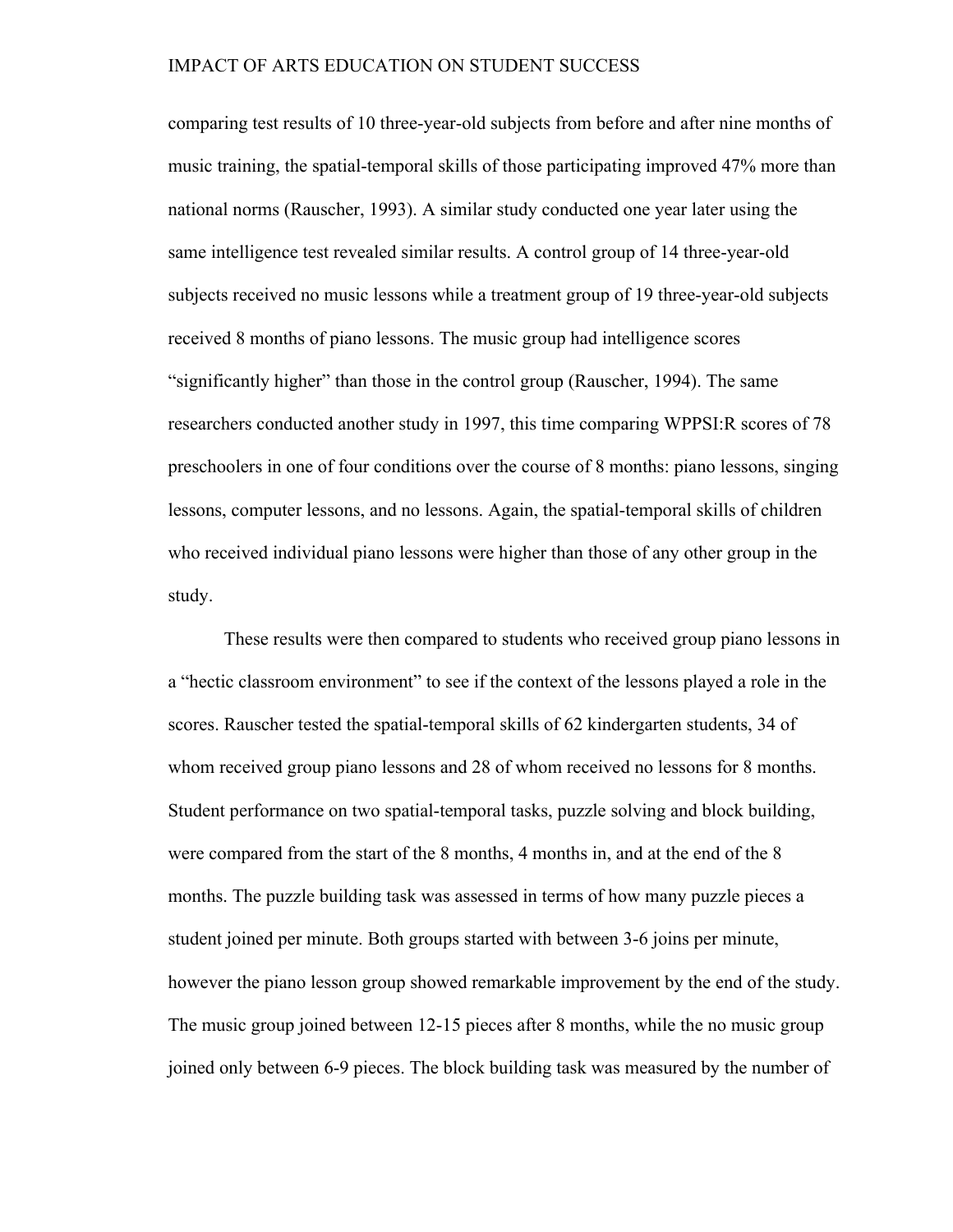seconds a child required to complete a structure. Again, although both groups started out with taking over 75 seconds to build the structure, the music group decreased that time by 66%. The music group could complete the building in just over 25 seconds by the end of the 8 months, whereas the non-music group still took close to 60 seconds (Rauscher et al., 1997).

The researchers continued the study into first grade, and students who received consistent music lessons continued to have significantly higher scores on the spatialtemporal tasks. The study was also repeated at different schools using different intelligence tests, and all showed the same results that students with music lessons had higher spatial-temporal abilities. Such abilities are extremely beneficial in students' mathematical skills and abilities as well as in other academic subjects. This provides a link between music instruction and general intelligence, meaning that students who participate in music education are likely to do better academically in school. Rauscher (2003) states that "music may act as a catalyst for cognitive abilities in other disciplines".

#### **Beyond Quantitative Achievement Data**

Arts education helps students develop deeper learning skills, defined by the Arts Education Partnership as "skills and knowledge students need to attain success in college, career and citizenship" (Workman, 2017). These skills include critical thinking, the ability to collaborate with others, and better communication skills. The Public Broadcasting Service (PBS) outlined several of the reasons the arts are crucial to child development in the elementary school years—it helps with motor skill development, decision making skills, and cultural awareness, among other things (Lynch, 2012).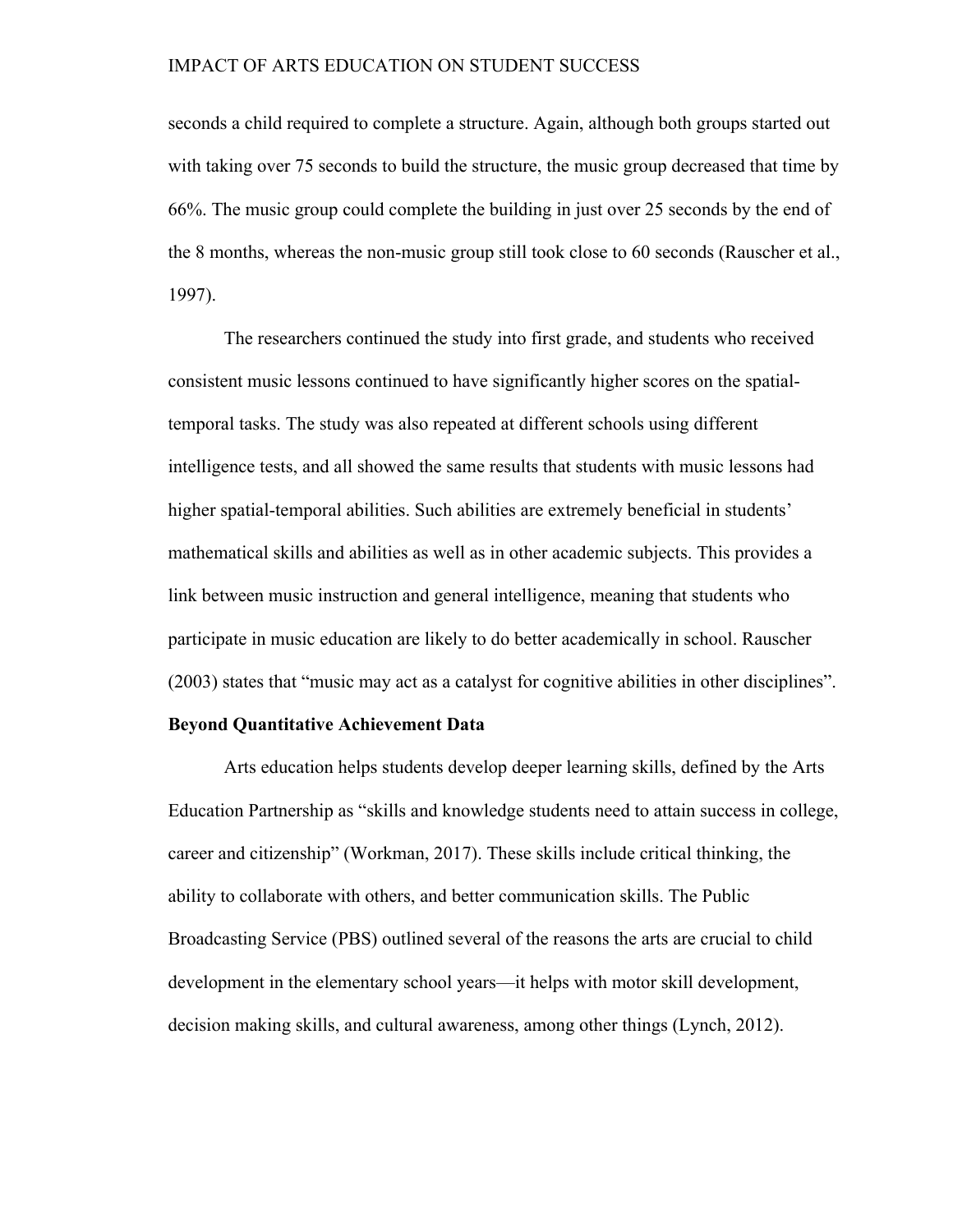The Music Center of Los Angeles incorporated workshops with artists in residence in local elementary schools to analyze the impact of the arts on students there. Student questionnaires and comparisons of pre- and post-workshop report cards show that students had increased academic knowledge and skills after their participation in the arts workshops. Writing portfolios, interviews, and classroom observations showed evidence of students "learning how to express themselves better in writing, by speaking in front of others, and by acting out their feelings" (Redfield, 1990).

#### **Social Skills**

A study by Lobo & Winsler (2006) examined the impact that a dance and movement class had on Head Start preschool students' social skills (Lobo & Winsler, 2006). The study compared cooperation, communication, belonging to a group, leading, following, and awareness of others in two randomly assigned groups of students at the preschool, one participating in an eight-week instructional program in creative dance/movement, and the other not. Lobo and Winsler's research found that students participating in the dance/movement program showed significant gains in their social skills and significant reductions in their behavior problems by the end of the program (Lobo & Winsler, 2006). One student in particular started the program withdrawn and refusing to participate, but by the end of the third week was fully participating and "dancing freely."

# **School Readiness**

A study conducted in Philadelphia examined the impact of arts integration in Head Start preschool programs on school readiness (Brown, Garnett, Velazquez-Martin, & Mellor, 2018). The study compared the school readiness of students attending two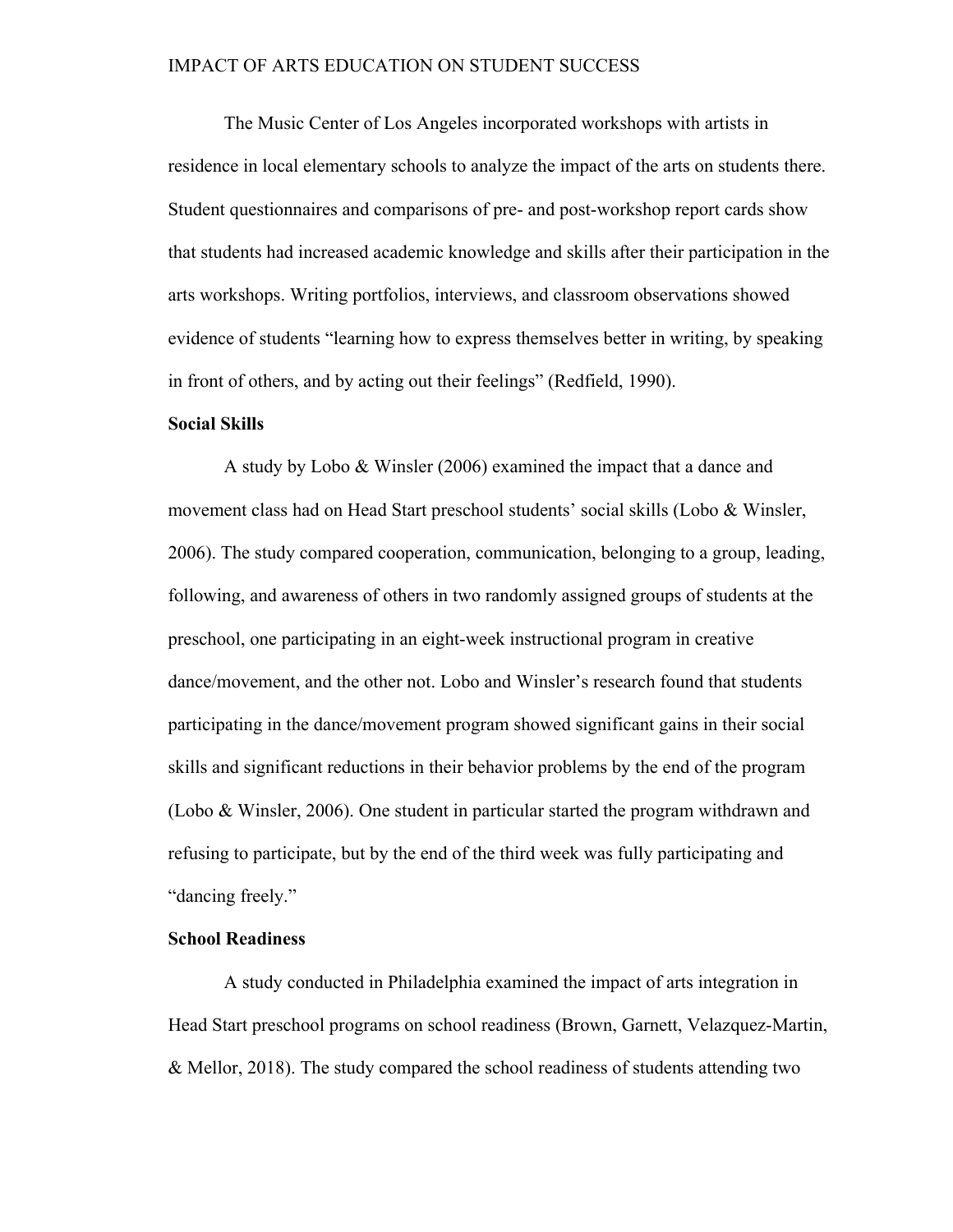preschools. Both were Head Start certified schools, accredited by the National Association for the Education of Young Children. Head Start curriculum requires that there be some arts integration in homeroom classes, however one of the schools in the study offered 1-3 additional 45-minute long arts classes a day, taught by credentialed arts teachers. School readiness was measured using the Bracken Basic Concepts Scale, 3rd edition, Receptive (BBCS:3-r), which was "designed to test concepts necessary for children to effectively communicate about their world, follow directions, and succeed in formal schooling" (Bracken, 2006). The BBCS:3-r is administered in 30-40 minutes to individual students once in the fall and once in the spring of a school year. The assessment is broken into 10 subtests that measure everything from letters and numbers to self/social awareness and time/sequence, the scores of which are combined to make a general school readiness composite (SRC).

According to the results of the BBCS:3-r, students at the arts integrated preschool showed "significantly greater growth than would be expected from a normative sample" in overall school readiness, direction/position, and self/social awareness. Children at the non-arts-integration preschool, however, showed "significantly less growth than would be expected" in in self/social awareness and understanding of texture/material and time/sequence. The authors conclude that "the arts may hold value not only for art's sake but also for advancing children's overall school readiness" (Brown, Garnett, Velazquez-Martin, & Mellor, 2018).

# **Solutions to Increase Arts Education**

So what can be done about the detrimental decline in arts education? The vast majority of public schools in the United States have little to no choice in what they teach;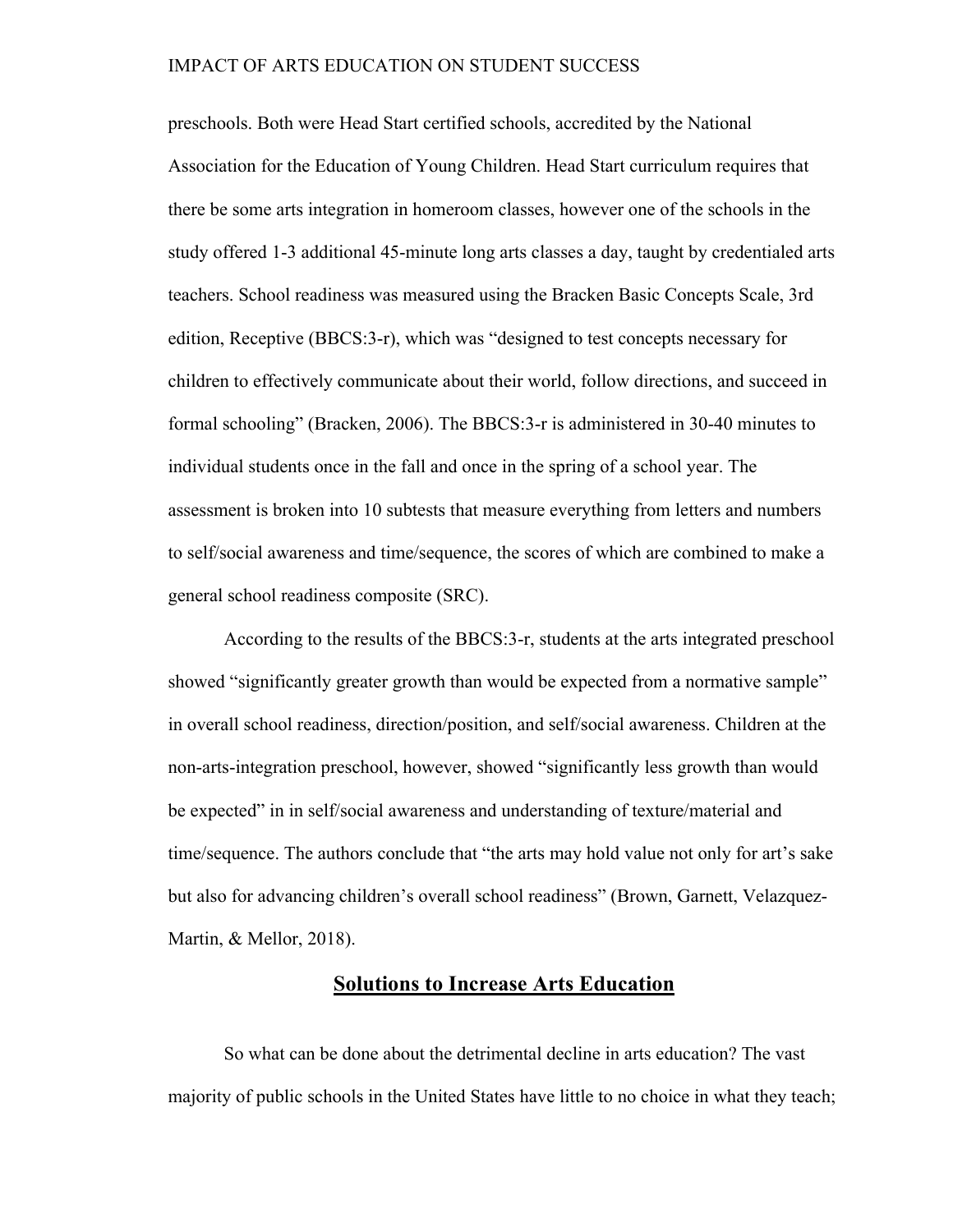they have to follow the Common Core standards outlined by their state. Common Core curriculum developers realize this, however, and have released some methods for schools to use to ensure that students are still getting exposure to the arts in their general classroom education. A 'curriculum map' was published with ideas for teachers to incorporate the arts into English Language Arts lessons from Kindergarten to 5th grade. These ideas include things such as having students choose a painting and write an opinion piece on why they like it, or listening to songs relevant to the lesson content and discussing them (Common Core, 2012).

The California County Superintendents Educational Services Association (CCSESA) published "Integrating Arts Learning with the Common Core State Standards" (2014) provides practical tips for successful integration of the arts into Common Core curriculum (Taylor, 2014). The report states that "The connections made between disciplines are based on mutual concepts being taught" (Taylor, 2014). This is an essential understanding for teachers to have if they want to integrate subjects effectively, and it reminds teachers to use students' prior knowledge as a starting point for any lesson as a foundation for students to make interdisciplinary connections. The article also emphasizes the importance of clear and reachable objectives; it supplies examples of such objectives and provides additional resources for teachers to explore. Beyond curriculum resources, the paper encourages general classroom teachers to work with arts specialists within their school to build on each other's different strengths. It also mentions the benefits of technology and gives ideas for how teachers can incorporate various technologies into arts integrated lessons if it is available to them. The report reminds teachers of the importance of assessment—it provides various summative and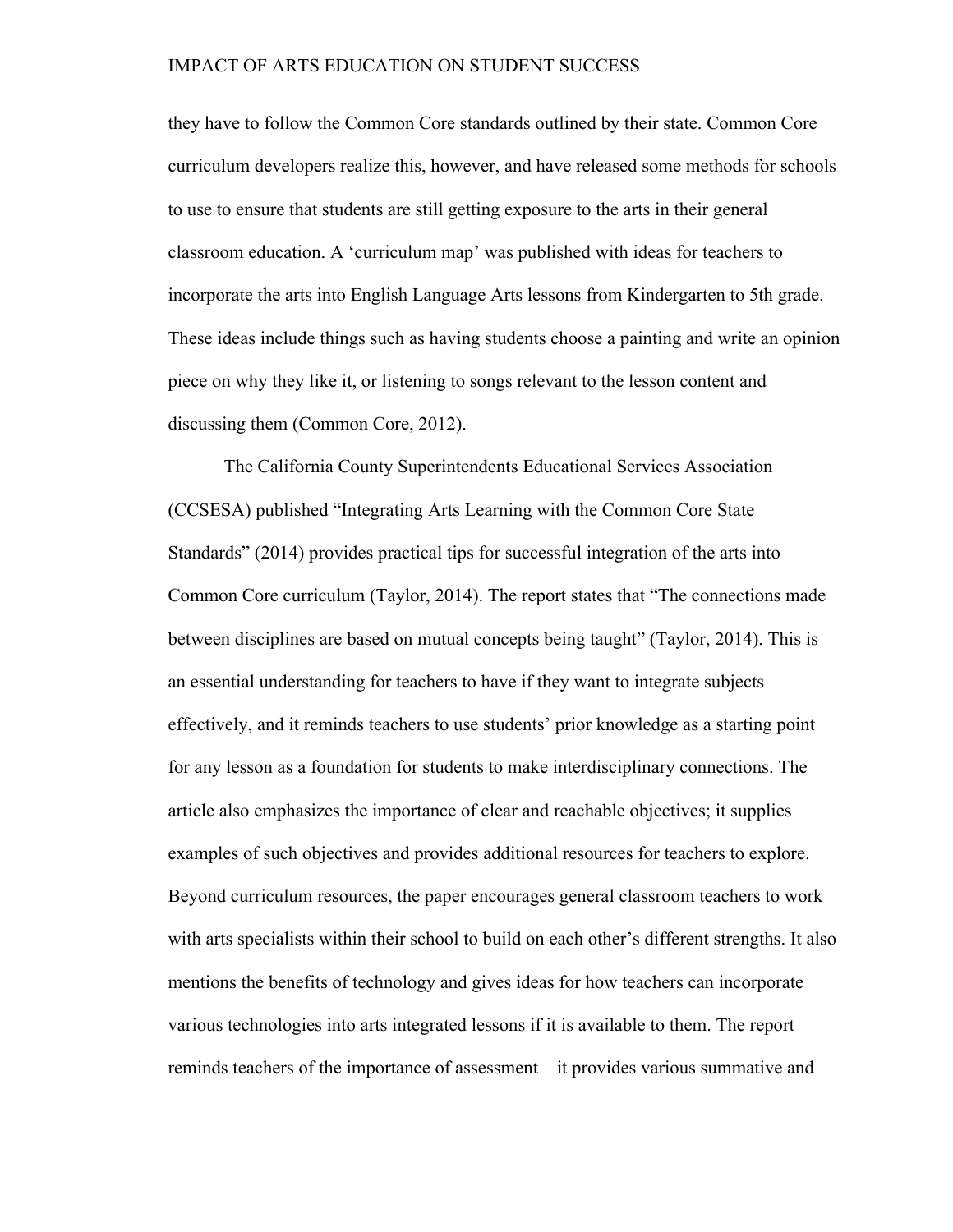formative assessment methods that can serve as evidence of student learning—which is critical to ensuring that students are being taught effectively.

Project based learning is one specific model for arts integration, as mentioned in the CCSESA paper as well as numerous other sources. Project based learning provides students with a challenging task or problem and allows them to direct their own learning to solve it. Students then work individually or in groups to pull knowledge and skills from all disciplines in order to solve the problem in a comprehensive way. Various art forms can serve as an "entry event," or way to engage and motivate students for larger, interdisciplinary tasks (Miller, 2013). The arts can also serve as a valuable method to scaffold content for students. Allowing students to learn and represent information in a way that makes sense to them, whether it be visually or dramatically, can deepen their understanding in an authentic way (Miller, 2013).

The President's Committee on the Arts and Humanities (PCAH) under President Barack Obama provided recommendations for ensuring that arts education remains a part of America's schools. The first is to "build collaborations among different approaches" (PCAH, 2011). One approach is arts integration, or "using arts strategies to build skills and teach classroom subjects across different disciplines, including reading, math, science, and social studies" (PCAH, 2011). Other approaches include the standards-based approach to teaching art, a more traditional style with isolated instruction of subjects, and the use of teaching artists programs. These different ways of teaching the arts are strengthened when used in tandem with each other. PCAH warns that schools should avoid limiting themselves to using only one method of teaching the arts and pull from the strengths of various approaches.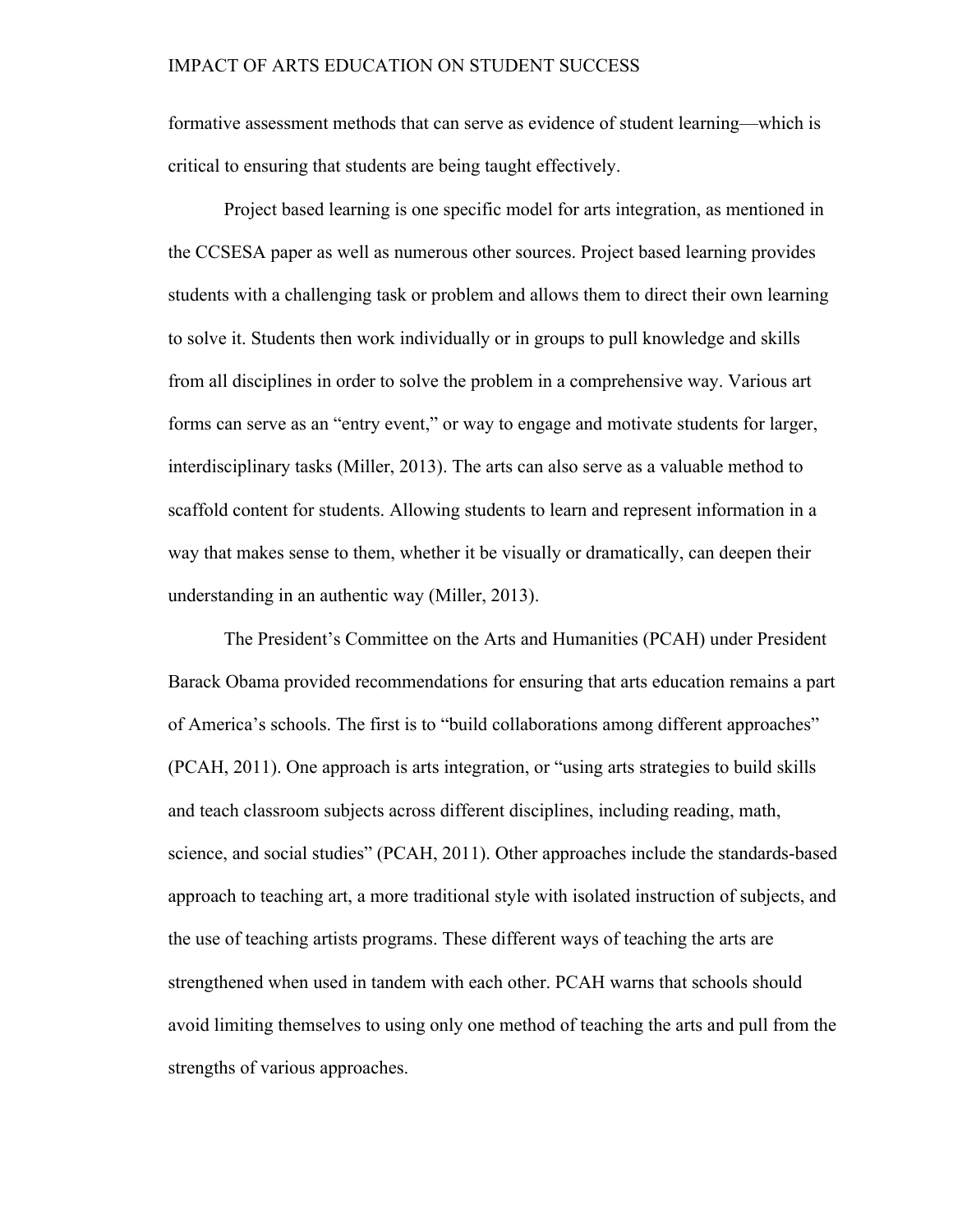PCAH also emphasizes that federal education agencies can play a significant role in guiding arts education. State and local governments need guidance in regards to the extent, methods, and content of arts education; national policies can and must provide that guidance. To shape those policies, PCAH heralds the importance of continued research and data collection on topics relating to arts education. This type of information could not only identify the impact that arts education has on students as a whole, but could also serve as an accountability measure to ensure that schools are meeting their educational requirements.

Another method to increase high quality arts education in schools is through artsbased community-school partnerships, as suggested by Kappan Magazine, the RAND Corporation, and Education Week, among others. Teaming up with local artists and cultural institutions can provide schools with much-needed funding and arts resources. Several publications provide advice on how to make partnerships successful. The RAND Corporation emphasizes that in order for a partnership to be successful, it must "address the goals of both schools and arts organizations" (RAND Corporation, 2004). One suggestion is to build a solid and broad foundation of support for the partnership. Looking beyond the subject of the partnership to local government officials, donors, families, business owners, and others can help develop the needed support to keep the partnership functioning (Bowen and Kisida, 2017). Because all of those parties may have differing opinions on certain things, it is important to have a system in place to address and resolve any conflicts as soon as possible. Education Week emphasizes the importance of using data-based assessments. Data can "identify gaps in access and equity" and track progress, among other things (Perille, 2016). Data can be used to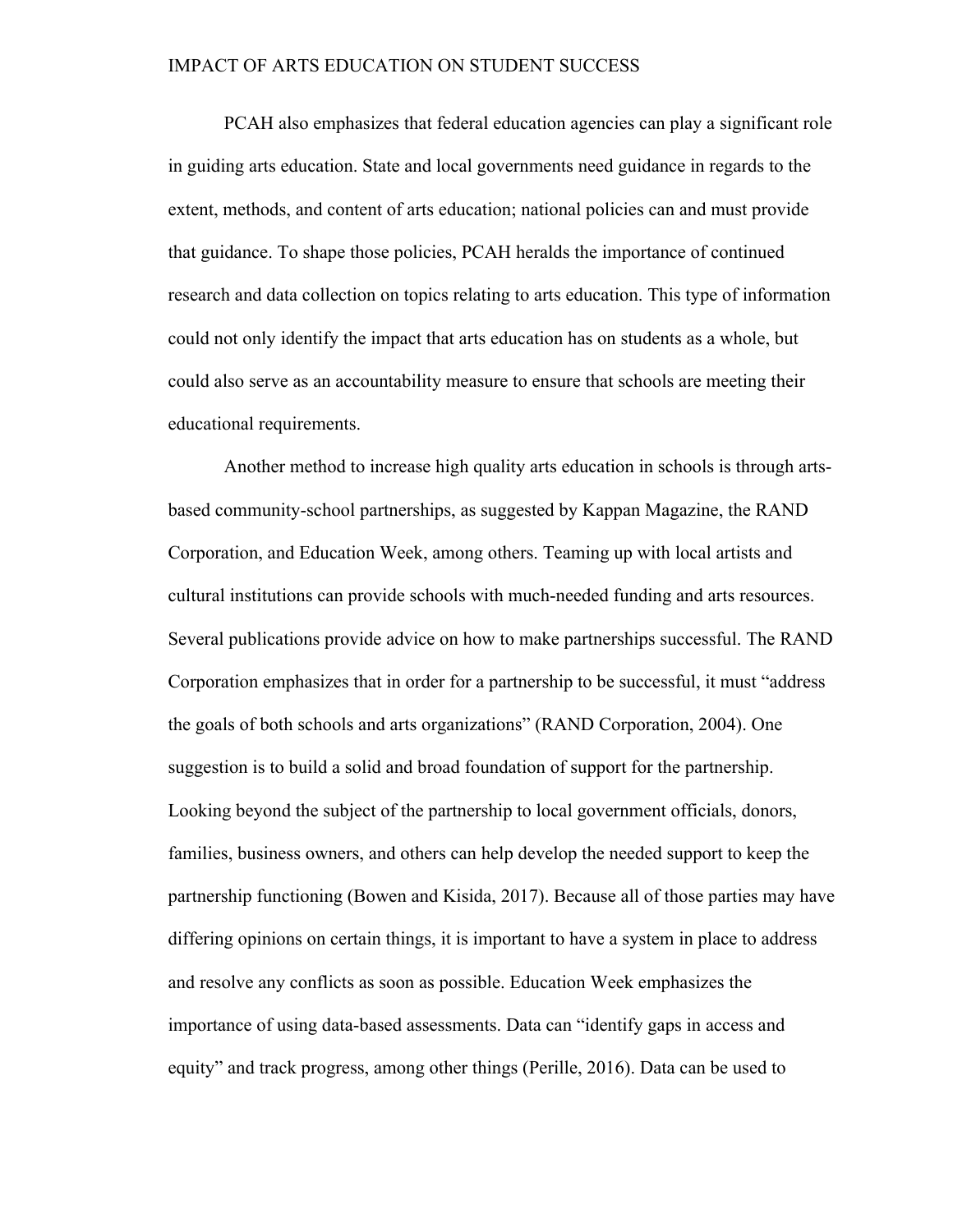provide solid proof of the success of partnerships, which can often result in an increase in funding and further strengthen the partnership. This data is also beneficial for the general public to have in supporting the case for arts education.

# **Interviews with Arts Educators and Specialists**

I had the opportunity to interview local educators and specialists who are leaders in the music education community. Mr. Michael Copen is a theater teacher and director for the Visual Performing Arts Program (VPA) at Governor Thomas Johnson High School (GTJHS) in Frederick, MD. The VPA program consists of high school students from across the county attending intensive arts classes every morning at GTJHS before returning to their 'home school' for academic classes in the afternoon. The VPA program offers concentrations in visual arts, dance, music, and theater. Copen has spent his entire 25-year career teaching for Frederick County Public Schools (FCPS), 10 years in middle schools and 15 years in high schools. He considers himself to be a 'humanities teacher'— He has taught English and Film and currently teaches Theater in the VPA program. Copen sees humanities subjects as crucial for examining the human condition; he is interested in exploring "how society and the arts impact each other". He also places a certain responsibility on art educators to create things that speak to the human condition, but says that it is a two-way street between the teachers and administrators to show the importance of the arts. Unfortunately, many audiences do not see the arts as worthwhile unless it is meaningful and relevant to them and are less likely to participate in any community arts events.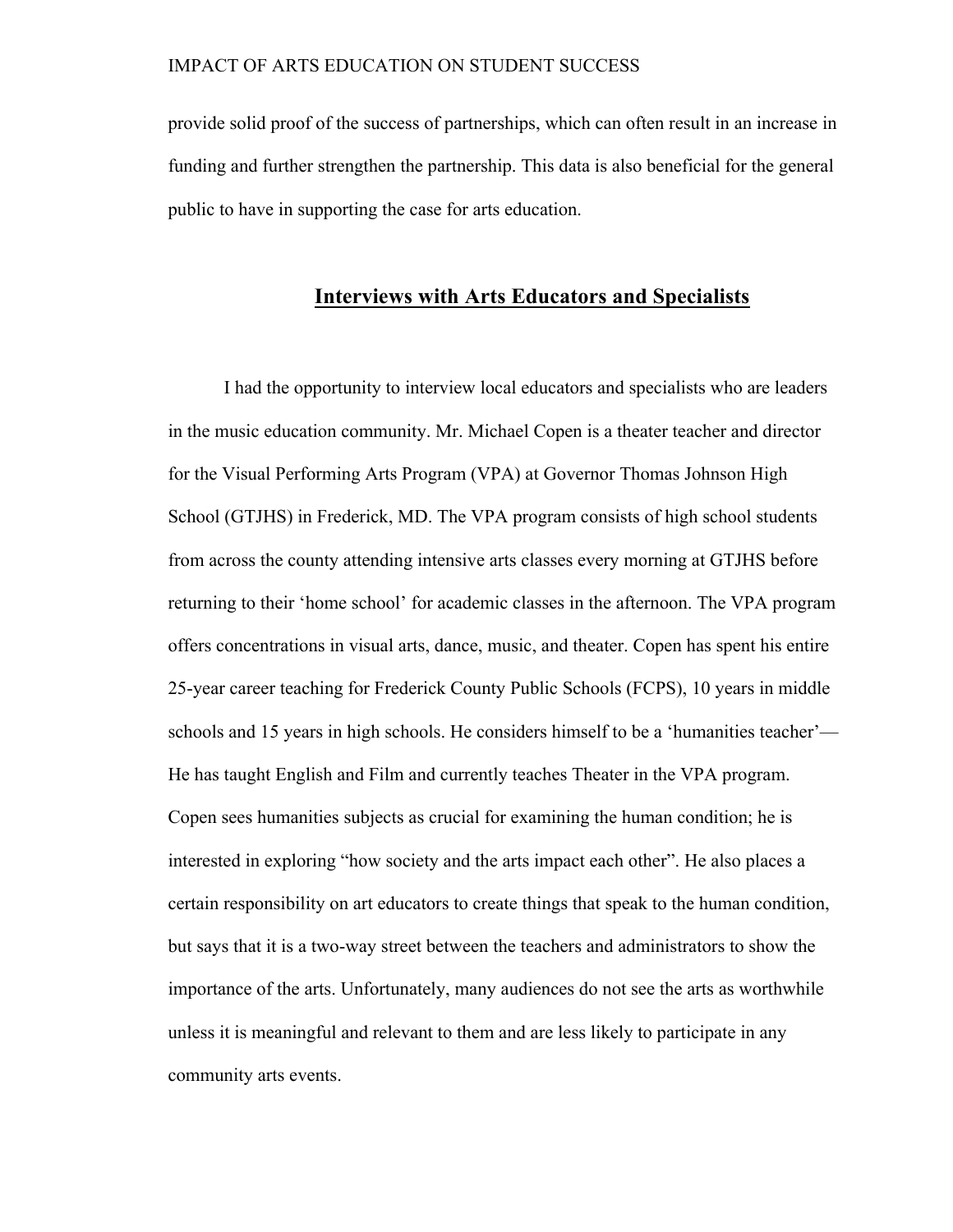Copen has attended a county-wide high school band showcase for many years, despite the fact that he does not teach any music courses, yet he has never seen any employees from the FCPS central office attend those events. He believes that acknowledgement and support from administration would show more people that there is value in the arts education. Education today has moved so much in the direction of testing that even the arts are being tested in schools, making it seem like another subject that isn't inherently valuable, but serves a purpose to provide achievement data. This often results in administration, who likely have little to no experience in the arts, trying to assign a "scorable number" to arts classes, which Copen says does not exist. Increased academic graduation requirements are also pushing students away from taking arts classes, especially with high school programs allowing students to finish high school with an associate's degree through a dual-enrollment program in partnership with the Frederick Community College. Many parents and non-arts educators see an associate's degree as more valuable than taking so-called non-essential arts electives, resulting in fewer students participating in arts classes, Copen says.

The emphasis on academic subjects that are considered to be more practical is leading to a decline in students pursuing an arts education. Unfortunately, Copen has witnessed that most schools in Frederick County and across the nation do not adequately prepare students who want to pursue a degree in the arts after high school. If students go on to attend a conservatory or enter a Bachelor of Fine Arts (BFA) program at a university, they are often unprepared for the rigor required by those programs. This often leads to students dropping out of majors in the arts and instead pursuing more mainstream academic degrees. The VPA program aims to prepare students with passion and talent for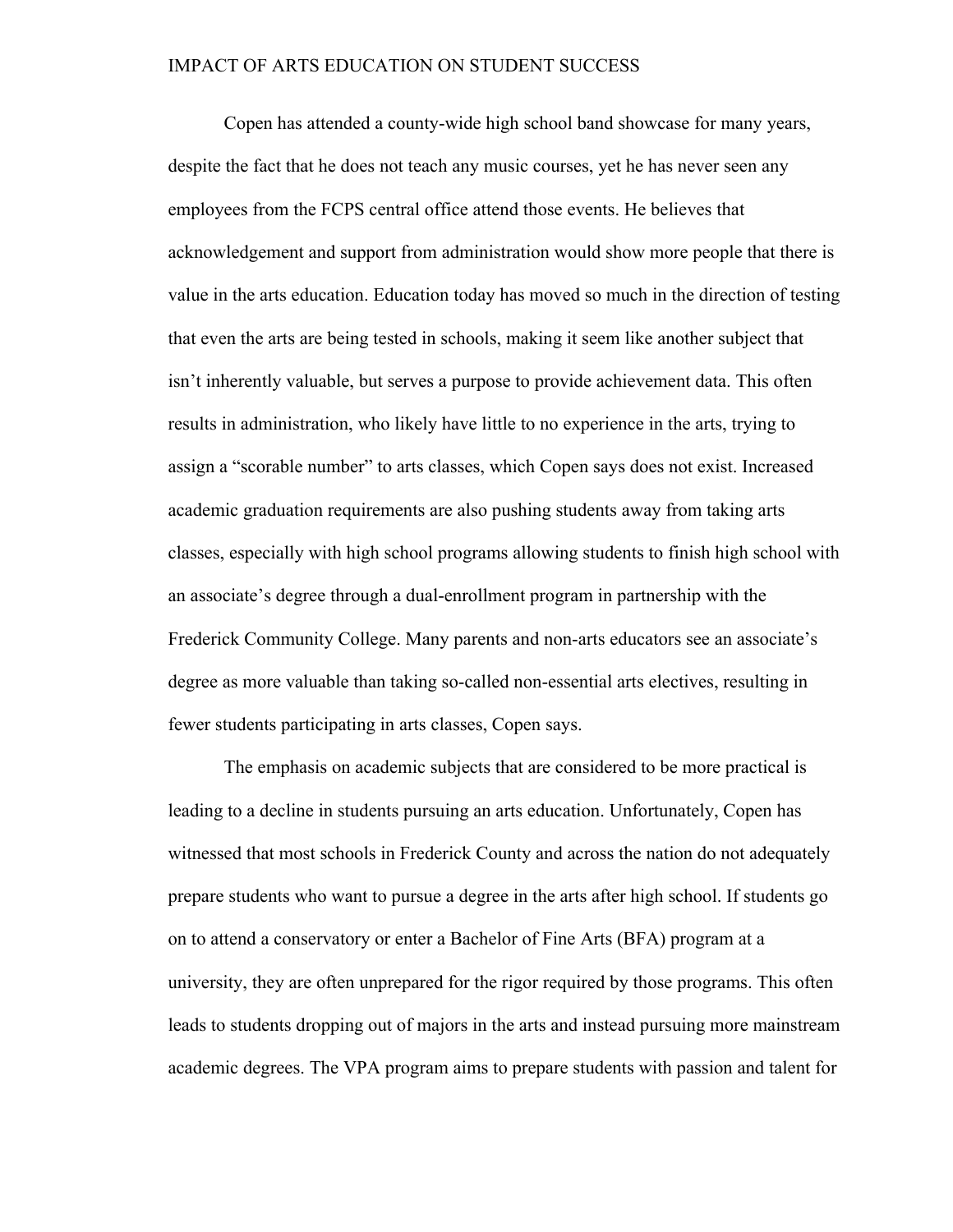the arts for that type of intensive post-graduation education. If students see further education and a career in the arts as attainable, they are more likely to spend time studying it in high school.

In terms of the impact the arts have on academic achievement, Copen has seen that arts education helps develop "incredible critical thinkers" who are able to apply those skills to academic subjects. Theater especially helps students understand subtext in books students are reading in English classes and even perform better on tests like the ACT, which is reading-based. Copen shared a very interesting insight that this impact goes the other direction, too. Because students are focused so much on academics and getting test scores and grades, they are losing their ability to create and innovate. Copen has noticed that the state of academics in the county no longer encourages free thinking. Students in his theater classes are afraid to take creative risks when rehearsing or improvising because they want to know what the 'right answer' is. Students perform aspects of a scene almost as if following a checklist to reach what they believe is the single right way to do it; they are programmed to think that way because that mindset is true to get good test scores and grades. Of course, Copen says, there is no one right way to perform in theater. He believes that you can't teach students to be great artists if they can't think on their own, and this score-based achievement mindset is detrimental to students' freethinking skills.

Despite this, Copen says that students involved in the VPA program and other arts programs that they enjoy have better attendance because "the arts become a happiness in school". Although Copen worries about the impact of long-term underappreciation of the arts in our society, he believes that the arts will never truly die; he says they are the only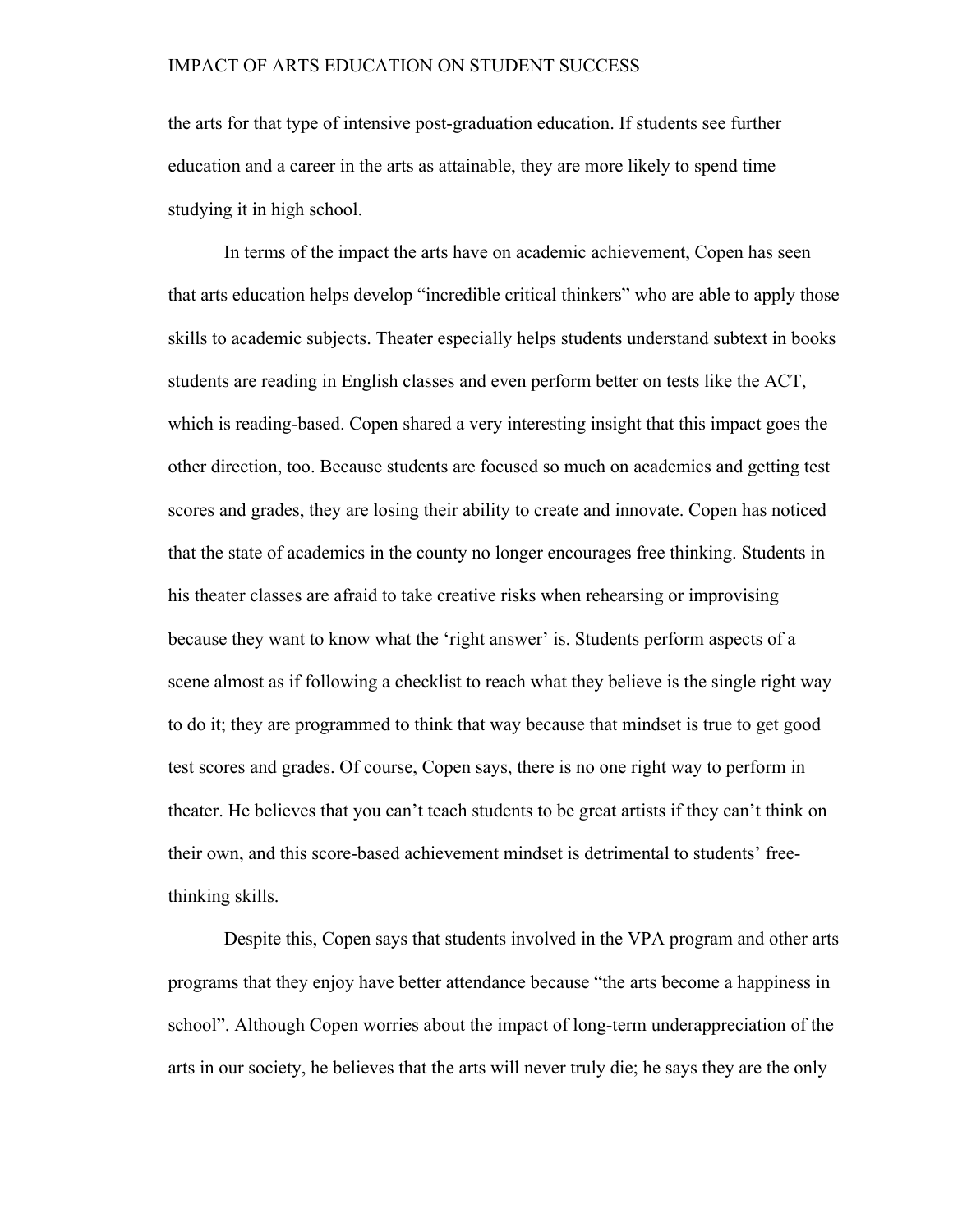thing worth saving in a culture. The arts allow humans to "share connections through their souls", Copen stated. Programs like the VPA one help make students better both as individuals and in the context of their home schools once they leave GTJHS each day. He believes that the arts can help develop leaders who are interested in improving themselves and the world around them, which can help the world become a better place.

Mrs. Susan Thomas, Elementary Art Education Curriculum Specialist for Frederick County Public Schools, considers herself to be an "advocate, champion, and coach" for FCPS arts educators. Mrs. Thomas is a lifelong musician who has taught in Pennsylvania, Baltimore County, and FCPS. She has been in her current position as arts curriculum specialist for six years. Despite the overall nationwide decrease in time spent on arts education, Thomas has not seen a specific decline in arts education within Frederick County. She believes that is partially due to the rich artistic background that the city of Frederick has and the emphasis it places on the arts. This results in students getting more time in arts classes, she believes, which greatly benefits arts instruction in the county.

One thing that helps ensure this time in arts classrooms is that classroom teachers get a mandated amount of planning time each day, which takes place while students are in 'specials' classes, such as music and visual art. These arts subject areas in elementary school are not enrollment-based like they are in middle and high schools, so the time allotted to the arts does not change. Every FCPS students in Kindergarten to 5th grade receives 80-90 minutes per week of both visual art and general/vocal music, usually split into 40-minute blocks twice a week. Unfortunately, there is no formal arts curriculum for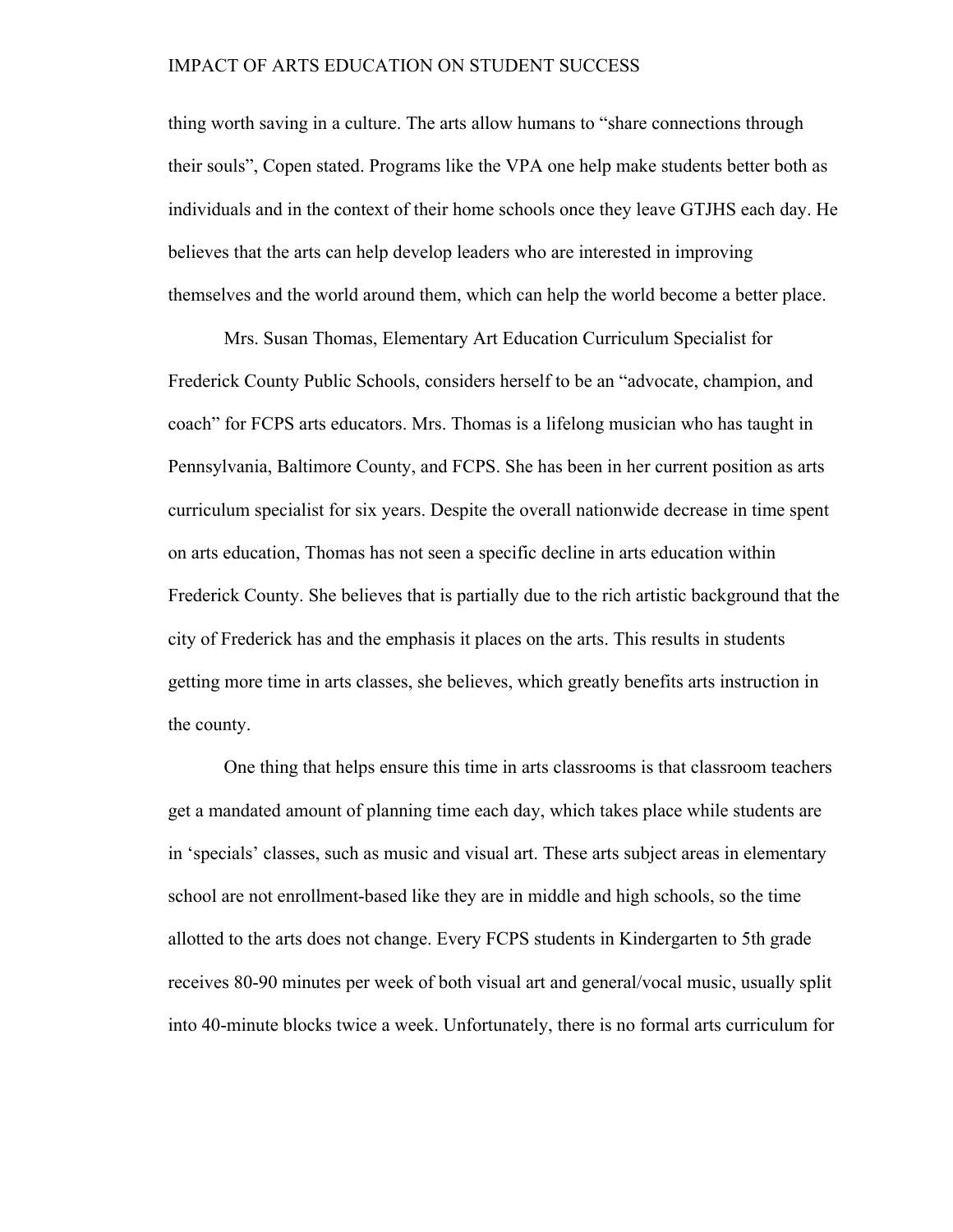Pre-Kindergarten in FCPS; Pre-k arts curriculum is dependent on the individual schools that students attend.

One beneficial change that Thomas has seen is that arts educators are being given more freedom in their assessment. In the past, 5th grade students took a county-mandated test, part of the Criterion Referenced Evaluation System (CRS) in their second semester. This test assessed everything arts-related they had learned in all of elementary school. It has since been split up into several smaller assessments that are spread out from 3rd-5th grades. Thomas described these types of assessments as largely "not authentic" in that the skills and information being assessed did not match up to the way it was taught and the experiences students had with it. For example, a reading-heavy paper and pencil test does not authentically test a student's ability to create art.

However, recently those assessments have become more free-form and often times students don't even realize they're being tested. There is still a pacing guide that gives arts educators a general outline for when to assess students, and the county mandates one test in the arts subjects per semester, but there is more flexibility within each quarter and semester for when teachers can administer those assessments. There is also more flexibility in the tests themselves. In the past, arts assessments in the paper and pencil format would have one correct answer, which is unrealistic for the arts. Thomas says that now the assessments are more based on the act of creating, meaning there can be many different results on an assessment that are all correct. The curriculum is moving away from every student creating the exact same project using the same colors and having that be seen as the only correct way to do things.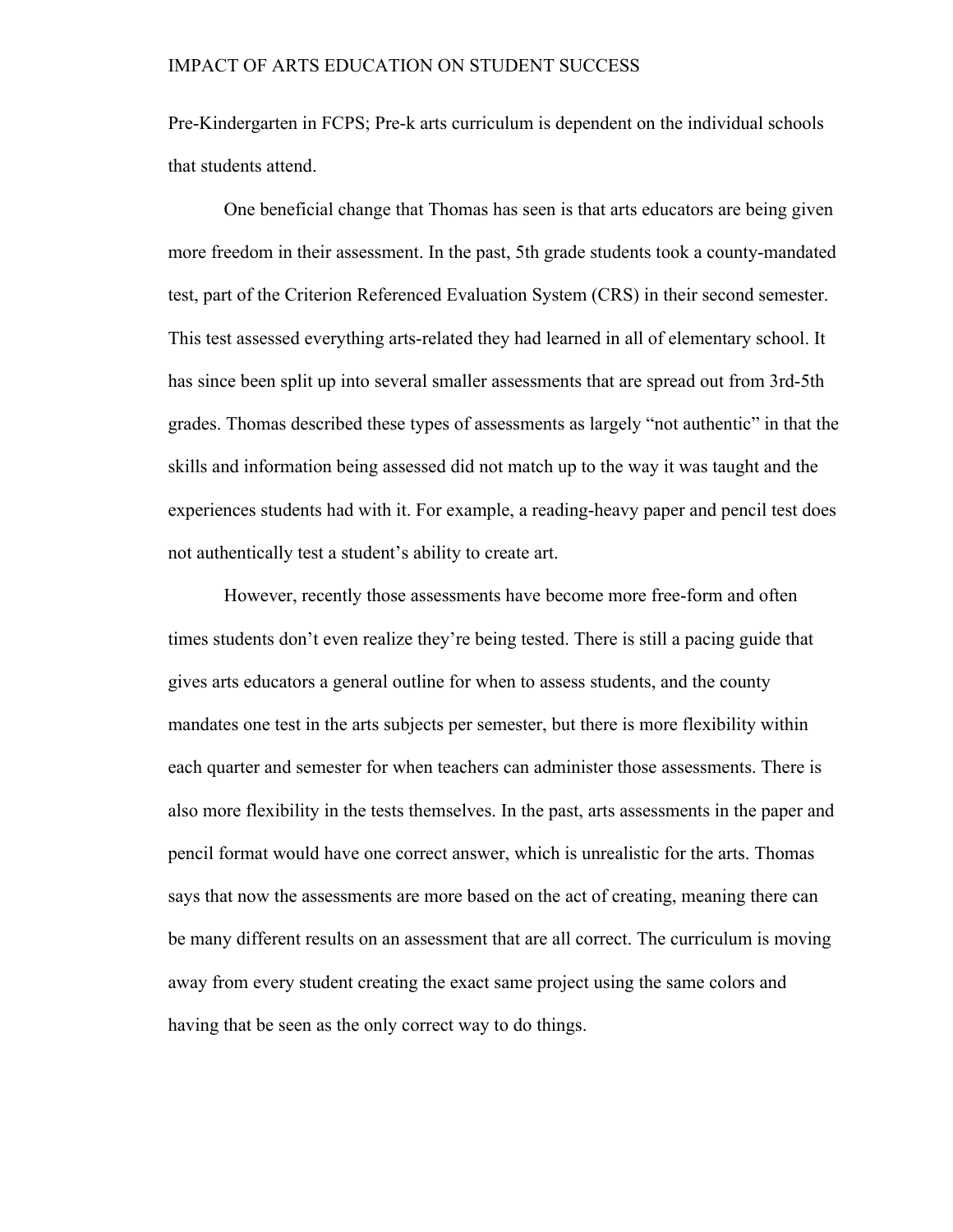Despite these testing improvements, especially in regards to flexibility with testing, Thomas says arts educators are still facing a variety of problems. Many prekindergarten and kindergarten students entering schools do not have basic skills that are necessary in arts classes. Thomas said that many students in their first years of elementary school do not know how to correctly hold and use scissors, or have never touched a musical instrument before. Thomas suggests that increased screen time could be contributing to this lack of entry-level skills, and that sets educators back in terms of what they can teach if they are starting from square one.

When asked about any changes she would like to see in arts education today, Thomas expressed that she wishes that there was a way to access the earliest learners before they enter school so they are better prepared for the arts education they will receive. Because the youngest students often enter school without baseline skills and knowledge, arts educators face challenges in helping students develop those skills while also staying on track with curriculum pacing. Thomas also mentioned that she would like to see more consistent access to supplies, tools, and other resources given to arts educators. It is much more difficult for educators to follow curriculum and do the projects they want to do if they are constantly having to work with limited supplies and tools. Arts educators are always being tested in their creativity and flexibility in teaching; they often have to adapt lessons and projects in accordance with the supplies available to them. This provides challenges for administrators, as well; they need to know that arts educators have the ability to adapt lessons in creative ways out of necessity, but that skill is incredibly difficult to judge when hiring teachers.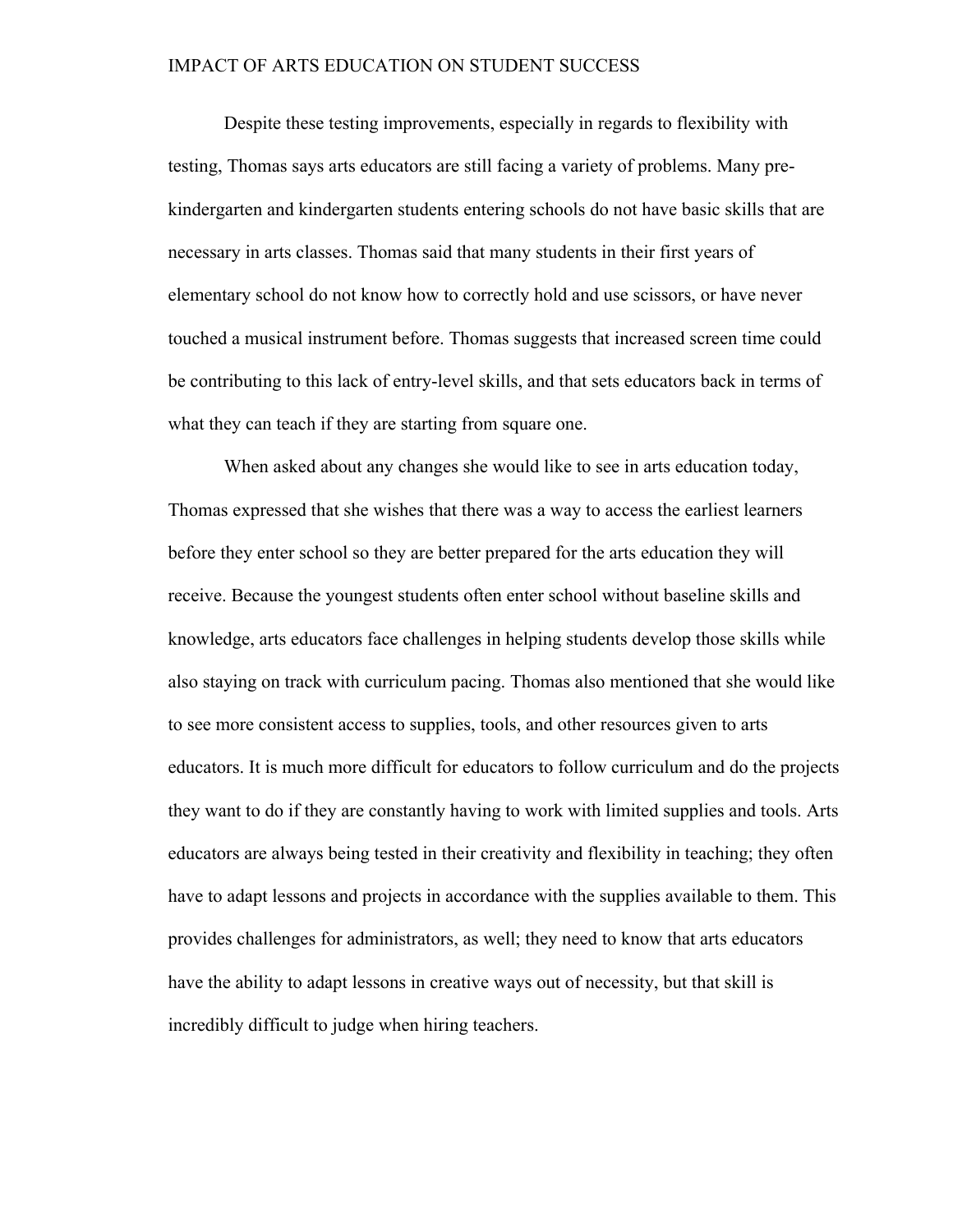Thomas mentioned another struggle arts educators and their advocates face is that arts skills are seen as less valuable and practical in our society. Thomas says that the emphasis placed on ideas surrounding the programming of digital applications and software takes precedence over artistry and intrinsic skills. Thomas stated that life for children is getting increasingly complicated, especially with the emphasis placed on testing. This puts pressure on students to achieve and is "trying to turn the world into black and white", according to Thomas. There is little value placed on creativity in academic subjects, so it is hard for students to access their creative side when they are in their arts classes. Thomas hopes that this reevaluation from rigorous standardized academic testing will help nurture creativity, collaboration, and communication in students again and encourage students to truly express themselves.

I also had the opportunity to speak with Dawn Getzandanner, who is the arts integration specialist at Butterfly Ridge Elementary School, a new public arts integration elementary school in Frederick County. Starting this brand new school was a lengthy process, Getzandanner told me. The leadership team was hired in January of 2018, about eight months before the school was set to open. The principal, Dr. Patty Hosfelt, who already had some experience in arts integration, came from the nearby Spring Ridge Elementary School.

Teachers were hired knowing that they would have to reinvent their teaching practices to fit them into the arts integration model, but that did not happen without training.

The school provided a five-week long afterschool paid internship program to help teachers build the background they needed to successfully educate within an arts integration school. Over the summer before school started, teachers also attended two-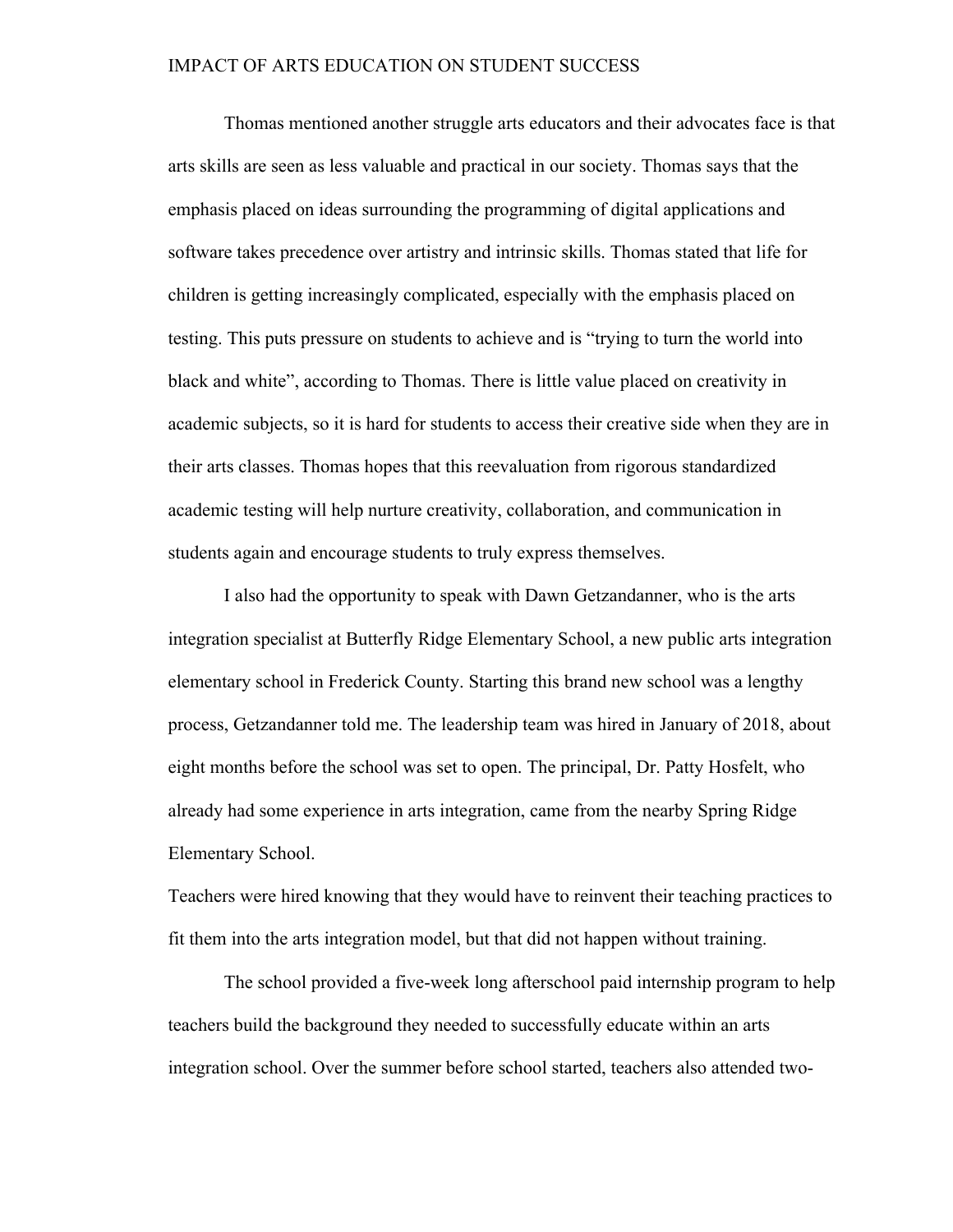day intensive workshops focusing on one particular art subject area such as visual art or dance. In August, close to the start of the school year, teachers attended a 3-day workshop; one day was dedicated to arts education, one to thinking routines, and one for training in teaching English Language Learners (ELL). The thinking routines, started by Harvard's Project Zero, were a central component in training teachers. These thinking routines help teachers and students learn to think about and discuss topics on a deeper level. Butterfly Ridge is also guided by three hallmark words: create, integrate, and transform.

Training and educating the teachers is an ongoing process, though. Mrs. Getzandanner said that teachers participate in a weekly 1-hour professional learning block with the arts integration team leaders that focuses on one content area. Many teachers are hesitant in including the arts into their classrooms, but Mrs. Getzandanner said that they found it helpful to have an arts integration director to help guide them in their teaching. Many teachers struggle to take risks for fear of a lesson not turning out how they wanted it to, but the administration team at Butterfly Ridge is very encouraging of risk-taking, as long as teachers analyze the lessons that they teach to find ways to improve them in the future. It takes time to build trust between teachers and administrators, though, so staff at the school is constantly working on developing and strengthening those relationships to make the school be as cohesive and collaborative as it can be.

Mrs. Getzandanner gave me an overview of how arts is integrated into all subjects at Butterfly Ridge. Scheduling can be tricky because it has to leave space for any students who receive special education or ELL services, but the most intensive arts integration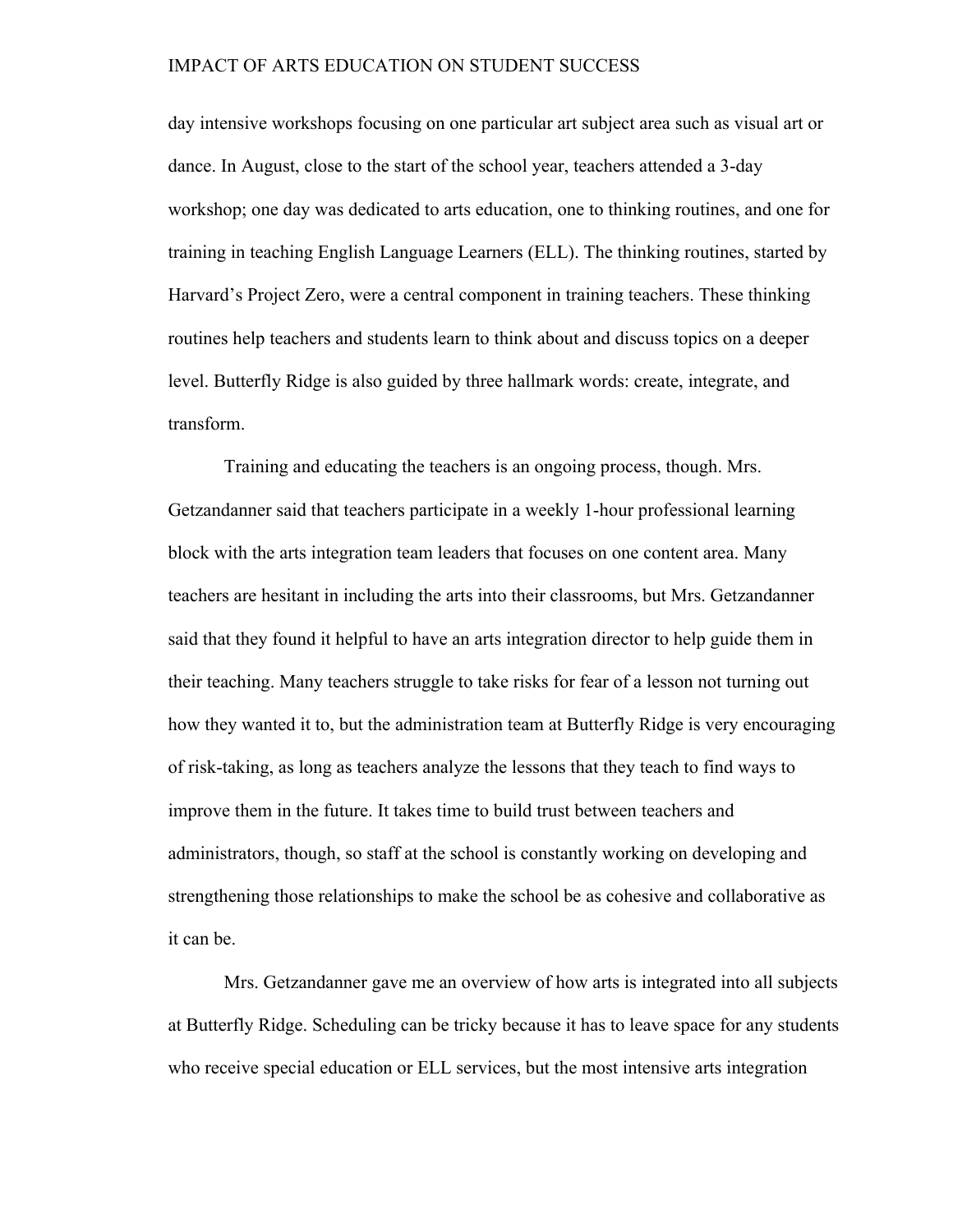takes place during the science/social studies block. During those times, classes often get to go to what is called a 'maker space', which looks like a science lab/art studio hybrid. I was able to visit one of the maker spaces at Butterfly Ridge. It has large workspaces and different materials available for students to use on various projects. Lessons taught in maker spaces are often co-taught by an academic teacher and an arts teacher.

Mrs. Getzandanner showed me a science lesson on photosynthesis and the water cycle that students had been working on. Groups of students worked to make a 3-D tabletop model of the process of photosynthesis that looked almost like a maze, and then digitally program a small robot to navigate through the model. Students also had to choose another form of art (dance, drama, music, visual art) to demonstrate their understanding of the water cycle, but they could choose their own method. Getzandanner said that she enjoyed being able to attend maker space workshops to see how engaged students were in exhibiting their creativity. The arts are also incorporated within general education classrooms. Getzandanner said teachers will incorporate drama into their language arts lessons and have students act out what they are reading to deepen understanding and keep them engaged in learning.

Because Butterfly Ridge is in its first year, there is little numerical data from just the first two quarters. The school is still in its infancy; students were redistricted from a range of different schools and the teachers were not previously trained, so the school is only focused on taking "small steps forward" in the words of Getzandanner. Dramatic changes in academic achievement are not expected in the school's first year, however Getzandanner and other staff members at Butterfly Ridge have seen changes in the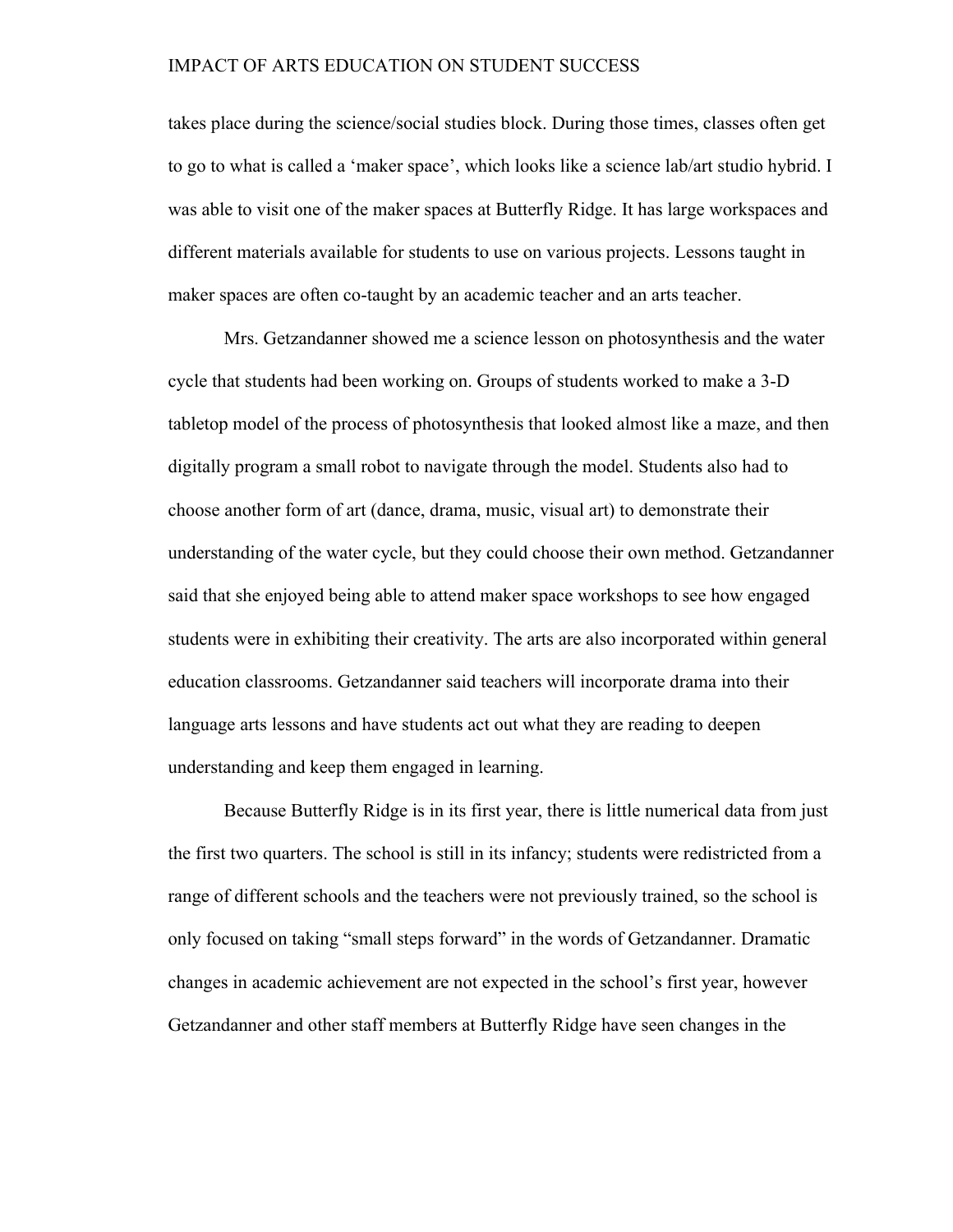students—they are more engaged, they don't give up as easily, and behavior and attendance has improved.

I asked Getzandanner about any changes in arts education she had noticed throughout her career as an educator, and she focused on the positive changes seen at Butterfly Ridge. Creativity is encouraged there. Students are encouraged to demonstrate their understanding in their own creative way, and emphasis is placed on the fact that not all projects have to, or should, look the same way. Getzandanner also appreciates that arts instruction is moving away from uniformity, meaning that students are told to express what they know through their own methods. However, she also had some suggestions on how to improve arts education even further. Like most arts educators, she wishes there was more time for the arts in all schools, and to have adequate materials and resources to facilitate increased arts education. To go along with that, Getzandanner would like to see general classroom teachers getting more training in the arts and in turn being given more freedom to utilize the arts as a learning tool in their classrooms.

I also got the opportunity to speak with Lori Rossio, a visual arts teacher at Valley Elementary School in Frederick County to get some opinions from an active elementary school arts educator. Mrs. Rossio places great value on visual art as an outlet for students; she says it provides a creative way for students to show what they know. This is especially important for English Language Learner students because a student who struggles to articulate their ideas in a written response gets a chance to do so visually in art class.

Mrs. Rossio expressed concern over a few aspects of arts education, however. The state of Maryland has a maximum amount of time that students are allowed to spend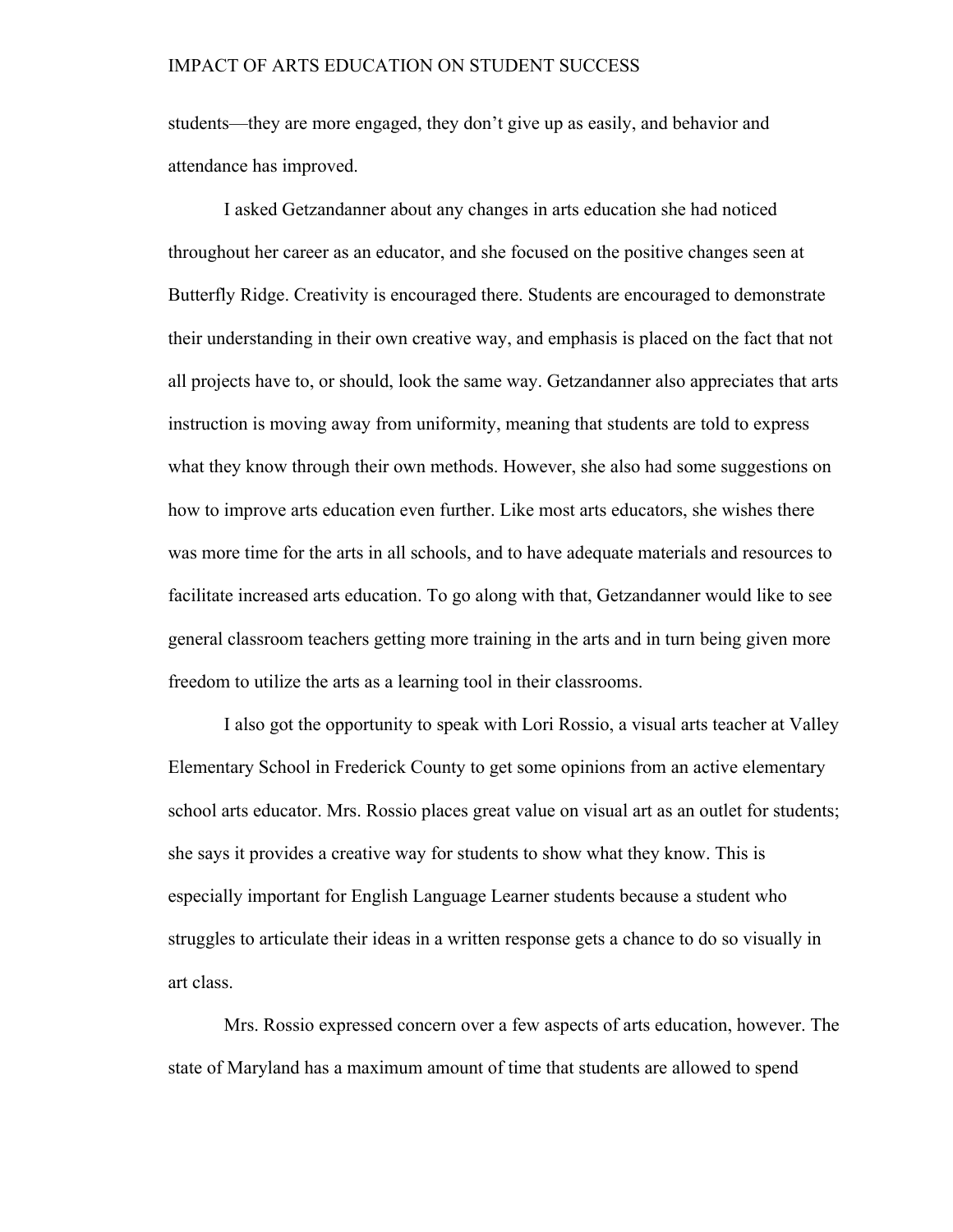taking state- and county-mandated standardized tests. Fifth graders at Valley Elementary have already used all of their allotted test-taking time for academic tests, so art, physical education, and music assessments were supposed to be cut. However, despite the fact that these tests are no longer mandated, the administrators reserve the right to make students take them anyway. Rossio, as well as many other teachers, believe that this amount of testing can be detrimental to student success and their outlook on arts education. Another concern Rossio has is decreased funding for arts education. Throughout her career, she has seen funding for the arts drop at both a district and school level. Without proper resources and materials, the lessons and activities educators can teach is limited and can often result in decreased engagement from students.

Rossio did have some recommendations for how to improve arts education. She is an advocate for implementing the Teaching for Artistic Behavior (TAB), a choice-based approach to teaching visual arts. She also has background in the Studio Thinking Project, a Harvard research project that studied habits of mind implicitly and explicitly taught in strong visual arts programs. Rossio believes that these approaches are a way of "teaching art and basic life skills that are no longer taught in the early grades because of time". Some of those skills include teaching students to embrace problem solving, persevering to the end of a project, and incorporating mistakes into projects as opposed to trying to fix them. Rossio says these are skills that can be applied in many different situations both inside and outside school, and make visual art class more relatable and purposeful to students.

One thing that all of the professionals agreed upon was that arts education is incredibly beneficial to students' success at school. Both Mr. Copen and Mrs. Thomas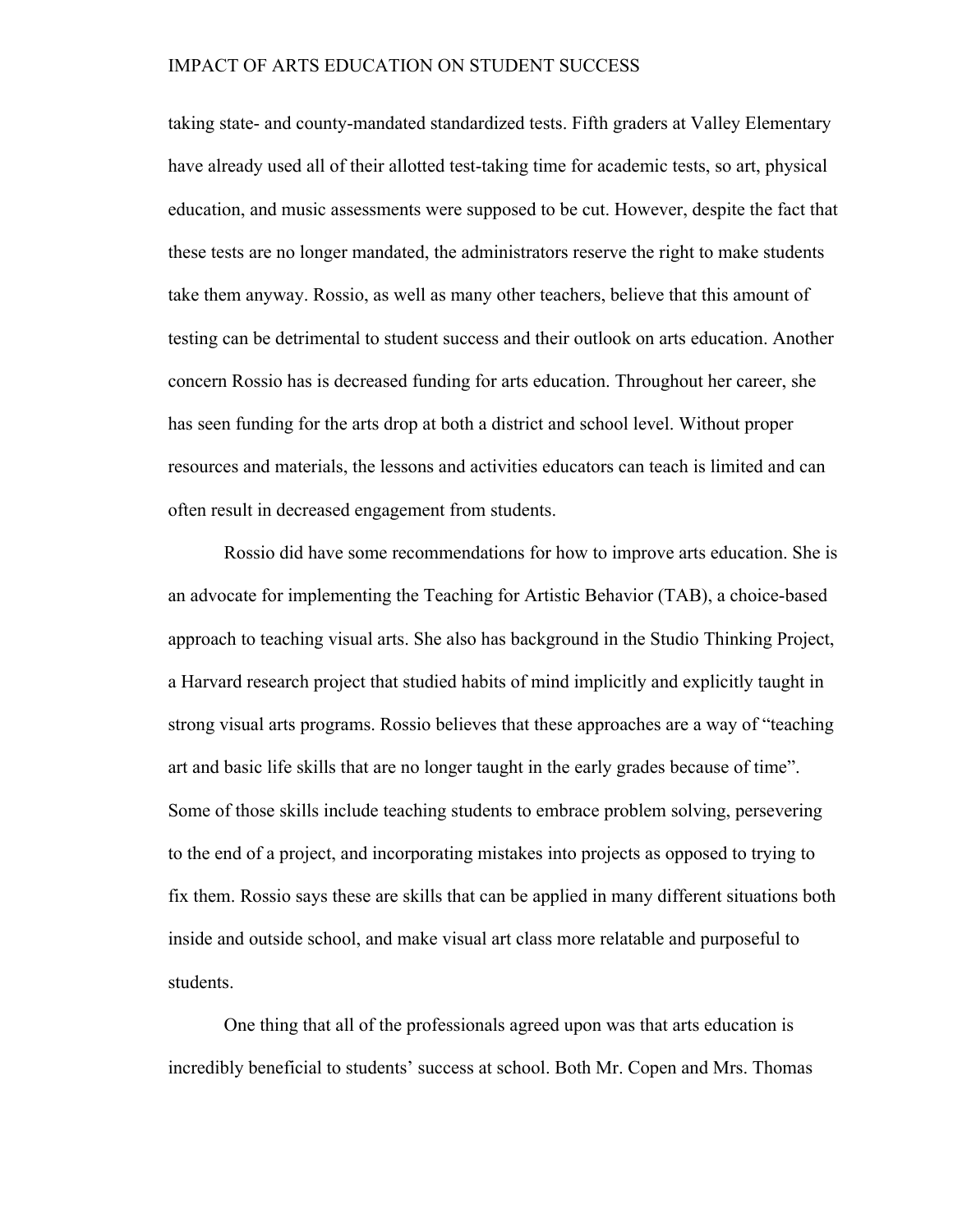stated that many students feel that the only subjects they thrive in at school are arts subjects; Mr. Copen even stated that the arts classes students take through the VPA program may be the only thing that motivates students to come to school. Mrs. Getzandanner had the same views, and even said that participation in the arts has decreased disciplinary problems at school.

All of the educators also agreed that they would like to see more time and resources dedicated to arts education in schools. Although these individuals did not notice a decline in arts education as other research shows, they still see the value in having students spend increased time with the arts.

# **Implications**

As a future educator, I will take into consideration the information gathered throughout this project. Although I have always believed in the importance of the arts in classrooms, I now have research to support that belief and methods to effectively incorporate the arts into my future classroom. Although there may be limitations on the time allotted specifically for the arts in schools, I have learned ways to integrate artistic aspects into academic content. I discovered many resources that can guide teachers in successfully using the arts as a learning tool in their classrooms.

It would be beneficial to continue to track the academic growth of students at arts integration schools such as Butterfly Ridge Elementary School. There is evidence supporting the positive impact of arts education thus far, however further hard data supporting that idea could help increase the time and resources spent on arts education.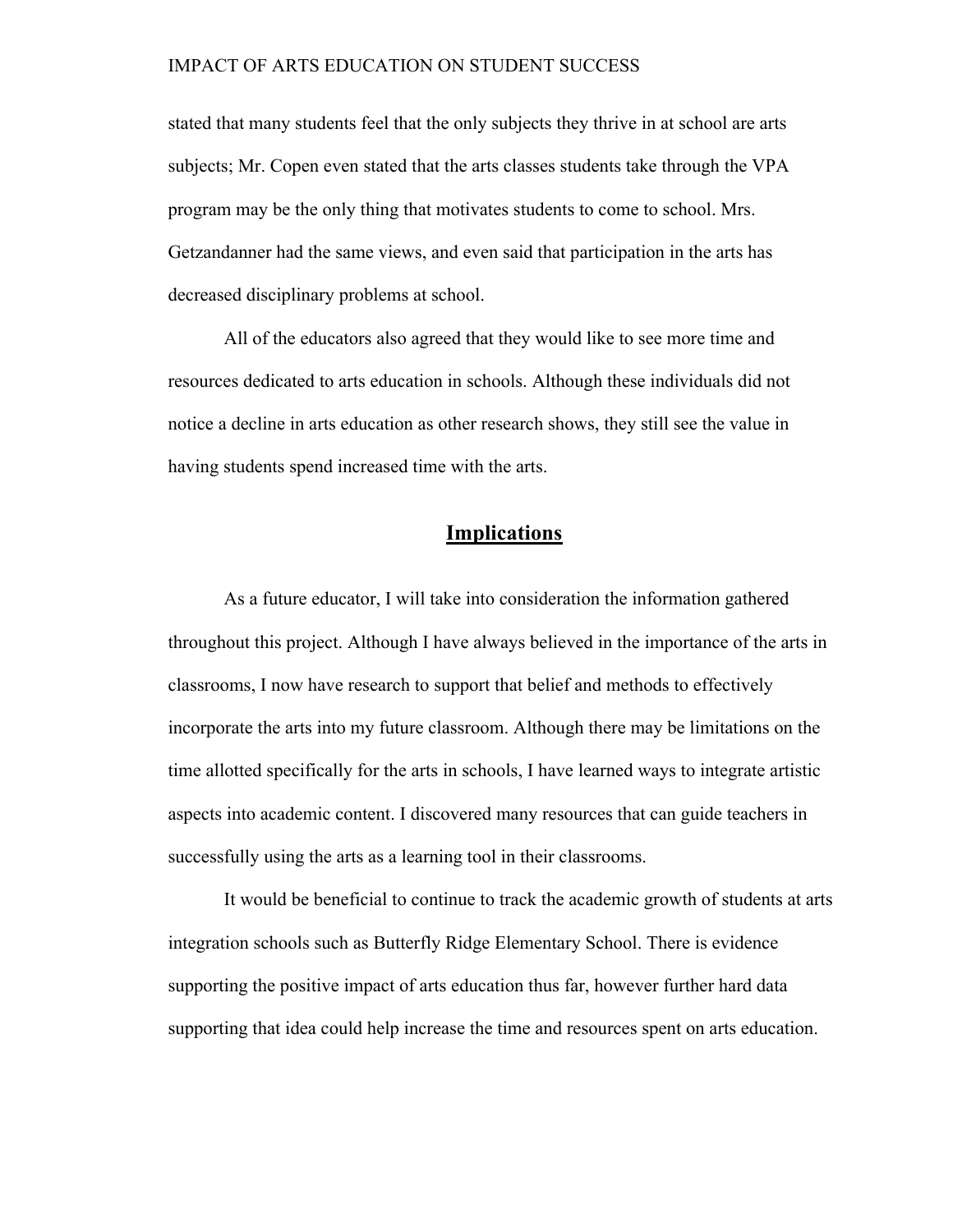Comparing and contrasting performance data from arts integration schools to traditional schools could provide further insight into the impact of the arts.

# **Research Limitations**

Throughout my extensive research of this topic, I found that much of the data regarding the benefits of arts education is 'soft data', or data that is subject to interpretation, such as student engagement. Some studies that did include numeric data did not take into account all factors that influenced that data. There may seem to be a link between arts education and higher test scores, however factors such as family background that influence both extracurricular activities and test scores may have not fully been considered.

Many schools and districts also do not have arts education requirements or offerings posted in their curriculum if they are not considered core academic subjects, so it was difficult to gather data on the content and frequency of arts education in some schools.

Due to winter weather and conflicting schedules, I did not get the opportunity to interview as many arts educators and specialists as I had hoped. The information I gathered was limited in that it came only from within Frederick County Public Schools employees who largely only had experience within the county. Data collection and discussion with educators and specialists outside of Frederick County would provide a more comprehensive view on arts education. In summary, it would be beneficial to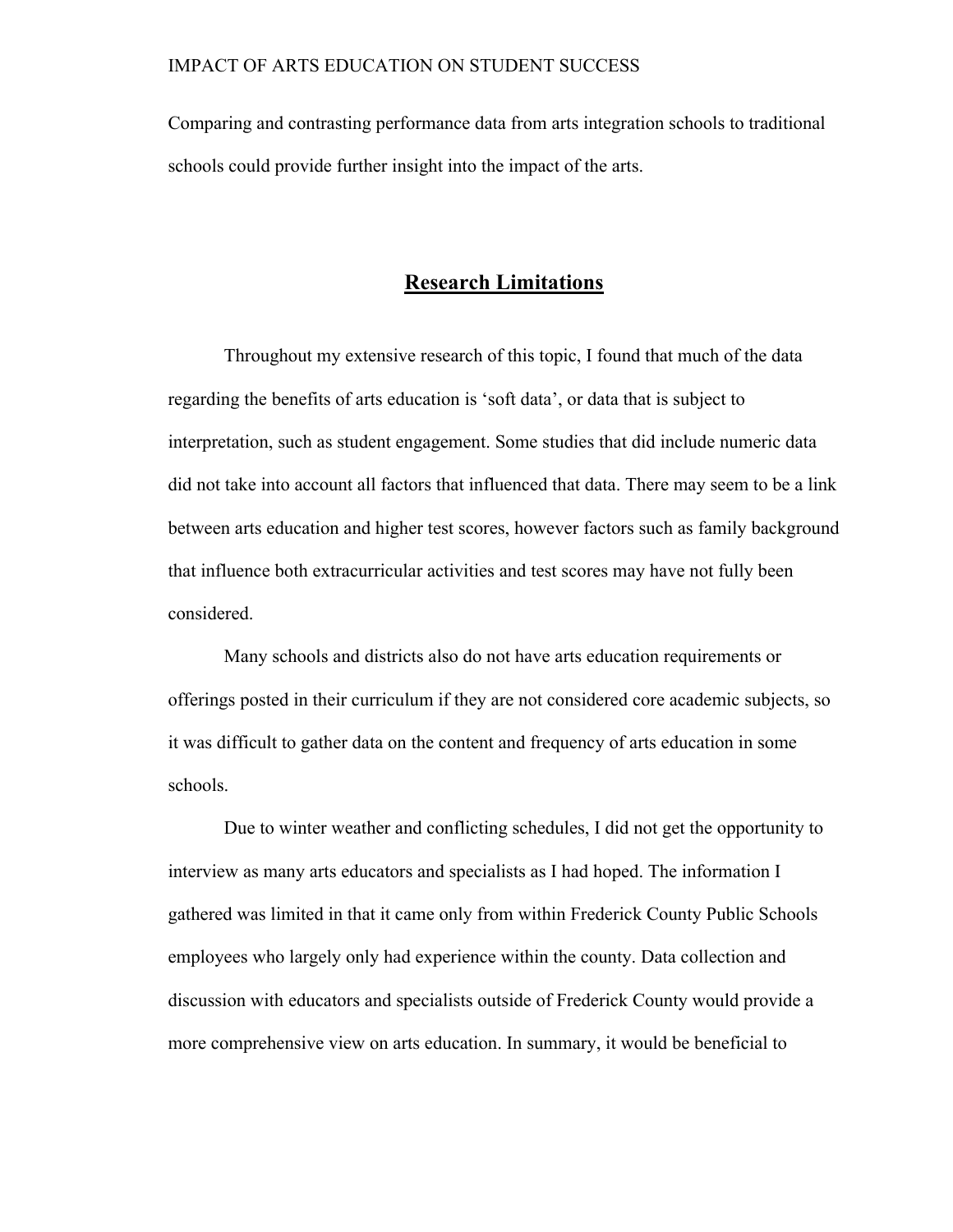supplement the research and interviews I already have collected with further information from outside of the state.

# **Conclusion**

After examining and compiling extensive qualitative and quantitative research, I have determined that there is strong evidence supporting the positive impact that arts education has on student success. This evidence is expressed through higher grades and test scores, increased school attendance and graduation rates, and decreased disciplinary action in schools associated with higher arts participation. Educators and arts specialists that I interviewed also noted that the arts provide means to increase student engagement in school and improve overall student attitude and happiness, in part because the arts give students a positive way to express themselves and communicate with others. These benefits have been especially evident in school-wide arts integration programs such as Turnaround Arts and A+ Arts Integration Schools. Despite an overall decline in funding and time dedicated to arts education in schools, there are many ways for teachers to incorporate various forms of the arts into their classrooms on a daily basis to more deeply engage students in learning. For example, drama can serve as a comprehension tool in language arts, and visual art can be used in various subjects to display student understanding in a creative way. There are numerous studies showing the effectiveness of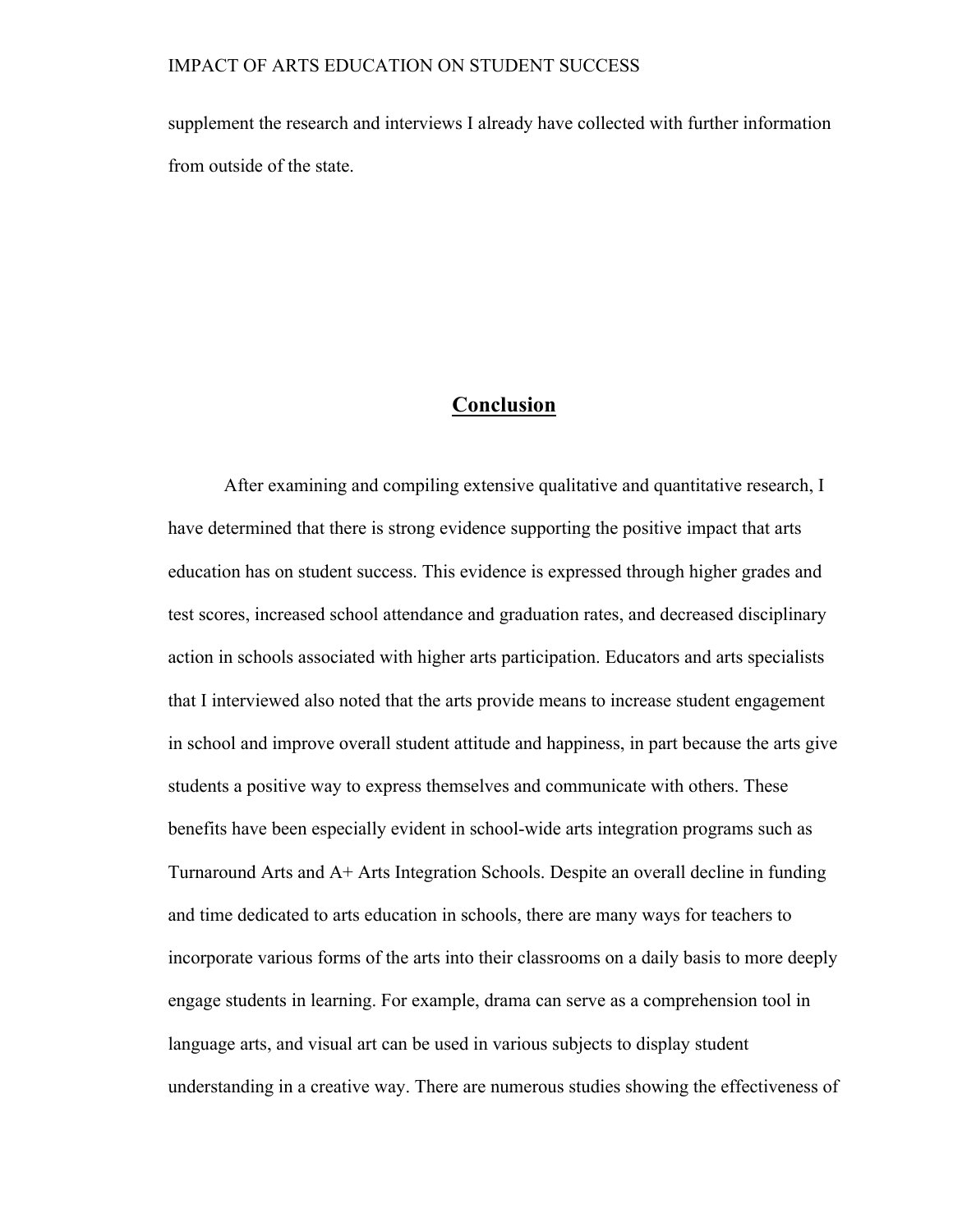these strategies, and others. In conclusion, arts education plays a very important role in student success, both academic and beyond, and should be featured in all schools for all students.

Works Cited

- Arts Education Partnership. (2012). The Arts and the Common Core Mapping Project. Retrieved from https://www.aep-arts.org/resources-2/common-core-and-the-arts/.
- Arts Education Partnership. (2014). *A Snapshot of State Policies for Arts Education*. Retrieved from https://files.eric.ed.gov/fulltext/ED563814.pdf.
- Americans for the Arts. (2013). *Arts Education Navigator: Facts and Figures*. Retrieved from https://www.miarted.org/pdf/AFTA-Arts-Education-Navigator-Facts-Figures.pdf.
- Baker, D. W. (1992). *Toward a Sensible Education: Inquiring into the Role of the Visual Arts in Early Childhood Education.*(Rep.). Urbana, IL: Conference on Making Meaning through Art.
- Bowen, D. H., & Kisida, B. (2019). *Investigating Causal Effects of Arts Education Experiences: Experimental Evidence from Houston's Arts Access Initiative*(4th ed., Vol. 7, Rep.). Houston, TX: Rice University's Kinder Institute for Urban Research. doi:https://kinder.rice.edu/sites/g/files/bxs1676/f/documents/Investigating Causal Effects of Arts Education Experiences Final\_0.pdf
- Boston Public Schools. (2013). "The Arts Advantage: The Impact of Arts Education in Boston Public Schools: A Case Study." Retrieved from https://drive.google.com/file/d/0B4YINNAoRmRhcGZPMEYxUUlOVHM/view.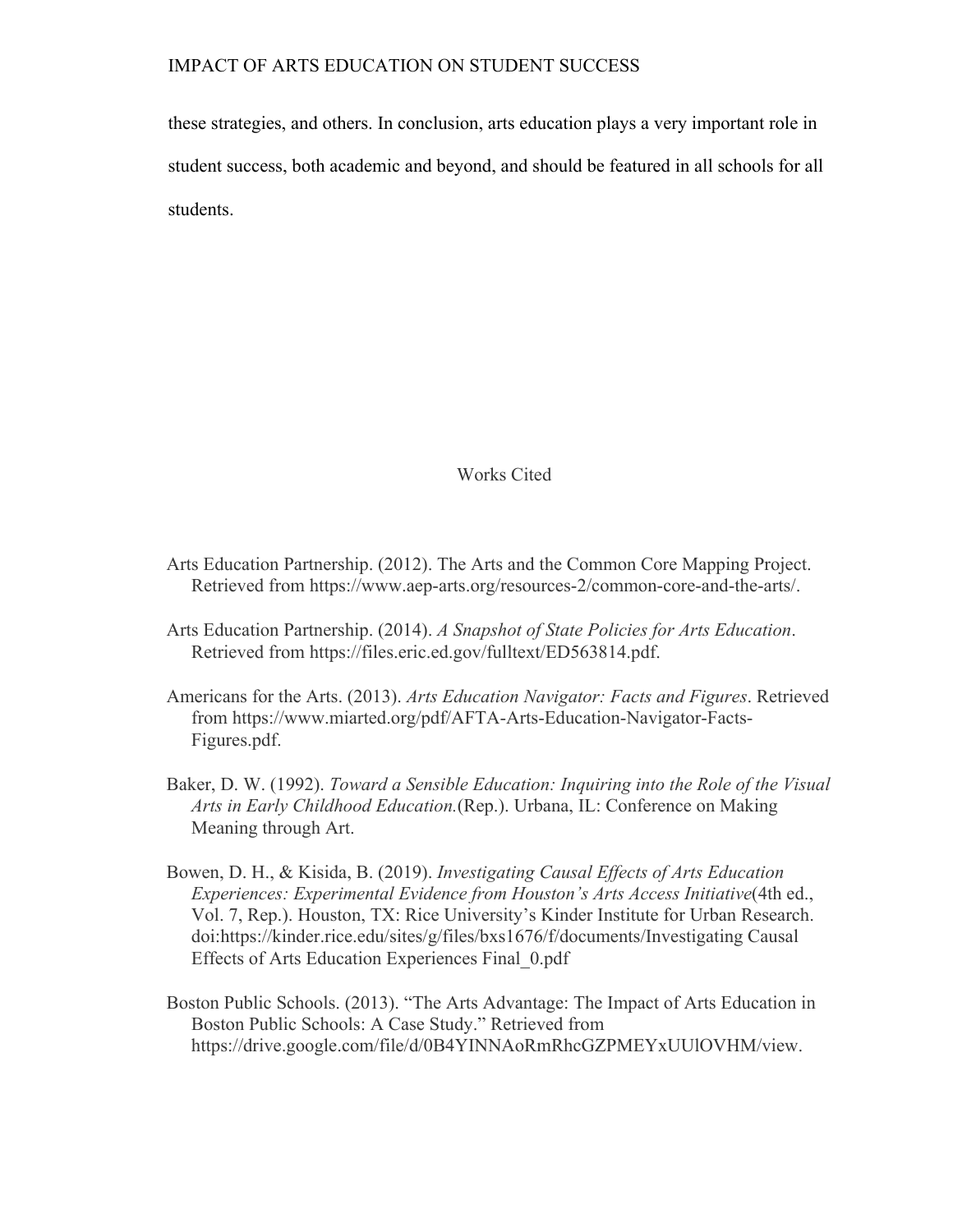- Boston Public Schools. (2018). "BPS Arts Expansion." Retrieved from http://www.bpsarts.org/bps-arts-expansion.html
- Brouillette, L., Childress-Evans, K., Hinga, B., & Farkas, G. (2014). Increasing Engagement and Oral Language Skills of ELLs through the Arts in the Primary Grades. *Journal for Learning through the Arts: A Research Journal on Arts Integration in Schools and Communities,10*(1). doi:10.21977/d910119300
- Brown, E. D., Garnett, M. L., Velazquez-Martin, B. M., & Mellor, T. J. (2018). The art of Head Start: Intensive arts integration associated with advantage in school readiness for economically disadvantaged children. *Early Childhood Research Quarterly,45*, 204- 214. doi:10.1016/j.ecresq.2017.12.002
- Common Core. (2011). The Arts and the Common Core Curriculum Mapping Project. Retrieved from http://greatminds.net/maps/documents/Art\_in\_the\_Maps.pdf
- Deasy, R. J. (2002). Critical Links: Learning in the Arts and Student Academic and Social Development. *Arts Education Partnership*. Retrieved from https://www.govinfo.gov/content/pkg/ERIC-ED466413/pdf/ERIC-ED466413.pdf.
- District of Columbia Public Schools. (n.d.). Art: Dance, Drama, Music and Visual Arts. Retrieved from https://dcps.dc.gov/page/art-dance-drama-music-and-visual-arts
- Farkas Duffett Research Group. (2012). *Learning Less: Public School Teachers Describe a Narrowing Curriculum* (Rep.). Washington, DC: Common Core. Retrieved from http://greatminds.net/maps/documents/reports/cc-learning-less-mar12.pdf
- Fowler, C., & McMullen, B. J. (1991). *Understanding How the Arts Contribute to Excellent Education. Study Summary.*(Rep.). Philadelphia, PA: OMG. doi:https://files.eric.ed.gov/fulltext/ED360248.pdf
- Gross, R., Gustafson, J. R., Beete, P., & Gallant, M. (2013). Engaged and Empowered: The Importance of Arts Education. *National Endowment for the Arts,1*. Retrieved from https://www.arts.gov/sites/default/files/nea\_arts/neaARTS\_2013\_v1.pdf.
- Guggenheim Museum. (2006). "Guggenheim Museum Announces Findings of Study Evaluating Impact of Arts Education on Literacy: Results Suggest Arts Education Increases Fundamental Literacy Skills in Elementary School Students." [Press release]. Retrieved from https://www.guggenheim.org/wpcontent/uploads/2015/11/guggenheim-research-tlta-20060727-lta-press-release.pdf
- Hawai'i Educational Policy Center. (2004). *Do The Arts Matter? A Review of the Links Between Student Involvement in the Arts and Academic Success in School*(Rep.). https://files.eric.ed.gov/fulltext/ED540256.pdf.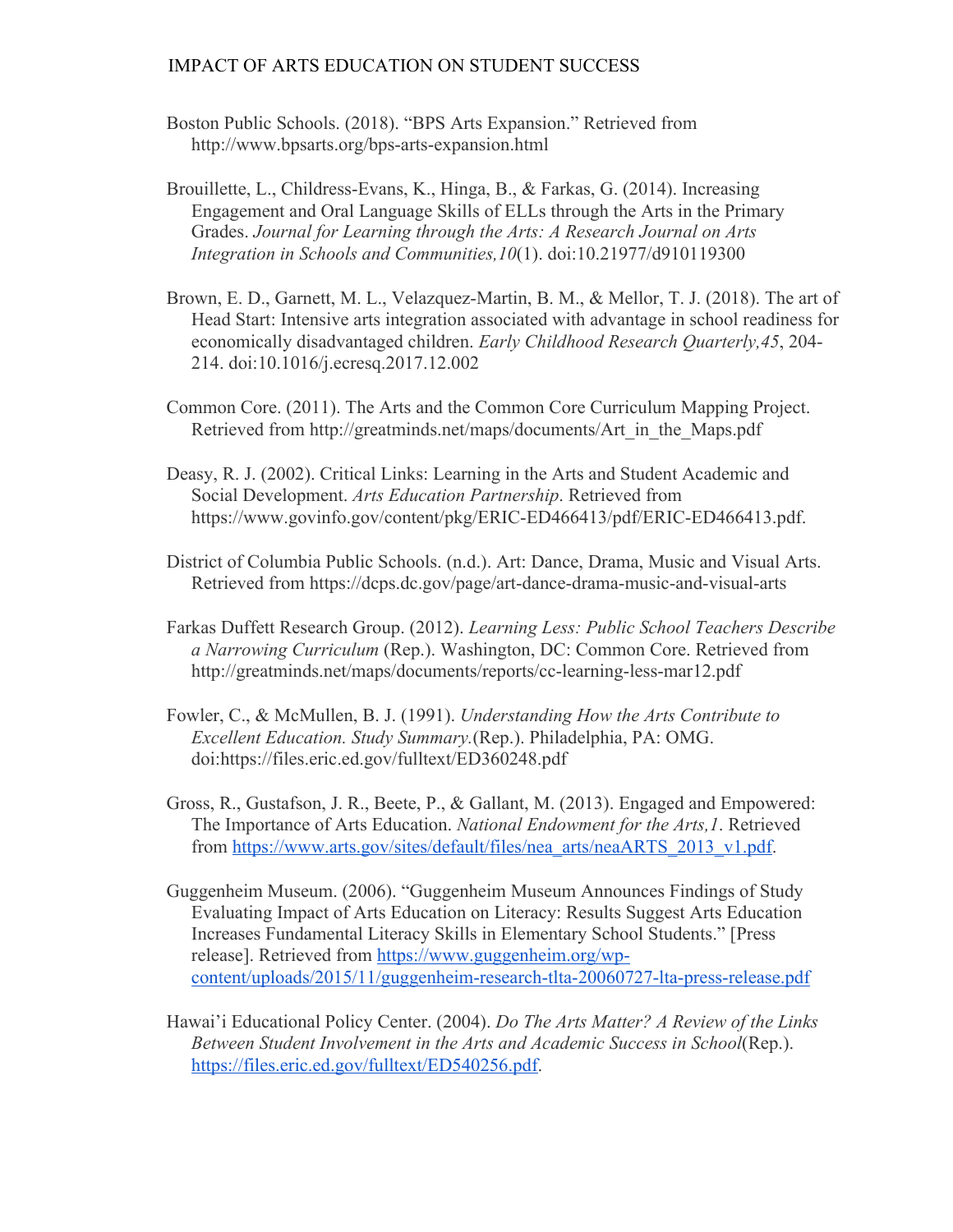- Helmrich, B. H. (2010). Window of Opportunity? Adolescence, Music, and Algebra. *Journal of Adolescent Research,25*(4), 557-577. doi:10.1177/0743558410366594
- Inoa, R., Weltsek, G., & Tabone, C. (2014). A Study on the Relationship between Theater Arts and Student Literacy and Mathematics Achievement. *Journal for Learning Through the Arts*. Retrieved from https://files.eric.ed.gov/fulltext/EJ1050665.pdf.
- Kimball, G. (2006, May 15). Achievement Analyses Matched Cohort Groups A Schools vs. Randomly Matched OKCPS Students. Retrieved from http://static1.1.sqspcdn.com/static/f/1313768/21670659/1358439665793/Achievement Analyses OKCPS A Schools 2006 whole group.pdf?token=c8WwUXBcCMoVe uCeSoDquR5i7w=
- Klein, A. (2018, October 25). No Child Left Behind Overview: Definitions, Requirements, Criticisms, and More. Retrieved from https://www.edweek.org/ew/section/multimedia/no-child-left-behind-overviewdefinition-summary.html
- Lee, A. M. (2015). No Child Left Behind (NCLB): What You Need to Know. Retrieved from https://www.understood.org/en/school-learning/your-childs-rights/basics-aboutchilds-rights/no-child-left-behind-nclb-what-you-need-to-know
- Lee, A. M. (2018). Every Student Succeeds Act (ESSA): What You Need to Know. Retrieved from https://www.understood.org/en/school-learning/your-childsrights/basics-about-childs-rights/every-student-succeeds-act-essa-what-you-need-toknow
- Lehman, P. R. (1995). Control of K-12 Arts Education: Who Sets the Curriculum? *Arts Education Policy Review,97*(2), 16-20. doi:10.1080/10632913.1995.9935055
- Lobo, Y. B., & Winsler, A. (2006). The Effects of a Creative Dance and Movement Program on the Social Competence of Head Start Preschoolers. *Social Development,15*(3), 501-519. doi:10.1111/j.1467-9507.2006.00353.x
- Lynch, G. H. (2012, May 25). The Importance of Art in Child Development. Retrieved from http://www.pbs.org/parents/education/music-arts/the-importance-of-art-in-childdevelopment/
- Maryland Fine Arts Education: Instructional Toolkit. (2006). Introduction to Maryland Fine Arts Education. Retrieved from http://www.mfaa.msde.state.md.us/source/MDFAeducation\_1a.asp
- Maryland State Department of Education. (2003). Core Academic Subjects. Retrieved from http://archives.marylandpublicschools.org/MSDE/programs/esea/docs/TQ\_Regulation s/core\_subjects.htm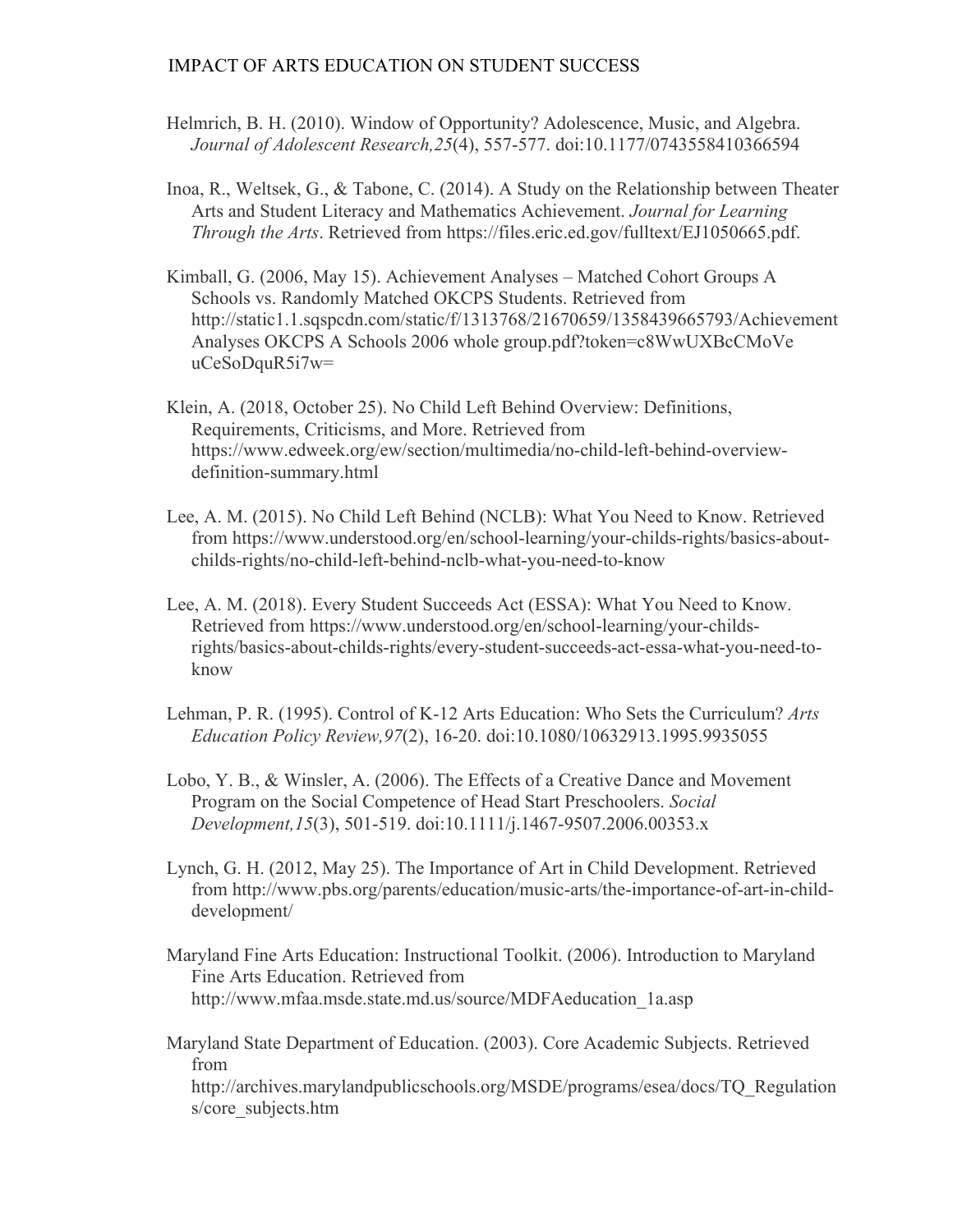- Maryland State Department of Education. (2008, August 25). Grade-by-Grade Fine Arts Content Standards. Retrieved from http://mdk12.msde.maryland.gov/share/vsc/vsc\_visual\_arts\_grpk8.pdf
- Midgette, A. (2013, February 21). WP Magazine, the Education Issue: After years of crouching, arts education is raising its hand again. *Washington Post Magazine*.
- Miller, A. (2013, April 09). Project-Based Learning as a Context for Arts Integration. Retrieved from https://www.edutopia.org/blog/PBL-context-for-arts-integrationandrew-miller
- National Endowment for the Arts. (2011). *Arts Education in America: What the Declines Mean for Arts Participation*. Retrieved from https://www.arts.gov/sites/default/files/2008-SPPA-ArtsLearning.pdf.
- National Endowment for the Arts. (2015). *Annual Report*. Retrieved from https://www.arts.gov/sites/default/files/2015 Annual Report.pdf.
- National Endowment for the Arts. (2012). News: New NEA Research Report Shows Potential Benefits of Arts Education for At-Risk Youth. (2013, July 26). Retrieved from https://www.arts.gov/news/2012/new-nea-research-report-shows-potentialbenefits-arts-education-risk-youth
- Noblit, G. W., Corbett, H. D., Wilson, B. L., & McKinney, M. B. (2009). *Creating and sustaining arts-based school reform: The A schools program*. Retrieved from https://books.google.com/books?id=HZKOAgAAQBAJ&dq=Creating and Sustaining Arts-Based School Reform.
- North Carolina Arts Council. (2018). "Brief History of A+ Schools of North Carolina." Retrieved from https://aplus-schools.ncdcr.gov/about/brief-history-schools-northcarolina.
- Parsad, B., & Spiegelman, M. (2012, March 31). *Arts Education in Public Elementary and Secondary Schools: 1999-2000 and 2009-10*. National Center for Education Statistics, 2012-014. Retrieved from https://nces.ed.gov/pubs2012/2012014rev.pdf.
- Perille, L. (2016, November 29). A Blueprint for Successful Arts Education. Retrieved from https://www.edweek.org/ew/articles/2016/11/30/a-blueprint-for-successful-artseducation.html
- Podlozny, A. (2000). Strengthening Verbal Skills through the Use of Classroom Drama: A Clear Link. *Journal of Aesthetic Education,34*(3/4), 239-275. doi:10.2307/3333644
- Raber, J. (2017, March 27). Organization of American Historians blog, "The Arts in the Public Schools: An Intellectual History." Retrieved from http://www.processhistory.org/raber-arts-public-schools/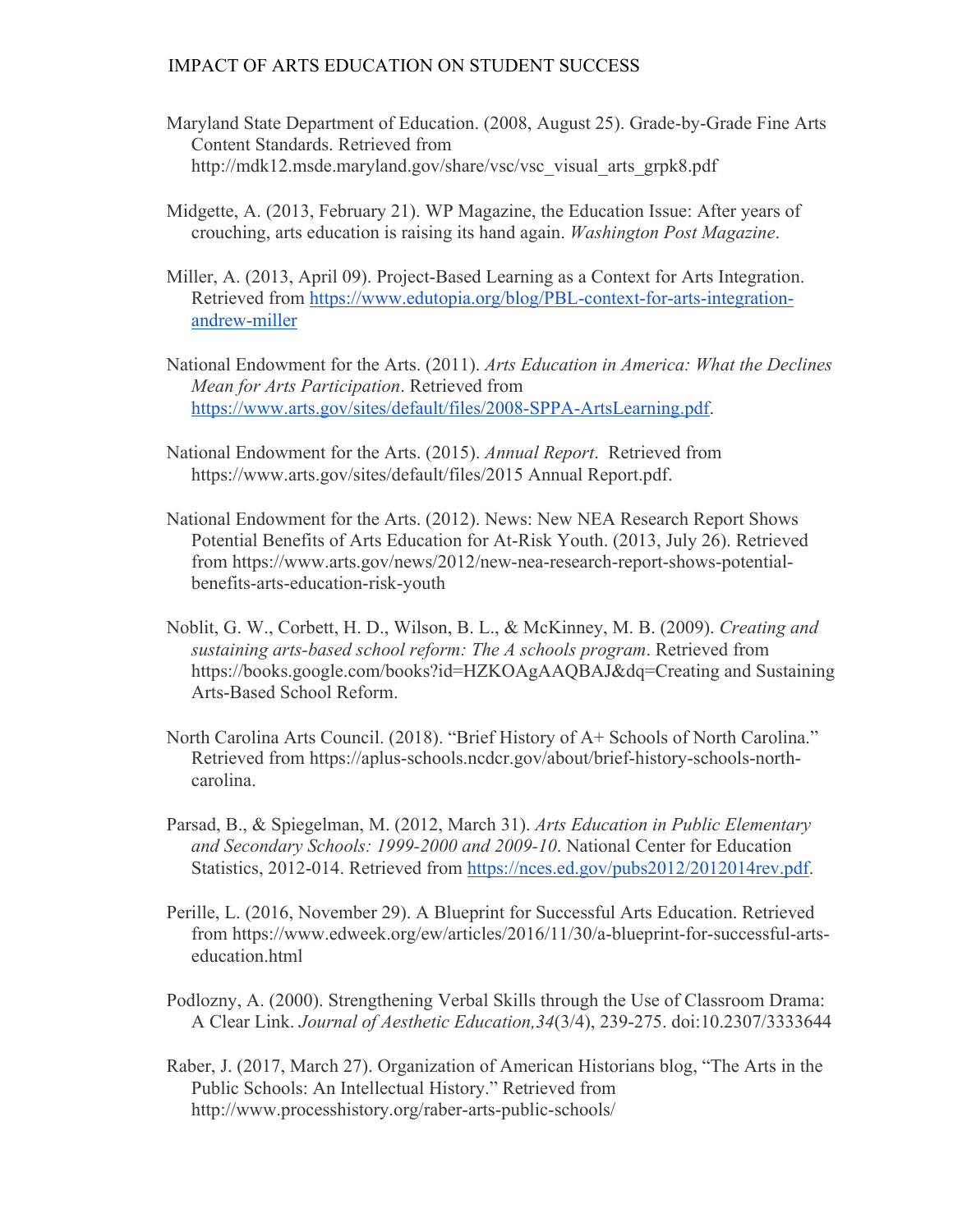- Rabkin, N., & Hedberg, E. C. (2011, February). *Arts education in America: What the declines mean for arts participation*(Rep. No. 52). Retrieved https://www.arts.gov/sites/default/files/2008-SPPA-ArtsLearning.pdf.
- RAND Corporation. *Improving Arts Education Partnerships* (Rep.). (2004). CA: RAND Corporation. Retrieved from https://www.rand.org/pubs/research\_briefs/RB9058/index1.html.
- Rauscher, F. H. (1999). Music Exposure and the Development of Spatial Intelligence in Children. *Bulletin of the Council for Research in Music Education,142*, 35-47. Retrieved from https://www.jstor.org/stable/40319006?readnow=1&refreqid=excelsior:2bfc2e0d9c1e243f5d8eac6c7199e1b0&seq=4#page\_scan\_ tab contents.
- Rauscher, F. H. (2003). Can Music Instruction Affect Children's Cognitive Development? *ERIC Clearinghouse on Elementary and Early Childhood Education*. Retrieved from https://files.eric.ed.gov/fulltext/ED480540.pdf.
- Rauscher, F., Shaw, G., Levine, L., Wright, E., Dennis, W., & Newcomb, R. (1997). Music training causes long-term enhancement of preschool children's spatial– temporal reasoning. *Neurological Research,19*(1), 2-8. doi:10.1080/01616412.1997.11740765
- Redfield, D. L. (1990). *Evaluating the Broad Educational Impact of an Arts Education Programs The Case of the Music Center of Los Angeles County's Artists-in-Residence Program.*(Rep.). Los Angeles, CA: Music Center of Los Angeles County. Retrieved from https://files.eric.ed.gov/fulltext/ED329578.pdf.
- Ruppert, S. S. (2006). *Critical Evidence: How the Arts Benefit Student Achievement*(Rep.). Washington, DC: National Assembly of State Arts Agencies. doi:https://files.eric.ed.gov/fulltext/ED529766.pdf
- Sabol, R. F. (September 2010). No Child Left Behind: A Study of Its Impact on Art Education. *The AEP Wire*. Retrieved from http://www.aep-arts.org/wpcontent/uploads/2012/03/AEP-Wire-09-2010-Sabol-NCLB.pdf
- Scheuler, L. (2010). *Arts Education Makes a Difference In Missouri Schools*(Rep.). St. Louis, MO: Missouri Alliance for arts education. Retrieved from https://www.missouriartscouncil.org/graphics/assets/documents/b657d9f1adfc.pdf.
- Sterman, C. (2018). Arts Integration Improves School Culture and Student Success. *National Association of Elementary School Principals,97*(3). Retrieved from https://www.naesp.org/principal-januaryfebruary-2018-comprehensive-learning/artsintegration-improves-school-culture-and-s.